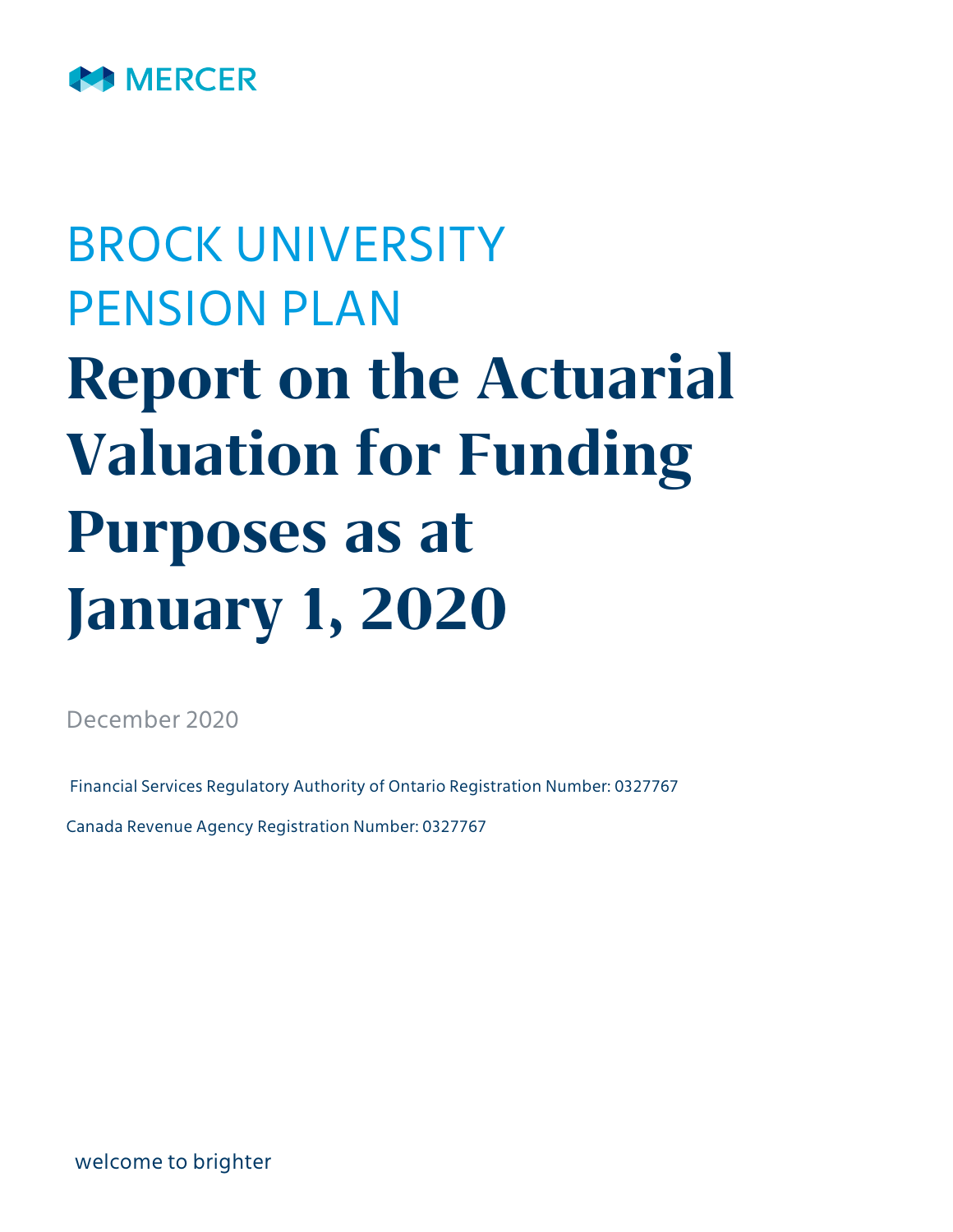

#### **Note to reader regarding actuarial valuations:**

This valuation report may not be relied upon for any purpose other than those explicitly noted in the Introduction, nor may it be relied upon by any party other than the parties noted in the Introduction. Mercer is not responsible for the consequences of any other use. A valuation report is a snapshot of a plan's estimated financial condition at a particular point in time; it does not predict a pension plan's future financial condition or its ability to pay benefits in the future. If maintained indefinitely, a plan's total cost will depend on a number of factors, including the amount of benefits the plan pays, the number of people paid benefits, the amount of plan expenses, and the amount earned on any assets invested to pay the benefits. These amounts and other variables are uncertain and unknowable at the valuation date. The content of the report may not be modified, incorporated into or used in other material, sold or otherwise provided, in whole or in part, to any other person or entity, without Mercer's permission. All parts of this report, including any documents incorporated by reference, are integral to understanding and explaining its contents; no part may be taken out of context, used, or relied upon without reference to the report as a whole.

To prepare the results in this report, actuarial assumptions are used to model a single scenario from a range of possibilities for each valuation basis. The results based on that single scenario are included in this report. However, the future is uncertain and the Plan's actual experience will differ from those assumptions; these differences may be significant or material. Different assumptions or scenarios within the range of possibilities may also be reasonable, and results based on those assumptions would be different. Furthermore, actuarial assumptions may be changed from one valuation to the next because of changes in regulatory and professional requirements, developments in case law, plan experience, changes in expectations about the future, and other factors.

The valuation results shown in this report also illustrate the sensitivity to one of the key actuarial assumptions, the discount rate, and the sensitivity to three adverse scenarios. We note that the results presented herein rely on many assumptions, all of which are subject to uncertainty, with a broad range of possible outcomes, and the results are sensitive to all the assumptions used in the valuation.

Should the Plan be wound up, the going concern funded status and solvency financial position, if different from the windup financial position, become irrelevant. The hypothetical wind-up financial position estimates the financial position of the Plan assuming it is wound up on the valuation date. Emerging experience will affect the wind-up financial position of the Plan assuming it is wound up in the future. In fact, even if the Plan were wound up on the valuation date, the financial position would continue to fluctuate until the benefits are fully settled.

Decisions about benefit changes, granting new benefits, investment policy, funding policy, benefit security, and/or benefit-related issues should not be made solely on the basis of this valuation, but only after careful consideration of alternative economic, financial, demographic, and societal factors, including financial scenarios that assume future sustained investment losses.

Funding calculations reflect our understanding of the requirements of *Pension Benefits Act (Ontario)*, the *Income Tax Act*, and related regulations that are effective as of the valuation date. Mercer is not a law firm, and the analysis presented in this report is not intended to be a legal opinion. You should consider securing the advice of legal counsel with respect to any legal matters related to this report.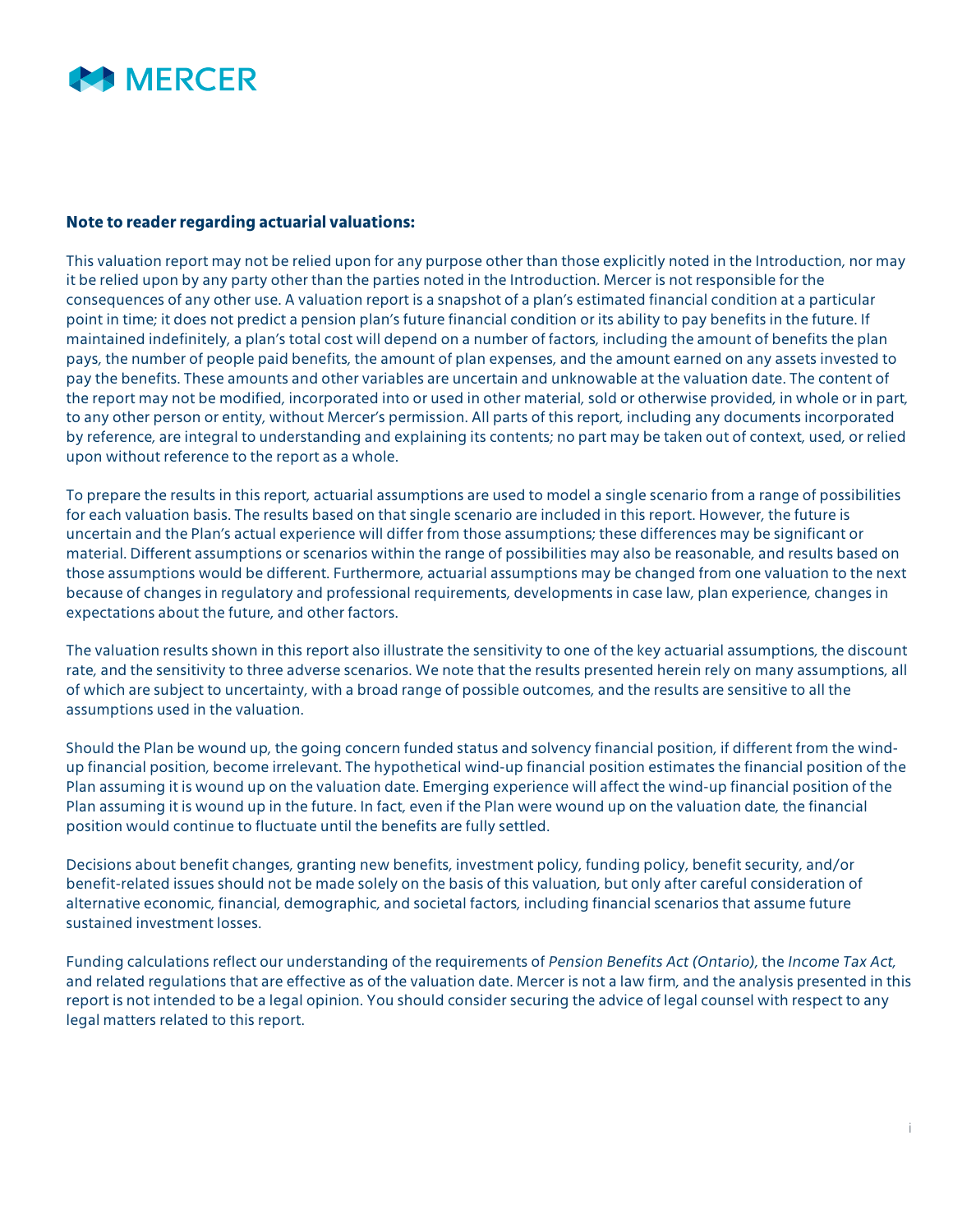## **Contents**

| 6. |                                                                           |  |
|----|---------------------------------------------------------------------------|--|
|    |                                                                           |  |
|    |                                                                           |  |
|    |                                                                           |  |
|    |                                                                           |  |
|    |                                                                           |  |
|    | Appendix D: Methods and Assumptions - Hypothetical Wind-Up and Solvency50 |  |
|    |                                                                           |  |
|    |                                                                           |  |
|    |                                                                           |  |
|    |                                                                           |  |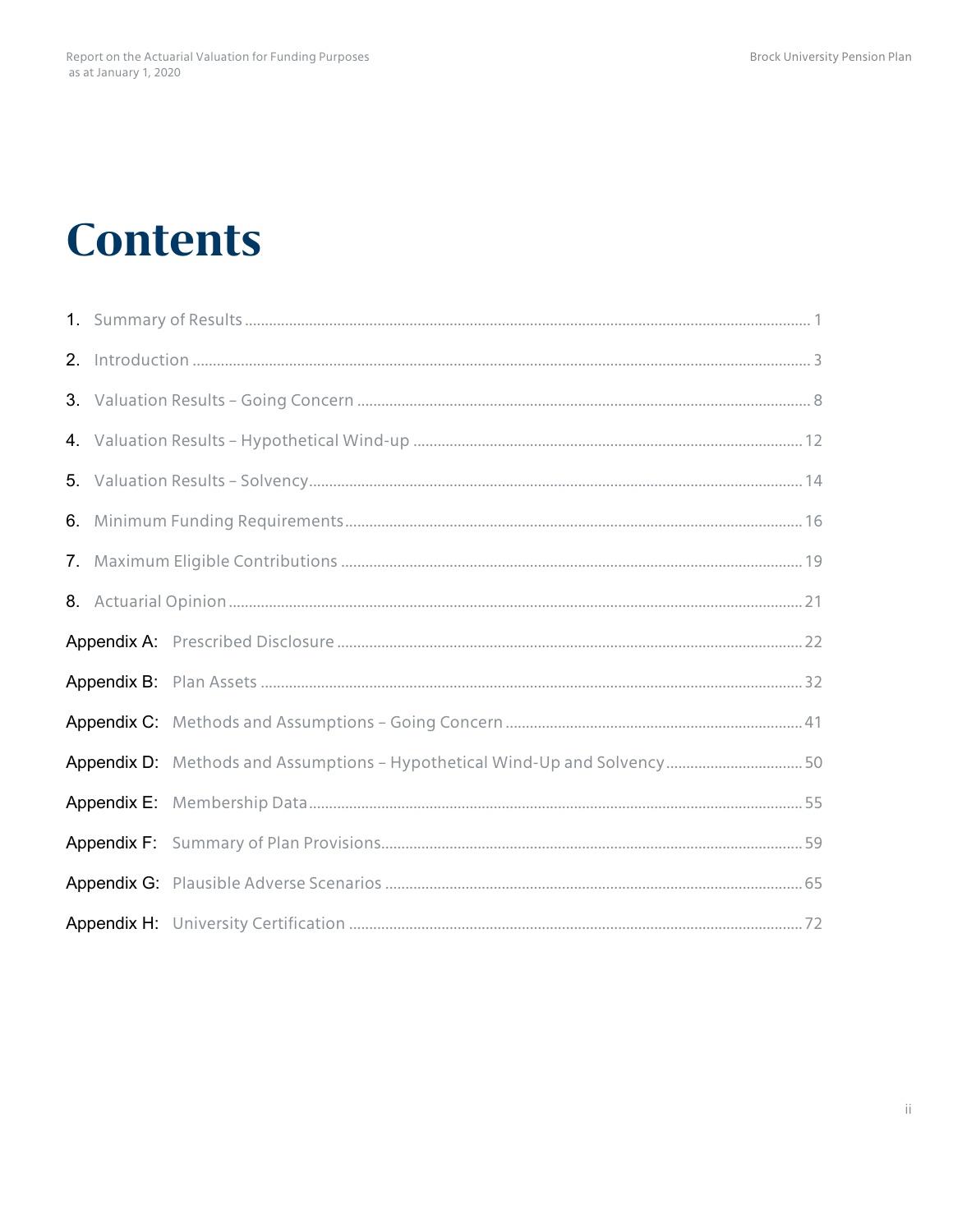## 1 **Summary of Results**

|                                                                                                                                                              | 01.01.2020                                                                    |                                                                               | 01.07.2017      |
|--------------------------------------------------------------------------------------------------------------------------------------------------------------|-------------------------------------------------------------------------------|-------------------------------------------------------------------------------|-----------------|
|                                                                                                                                                              | <b>Excluding</b><br><b>Money</b><br><b>Purchase</b><br>Component <sup>1</sup> | <b>Including</b><br><b>Money</b><br><b>Purchase</b><br>Component <sup>1</sup> |                 |
| <b>Going Concern Financial Status</b>                                                                                                                        |                                                                               |                                                                               |                 |
| Market value of assets                                                                                                                                       | \$37,650,000                                                                  | \$578,826,000                                                                 | \$480,900,000   |
| Going concern funding target                                                                                                                                 | \$50,092,000                                                                  | \$591,268,000                                                                 | \$498,782,000   |
| Provision for adverse deviations in respect of the going<br>concern liabilities excluding post retirement indexing and<br>excluding money purchase component | \$269,000                                                                     | \$269,000                                                                     | n/a             |
| Funding excess (shortfall)                                                                                                                                   | (\$12,711,000)                                                                | (\$12,711,000)                                                                | (517,882,000)   |
|                                                                                                                                                              |                                                                               |                                                                               |                 |
| <b>Hypothetical Wind-up Financial Position</b>                                                                                                               |                                                                               |                                                                               |                 |
| Wind-up assets                                                                                                                                               | \$37,075,000                                                                  | \$578,251,000                                                                 | \$480,350,000   |
| Wind-up liability                                                                                                                                            | \$168,029,000                                                                 | \$709,205,000                                                                 | \$604,447,000   |
| Wind-up excess (shortfall)                                                                                                                                   | (\$130,954,000)                                                               | (\$130,954,000)                                                               | (\$124,097,000) |
|                                                                                                                                                              |                                                                               |                                                                               |                 |
| <b>Solvency Financial Position</b>                                                                                                                           |                                                                               |                                                                               |                 |
| Solvency assets                                                                                                                                              | \$37,075,000                                                                  | \$578,251,000                                                                 | \$480,350,000   |
| Solvency liability <sup>2</sup>                                                                                                                              | \$4,611,000                                                                   | \$545,787,000                                                                 | \$458,661,000   |
| Solvency excess (deficiency)                                                                                                                                 | \$32,464,000                                                                  | \$32,464,000                                                                  | \$21,689,000    |
| <b>Transfer ratio</b>                                                                                                                                        | 0.22                                                                          | 0.82                                                                          | 0.79            |
| Solvency ratio                                                                                                                                               | 8.17                                                                          | 1.06                                                                          | 1.05            |

<span id="page-3-0"></span><sup>1</sup> Money Purchase Account, Short Term Account, Additional Voluntary Contribution Account, Special Transferred Contributions Fund and Variable Annuity Fund

 $\overline{a}$ 

<span id="page-3-1"></span><sup>2</sup> Excluding the value of the contractual indexing of pensions after retirement.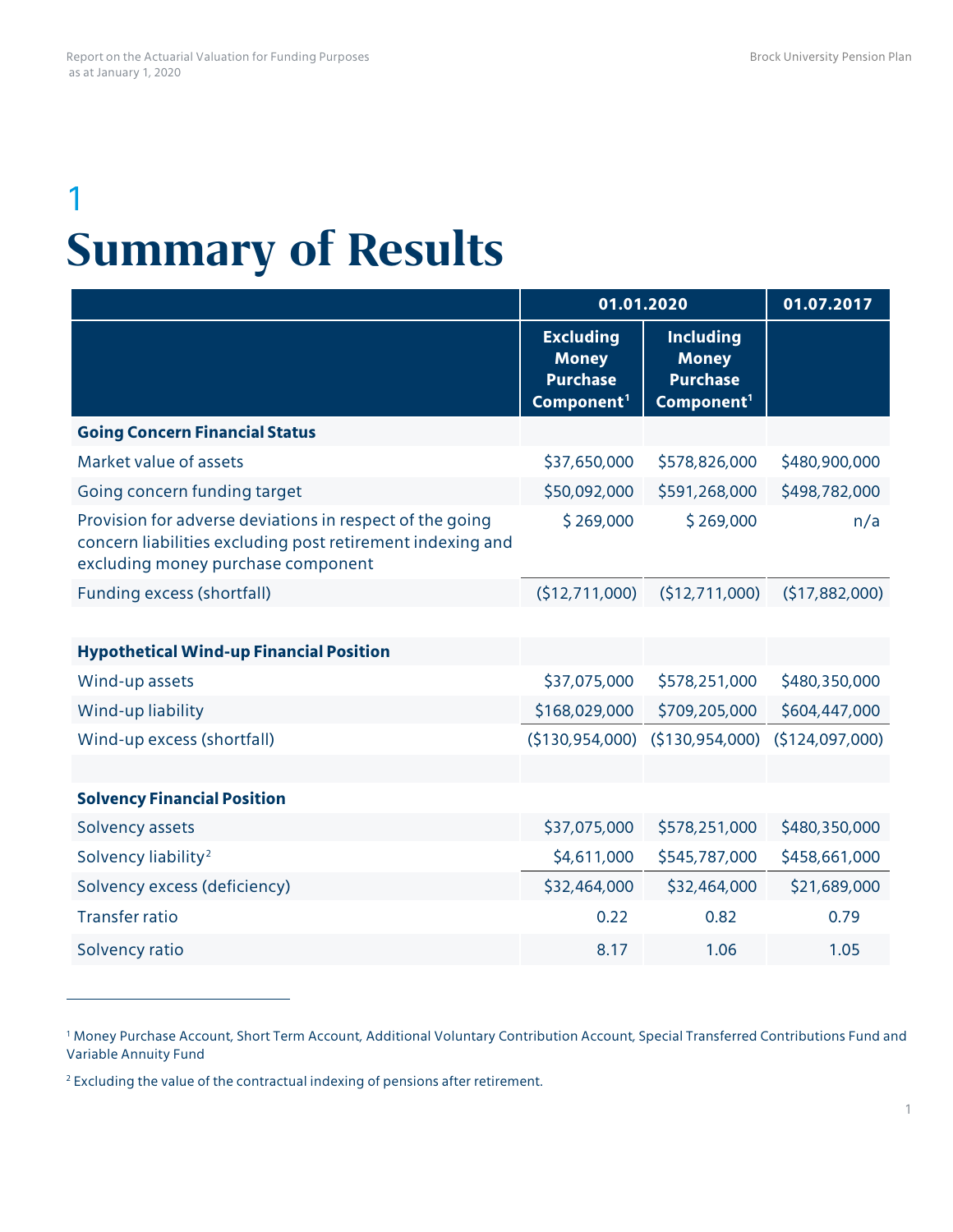$\overline{a}$ 

|                                                                                                                                                                                     | 01.01.2020                | 01.07.2017                |
|-------------------------------------------------------------------------------------------------------------------------------------------------------------------------------------|---------------------------|---------------------------|
| <b>Funding Requirements in the Year Following the</b><br>Valuation <sup>3</sup>                                                                                                     |                           |                           |
| <b>Total current service cost</b>                                                                                                                                                   | \$21,902,000              | \$21,029,000              |
| Estimated members' required contributions                                                                                                                                           | (57, 773, 000)            | (57, 423, 000)            |
| Estimated University's current service cost                                                                                                                                         | \$14,126,000              | \$13,606,000              |
| Provision for adverse deviations in respect of current<br>service cost excluding post-retirement indexing and<br>excluding money purchase component                                 | \$3,000                   | n/a                       |
| <b>Total</b>                                                                                                                                                                        | \$14,129,000              | \$13,606,000              |
| University's current service cost and provision for<br>adverse deviations in respect of the current service cost<br>expressed as a percentage of members' required<br>contributions | 181.8%                    | 183.3%                    |
|                                                                                                                                                                                     |                           |                           |
| Minimum special payments                                                                                                                                                            | \$1,939,000 <sup>4</sup>  | \$413,000 <sup>5</sup>    |
|                                                                                                                                                                                     |                           |                           |
| <b>Estimated minimum University contribution</b>                                                                                                                                    | \$16,068,000 <sup>4</sup> | \$14,019,000 <sup>5</sup> |
| Estimated maximum eligible University contribution                                                                                                                                  | \$145,083,000             | \$137,703,000             |
|                                                                                                                                                                                     |                           |                           |
| Next required valuation date                                                                                                                                                        | January 1, 2023           | July 1, 2020              |

<span id="page-4-0"></span><sup>&</sup>lt;sup>3</sup> Provided for reference purposes only. Contributions must be remitted to the Plan in accordance with the Minimum Funding Requirements and Maximum Eligible Contributions sections of this report.

<span id="page-4-1"></span><sup>4</sup> Reflects one-year deferral of new going concern special payments. Annual special payment requirement will reduce to \$1,463,000 effective January 1, 2021.

<span id="page-4-2"></span><sup>&</sup>lt;sup>5</sup> Reflects one-year deferral of newly established going concern special payments. A new additional annual special payment requirement of \$1,526,000 commenced effective July 1, 2018.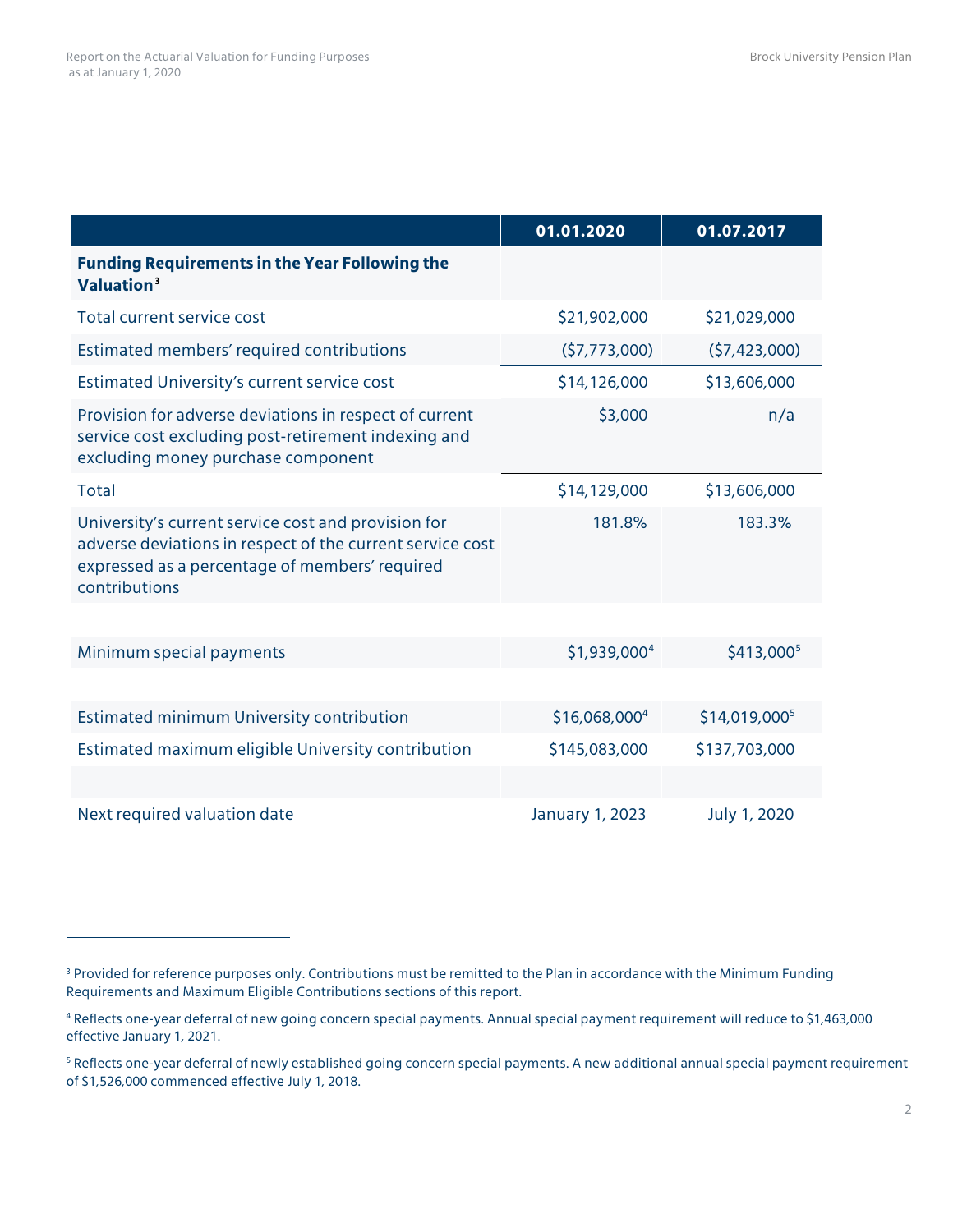## 2 **Introduction**

### **To the Board of Trustees**

At the request of Brock University (the "University"), we have conducted an actuarial valuation of the Brock University Pension Plan (the "Plan"), sponsored by the University, as at the valuation date, January 1, 2020. We are pleased to present the results of the valuation.

#### **Purpose**

The purpose of this valuation is to determine:

- The funded status of the Plan as at January 1, 2020 on going concern, hypothetical wind-up, and solvency bases;
- The minimum required funding contributions from 2020, in accordance with the *Pension Benefits Act (Ontario)* (the "Act"); and
- The maximum permissible funding contributions from 2020, in accordance with the *Income Tax Act.*

The information contained in this report was prepared for the internal use of the University, and for filing with the Financial Services Regulatory Authority of Ontario and with the Canada Revenue Agency, in connection with our actuarial valuation of the Plan. This report will be filed with the Financial Services Regulatory Authority of Ontario and with the Canada Revenue Agency. This report is not intended or suitable for any other purpose.

In accordance with pension benefits legislation, the next actuarial valuation of the Plan will be required as at a date not later than January 1<sup>st</sup>, 2023, or as at the date of an earlier amendment to the Plan depending on any funding implications.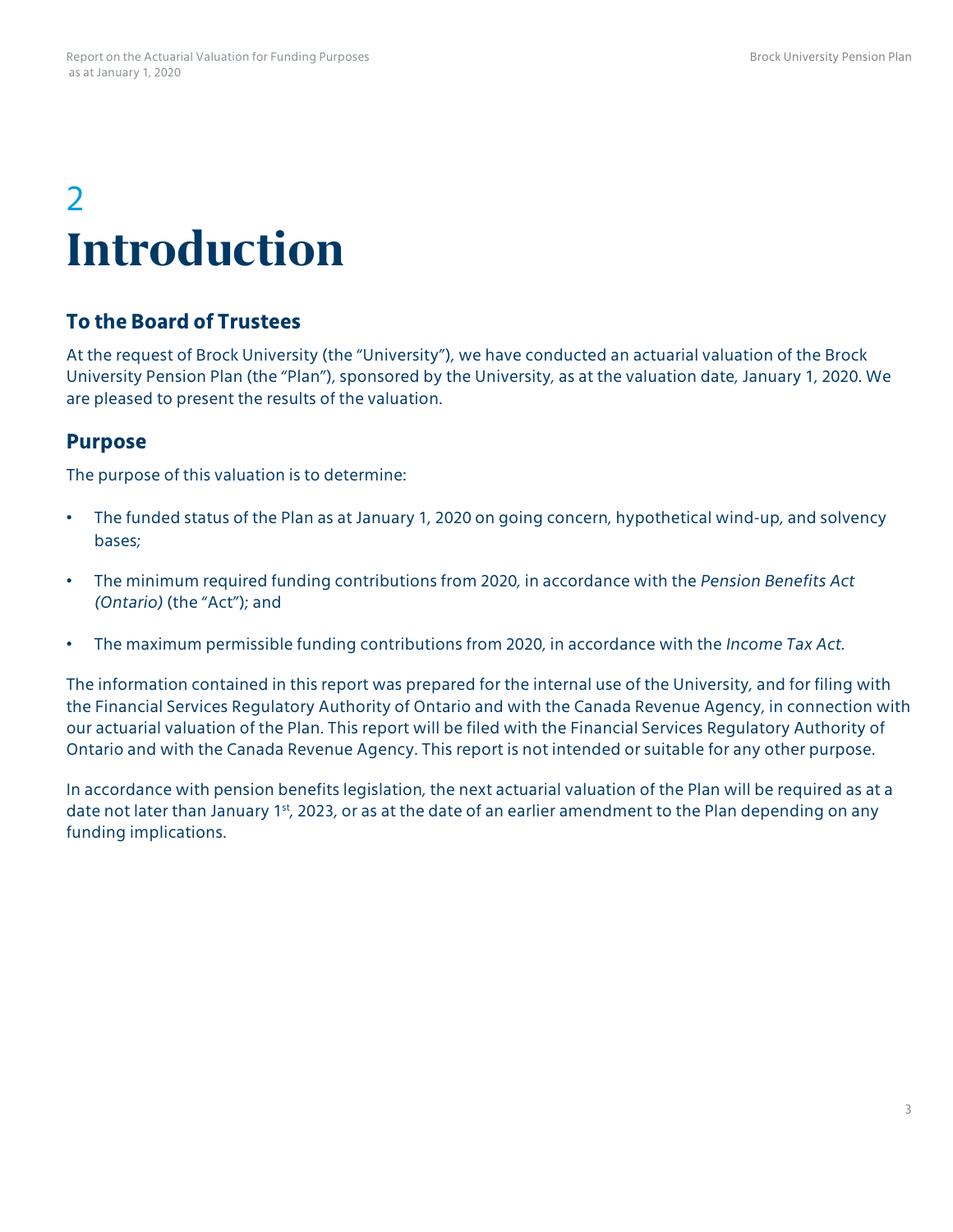#### **Terms of Engagement**

In accordance with our terms of engagement with the University, our actuarial valuation of the Plan is based on the following material terms:

- It has been prepared in accordance with applicable pension legislation and actuarial standards of practice in Canada.
- As instructed by the University, we have not reflected a margin for adverse deviations in the going concern valuation in excess of the provision for adverse deviations prescribed by the Act.
- We have reflected the University's decision to apply the prescribed provision for adverse deviations in respect of going-concern liabilities and current service cost excluding the money purchase component.
- The University has elected to defer for one-year new going concern special payments.
- We have reflected the University's decisions for determining the solvency funding requirements, summarized as follows:
	- The same plan wind-up scenario was hypothesized for both hypothetical wind-up and solvency valuations.
	- Certain excludable benefits were excluded from the solvency liabilities.
	- The solvency financial position was determined on a market value basis.

See the Valuation Results – Solvency section of the report for more information.

#### **Events since the Last Valuation at July 1, 2017**

#### **Pension Plan**

The University amended its Statement of Investment Policies and Procedures document effective December 5, 2019. The amendment included a change in the target asset mix as well as compliance revisions with new Ontario funding rules.

This valuation reflects the provisions of the Plan as at January 1, 2020. The Plan has been amended since the date of the previous valuation. Effective April 1, 2018, the Plan text was amended for housekeeping changes that have no impact on the financial position of the Plan.

There have been no other notable events since the last valuation date.

We are not aware of any pending definitive or virtually definitive amendments coming into effect during the period covered by this report. The Plan provisions are summarized in Appendix F.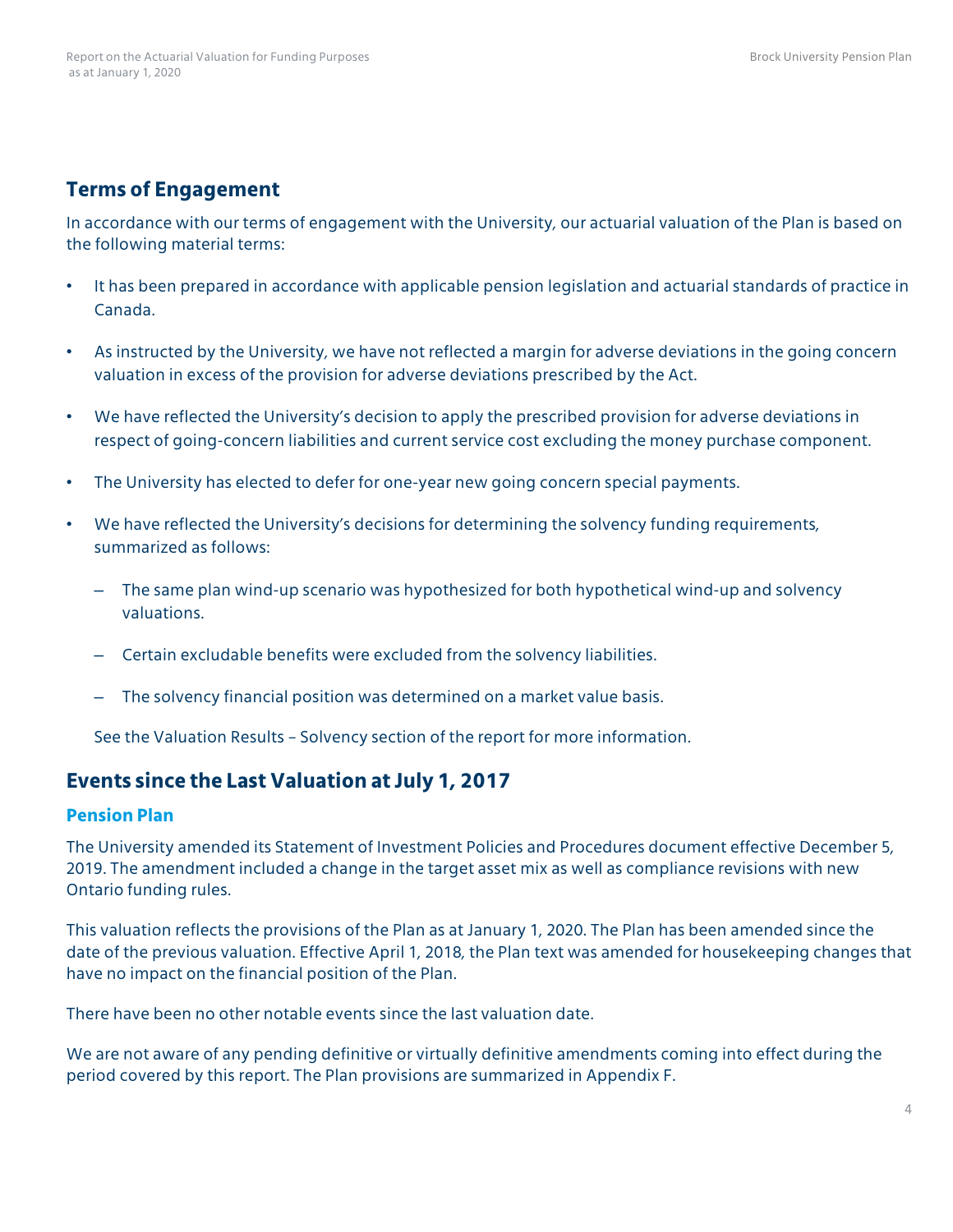#### **Assumptions**

We have used the same going concern valuation assumptions and methods as were used for the previous valuation, except for the following:

|                                                                                     | <b>Current valuation</b>                                                                                                                                                                                                          | <b>Previous valuation</b>                                                                                                                                 |
|-------------------------------------------------------------------------------------|-----------------------------------------------------------------------------------------------------------------------------------------------------------------------------------------------------------------------------------|-----------------------------------------------------------------------------------------------------------------------------------------------------------|
| Discount rate:                                                                      | 5.30%                                                                                                                                                                                                                             | 5.45%                                                                                                                                                     |
| Pensionable earnings<br>increases:                                                  | 2.80% for 3 years and 3.25%<br>thereafter                                                                                                                                                                                         | 3.25%                                                                                                                                                     |
| Post retirement money<br>purchase pension increases:                                | $(0.70\%)$                                                                                                                                                                                                                        | $(0.55\%)$                                                                                                                                                |
| <b>Interest on Money Purchase</b><br><b>Account Balance:</b>                        | 5.30%                                                                                                                                                                                                                             | 5.45%                                                                                                                                                     |
| <b>Retirement rates:</b>                                                            | Revised age-related table                                                                                                                                                                                                         | Age-related table                                                                                                                                         |
| <b>Termination rates:</b>                                                           | Revised age-related table                                                                                                                                                                                                         | Age-related table                                                                                                                                         |
| Commuted value election on termination and retirement:                              |                                                                                                                                                                                                                                   |                                                                                                                                                           |
| Form of benefit elected:                                                            | Retirement: 60% of eligible<br>members receive a pension<br>from the plan and 40% elect a<br>lump sum transfer<br>Termination: 40% of eligible<br>members receive a pension<br>from the plan and 60% elect a<br>lump sum transfer | Retirement: 100% of eligible<br>members receive a pension from<br>the plan<br>Termination: 100% of eligible<br>members receive a pension from<br>the plan |
| <b>Actuarial basis for benefits</b><br>assumed to be settled<br>through a lump sum: | Discount rate: 2.50% per<br>annum for 10 years; 2.60% per<br>annum thereafter<br>Mortality rates: CPM2014 with<br>fully generational<br>improvements using CPM-B                                                                  | n/a                                                                                                                                                       |

A summary of the going concern methods and assumptions is provided in Appendix C.

The hypothetical wind-up and solvency assumptions have been updated to reflect market conditions at the valuation date. A summary of the hypothetical wind-up and solvency methods and assumptions is provided in Appendix D.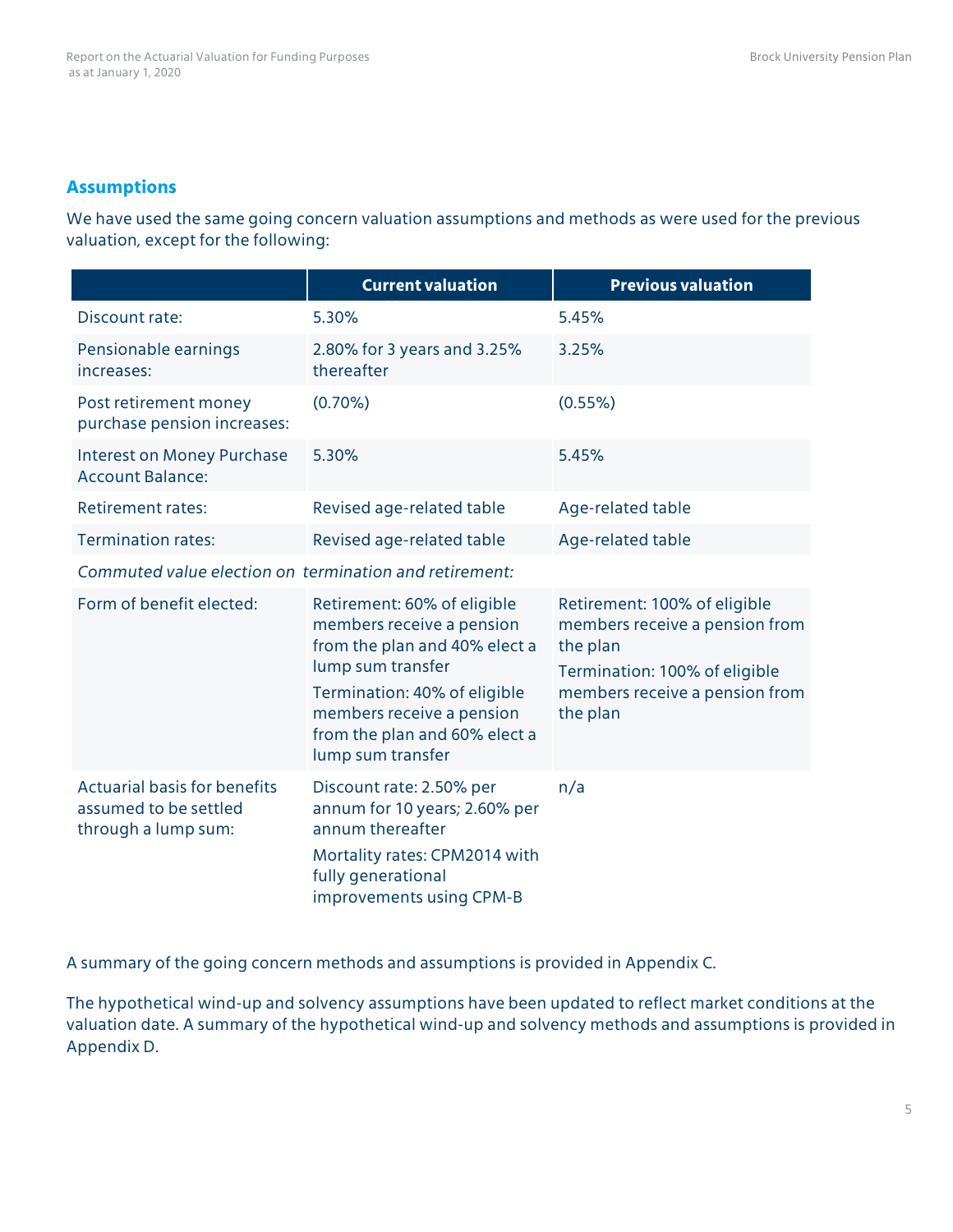#### **Regulatory Environment and Actuarial Standards**

There have been a number of changes to the Act and regulations that impact the funding of the Plan.

On December 14, 2017, Bill 177, Stronger, Fairer Ontario Act, 2017 received Royal Assent. Bill 177 contained amendments to the Act to enable the new funding framework as previously announced by the Government of Ontario in May 2017. The new funding framework changed minimum funding requirements from both a going concern and solvency perspective. The regulations to the Act supporting the new funding rules were published on April 20, 2018 with effect from May 1, 2018. Valuation reports with effect on or after December 31, 2017 that are filed on or after May 1, 2018 reflect the new rules. The amended regulations also allow for a transition from the funding rules that applied immediately before May 1, 2018 to the new funding rules over a three-year phase-in period starting in the first year following the valuation date of this report.

On May 21, 2019, amendments to the Regulations to the Ontario Pension Benefits Act were released. These amendments were intended to provide additional clarity to the operation of the new funding rules. On May 29, 2019, Bill 100 received Royal Assent. Bill 100 included several amendments to the Pension Benefits Act, including adjustments to permit the use of the Prior Year Credit Balances to pay for employer's current service cost.

The financial impact of these changes has been reflected in this actuarial valuation.

#### **Subsequent Events**

On January 24, 2020, the Canadian Institute of Actuaries released the final standards for pension commuted values ("CIA CV Standard"). The new CIA CV Standard was scheduled to be effective August 1, 2020 with early adoption permitted for target pension arrangements. In April 2020, the CIA announced that the new CIA CV Standard will be effective no earlier than December 1, 2020. On July 20, 2020, the CIA published the final Standards of Practice and confirmed that the effective date of the new standards is December 1, 2020. Early adoption remains possible for target pension arrangements.

From the effective date, they will affect the assumptions used to value the solvency and wind-up liabilities for benefits assumed to be settled through a lump sum transfer. They will also affect the assumptions used to determine the commuted values payable upon termination or retirement for members assumed to elect a lump sum transfer under the going concern basis. The financial impact of those changes has not been reflected in this actuarial valuation and will be considered in a future actuarial valuation, once they are effective.

After checking with representatives of the University, to the best of our knowledge there have been no other events subsequent to the valuation date that, in our opinion, would have a material impact on the results of the valuation as at January 1, 2020. However, since the valuation date, there have been significant fluctuations in the financial markets, which may have led to a deterioration of the funded position of the Plan after the valuation date. Our valuation reflects the financial position of the Plan as of the valuation date and does not take into account any experience after the valuation date.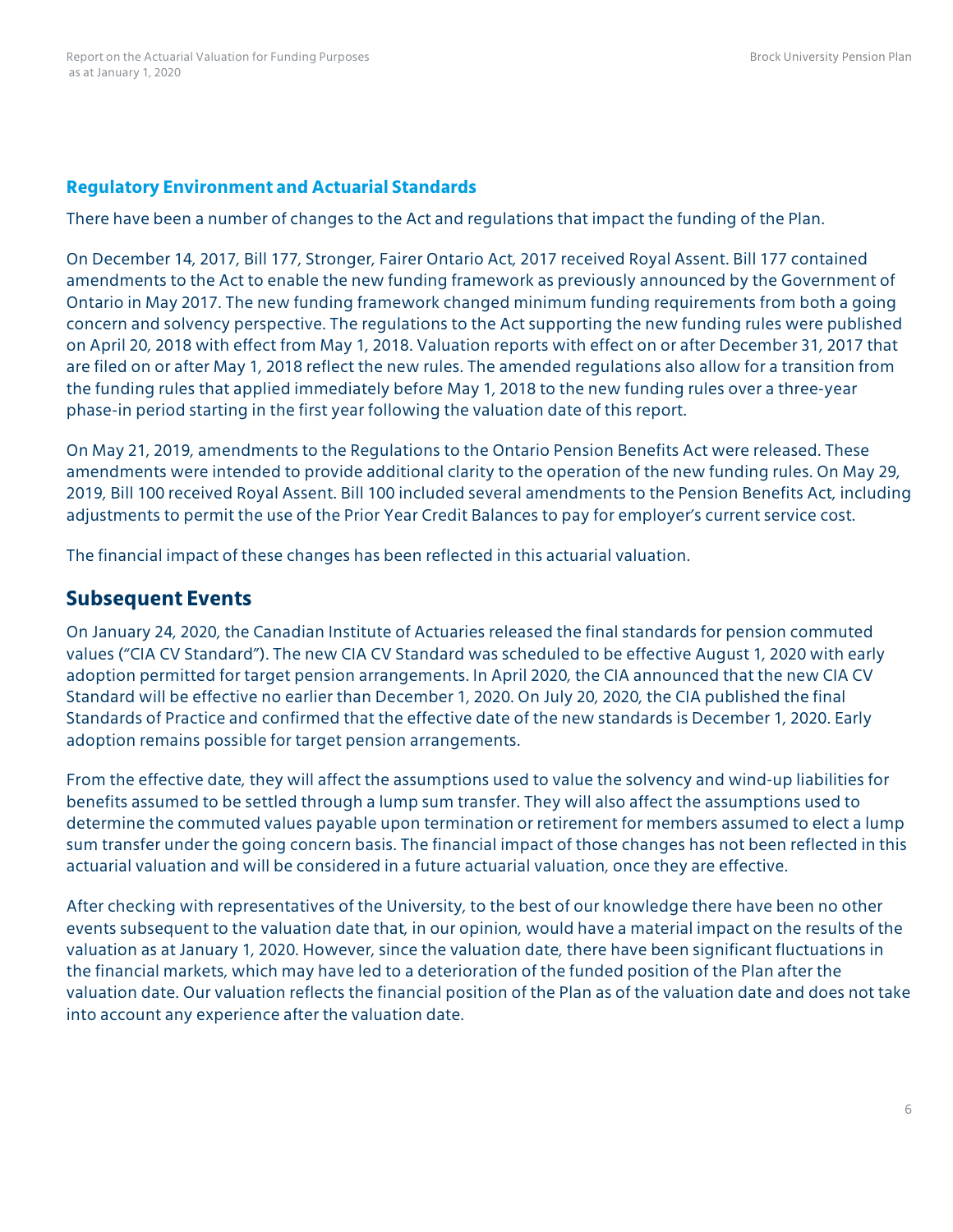#### **Impact of Case Law**

This report has been prepared on the assumption that all claims on the Plan after the valuation date will be in respect of benefits payable to members of the Plan determined in accordance with the Plan terms and that all Plan assets are available to provide for these benefits. It is possible that court and regulatory decisions and changes in legislation could give rise to additional entitlements to benefits under the Plan and cause the results in this report to change. By way of example, we bring your attention to the following decisions:

- The Ontario Court of Appeal's 2003 decision in *Aegon Canada Inc. and Transamerica Life Canada versus ING Canada Inc.* restricted the use of original plan surplus where two or more pension plans were merged.
- The Supreme Court of Canada's 2004 decision in *Monsanto Canada Inc. versus Superintendent of Financial Services* upheld the requirement, with retroactive effect, to distribute surplus on partial plan wind-up under the *Pension Benefits Act (Ontario).*

We are not in a position to assess the impact that such decisions or changes could have on the assumption that all plan assets on the valuation date are available to provide for benefits determined in accordance with the Plan terms. If such a claim arises subsequent to the date of this report, the consequences will be dealt with in a subsequent report. We are making no representation as to likelihood of such a claim.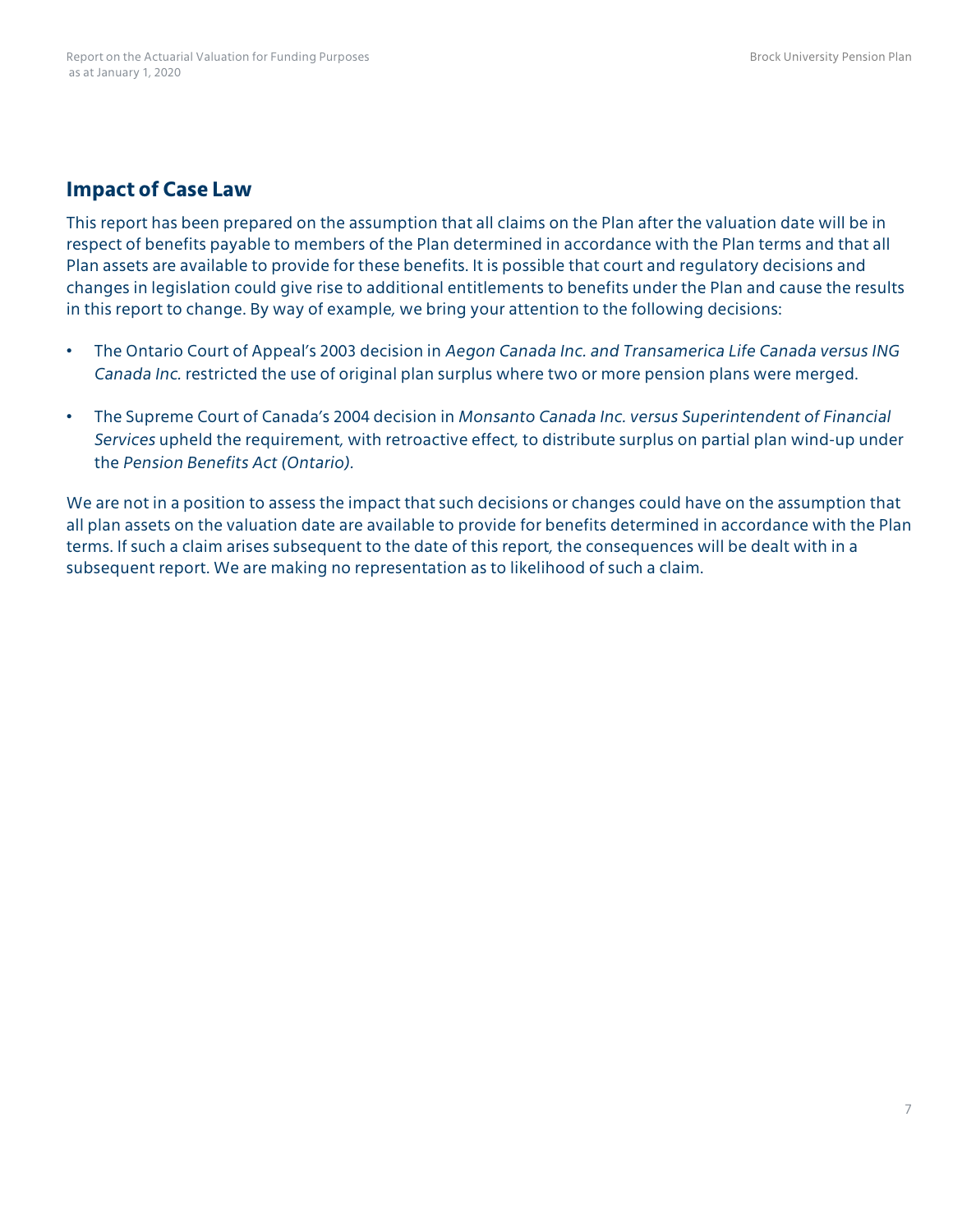## 3 **Valuation Results – Going Concern**

### **Financial Status**

A going concern valuation compares the relationship between the value of Plan assets and the present value of expected future benefit cash flows in respect of accrued service, assuming the Plan will be maintained indefinitely.

The results of the current valuation, compared with those from the previous valuation, are summarized as follows:

|                                                                                                                                                          | 01.01.2020                                                              |                                                                         | 01.07.2017     |
|----------------------------------------------------------------------------------------------------------------------------------------------------------|-------------------------------------------------------------------------|-------------------------------------------------------------------------|----------------|
|                                                                                                                                                          | <b>Excluding</b><br><b>Money</b><br><b>Purchase</b><br><b>Component</b> | <b>Including</b><br><b>Money</b><br><b>Purchase</b><br><b>Component</b> |                |
| <b>Assets</b>                                                                                                                                            |                                                                         |                                                                         |                |
| Money Purchase, Short Term Account, AVC, and Special<br><b>Transferred Contribution Funds</b>                                                            | n/a                                                                     | \$389,214,000                                                           | \$333,440,000  |
| <b>Variable Annuity Fund</b>                                                                                                                             | n/a                                                                     | \$151,962,000                                                           | \$119,432,000  |
| <b>Minimum Guarantee Fund</b>                                                                                                                            | \$37,650,000                                                            | \$37,650,000                                                            | \$28,028,000   |
| Total market value of assets                                                                                                                             | \$37,650,000                                                            | \$578,826,000                                                           | \$480,900,000  |
|                                                                                                                                                          |                                                                         |                                                                         |                |
| <b>Going concern funding target</b>                                                                                                                      |                                                                         |                                                                         |                |
| Money Purchase, Short Term Account, AVC, and Special<br><b>Transferred Contribution Funds</b>                                                            | n/a                                                                     | \$389,214,000                                                           | \$333,440,000  |
| <b>Variable Annuity Fund</b>                                                                                                                             | n/a                                                                     | \$151,962,000                                                           | \$119,432,000  |
| <b>Accrued Active Members' Supplemental Benefits</b>                                                                                                     | \$30,272,000                                                            | \$30,272,000                                                            | \$29,054,000   |
| <b>Retired Members' Supplemental Benefits</b>                                                                                                            | \$19,820,000                                                            | \$19,820,000                                                            | \$16,856,000   |
| Subtotal                                                                                                                                                 | \$50,092,000                                                            | \$591,268,000                                                           | \$498,782,000  |
| Provision for adverse deviations in respect of going<br>concern liabilities excluding post-retirement indexing<br>and excluding money purchase component | \$269,000                                                               | \$269,000                                                               | n/a            |
| <b>Total</b>                                                                                                                                             | \$50,361,000                                                            | \$591,537,000                                                           | \$498,782,000  |
| Funding excess (shortfall)                                                                                                                               | (\$12,711,000)                                                          | (\$12,711,000)                                                          | (\$17,882,000) |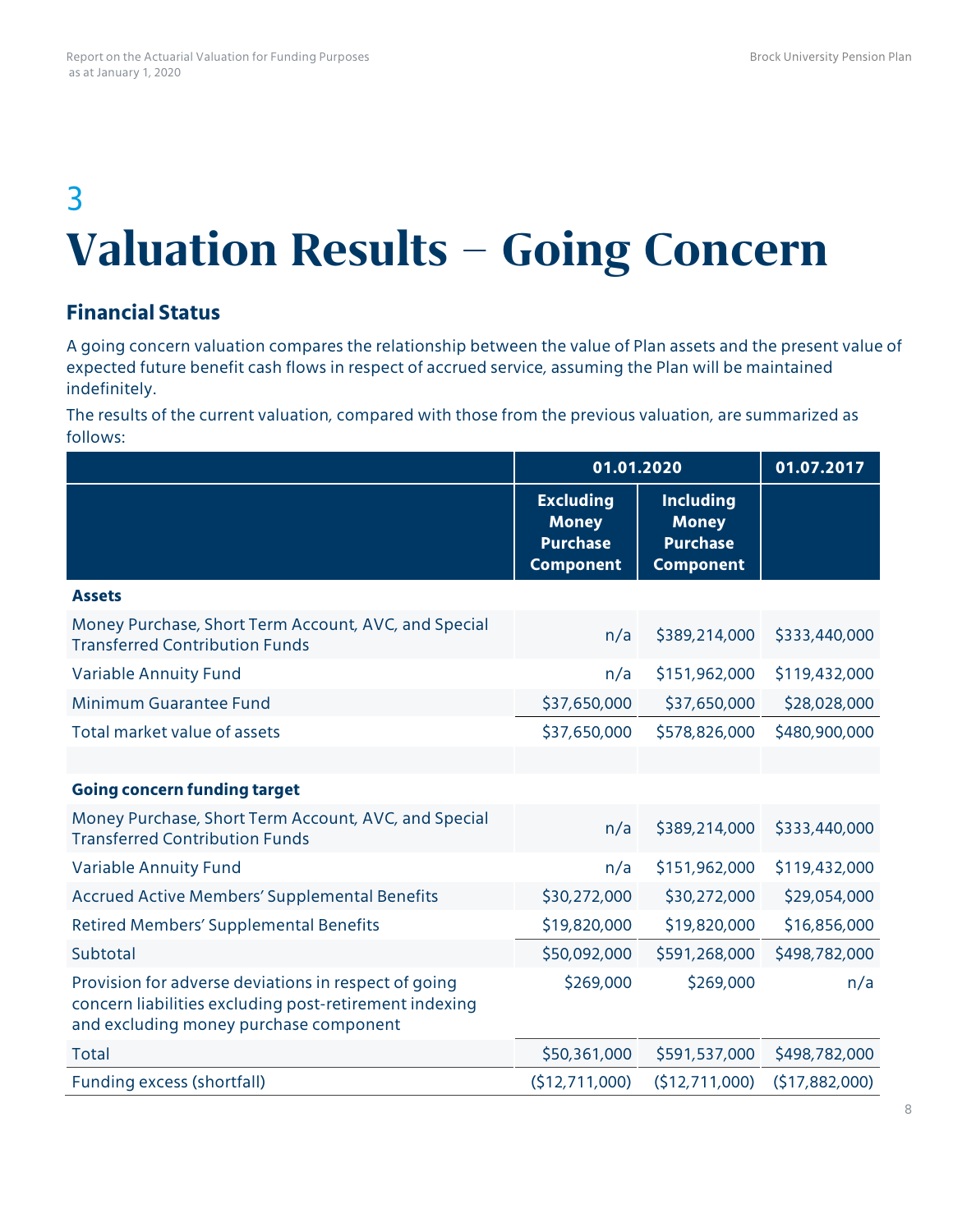The going concern liabilities at January 1, 2020 do not include an additional margin for adverse deviations beyond the provision for adverse deviations prescribed by the Act.

### **Reconciliation of Financial Status**

| Funding excess (shortfall) as at previous valuation                                                      |                | (\$17,882,000) |
|----------------------------------------------------------------------------------------------------------|----------------|----------------|
| Interest on funding excess (shortfall) at 5.45% per year                                                 |                | (52,537,000)   |
| University's special payments, with interest                                                             |                | \$3,650,000    |
| <b>Expected funding excess (shortfall)</b>                                                               |                | (\$16,769,000) |
| Net experience gains (losses)                                                                            |                |                |
| Net investment return                                                                                    | \$2,383,000    |                |
| Increases in pensionable earnings, YMPE, ITA maximum<br>$\bullet$<br>pension and CRA contribution limits | \$392,000      |                |
| Mortality<br>$\bullet$                                                                                   | (5688,000)     |                |
| Retirement                                                                                               | (\$1,479,000)  |                |
| Termination                                                                                              | (\$1,165,000)  |                |
| Money Purchase Account balance accumulation                                                              | \$6,607,000    |                |
| Pensioner indexing<br>$\bullet$                                                                          | \$4,745,000    |                |
| Total experience gains (losses)                                                                          |                | \$10,795,000   |
| Impact of changes in assumptions                                                                         |                |                |
| <b>Retirement rates</b>                                                                                  | \$773,000      |                |
| Pensionable earnings increase<br>$\bullet$                                                               | \$939,000      |                |
| <b>Termination rates</b>                                                                                 | \$133,000      |                |
| Discount rate<br>$\bullet$                                                                               | (55,934,000)   |                |
| Elected form of benefit on pre-retirement termination and<br>on retirement                               | ( \$3,031,000) |                |
| Total assumption changes gains (losses)                                                                  |                | (57, 120, 000) |
| <b>Data corrections</b>                                                                                  |                | \$579,000      |
| Net impact of other elements of gains and losses                                                         |                | \$73,000       |
| Funding excess (shortfall) before Provision for Adverse<br><b>Deviations</b>                             |                | (\$12,442,000) |
| <b>Provision for Adverse Deviations at current valuation</b>                                             |                | (5269,000)     |
| Funding excess (shortfall) as at current valuation                                                       |                | (\$12,711,000) |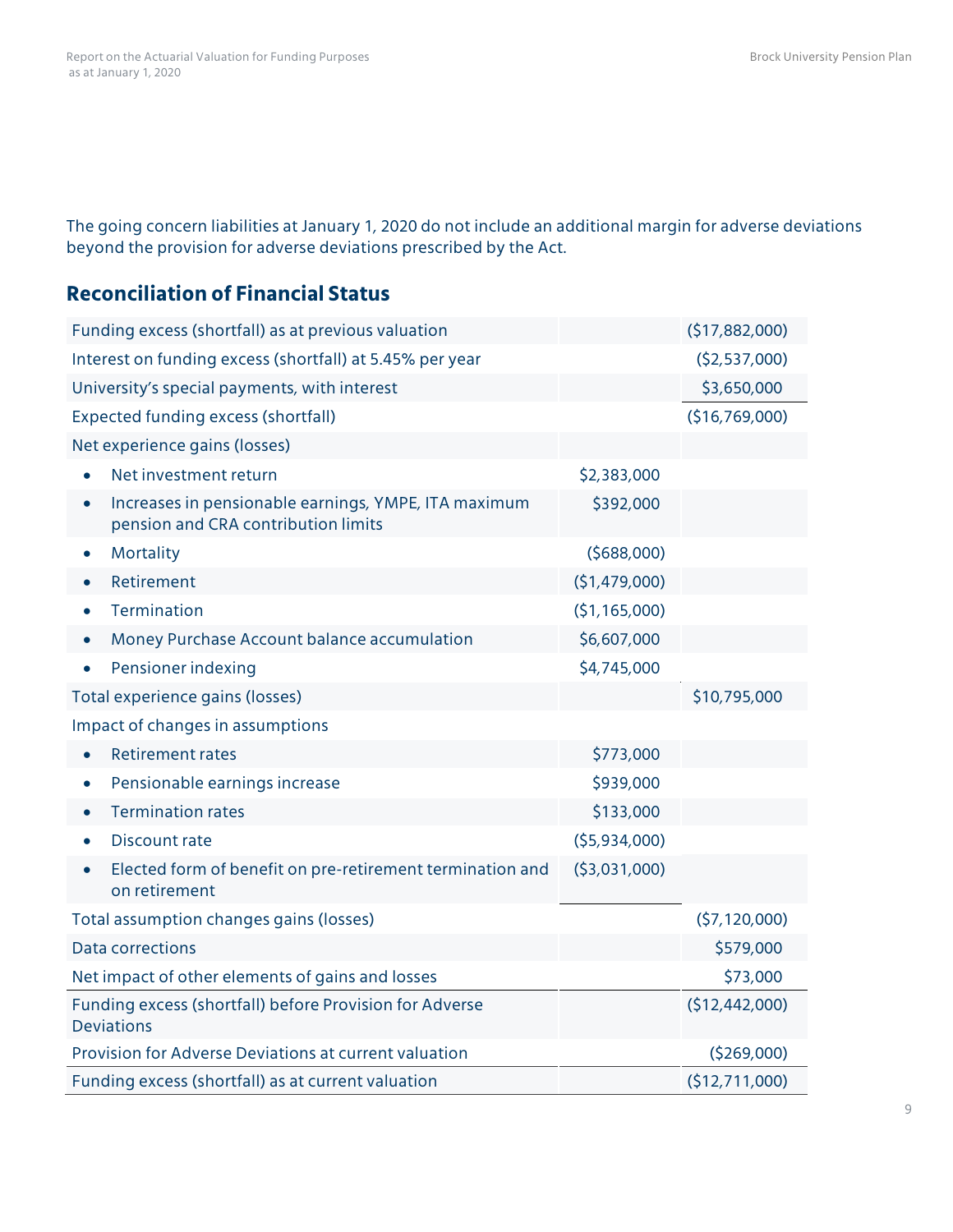#### **Current Service Cost**

The current service cost is an estimate of the present value of the additional expected future benefit cash flows in respect of pensionable service that will accrue after the valuation date, assuming the Plan will be maintained indefinitely. A provision for adverse deviations in respect of the current service cost is determined in accordance with the Act.

The current service cost and the provision for adverse deviations in respect of the current service cost, during the year following the valuation date, compared with the corresponding values determined in the previous valuation, is as follows:

| <b>University's Current Service Cost</b>                                                                                                                    |               |                              |               |                                     |  |
|-------------------------------------------------------------------------------------------------------------------------------------------------------------|---------------|------------------------------|---------------|-------------------------------------|--|
|                                                                                                                                                             |               | 2020                         | 2017/2018     |                                     |  |
|                                                                                                                                                             | <b>Amount</b> | % of member<br>contributions | <b>Amount</b> | % of member<br><b>contributions</b> |  |
| Matching money purchase component<br>contribution                                                                                                           | \$7,773,000   | 100.0%                       | \$7,423,000   | 100.0%                              |  |
| Additional University money purchase<br>component contribution                                                                                              | \$4,587,000   | 59.0%                        | \$4,367,000   | 58.8%                               |  |
| Current service cost for supplemental<br>benefits                                                                                                           | \$1,766,000   | 22.7%                        | \$1,816,000   | 24.5%                               |  |
| Provision for adverse deviations in respect<br>of the current service cost excluding post<br>retirement indexing and excluding money<br>purchase component) | \$3,000       | 0.0%                         | n/a           | n/a                                 |  |
| Total Estimated University's current service<br>cost                                                                                                        | \$14,129,000  | 181.8%                       | \$13,606,000  | 183.3%                              |  |
| Estimated members' required<br>contributions                                                                                                                | \$7,773,000   |                              | \$7,423,000   |                                     |  |
| University's current service cost expressed<br>as a percentage of members' required<br>contributions                                                        | 181.8%        |                              | 183.3%        |                                     |  |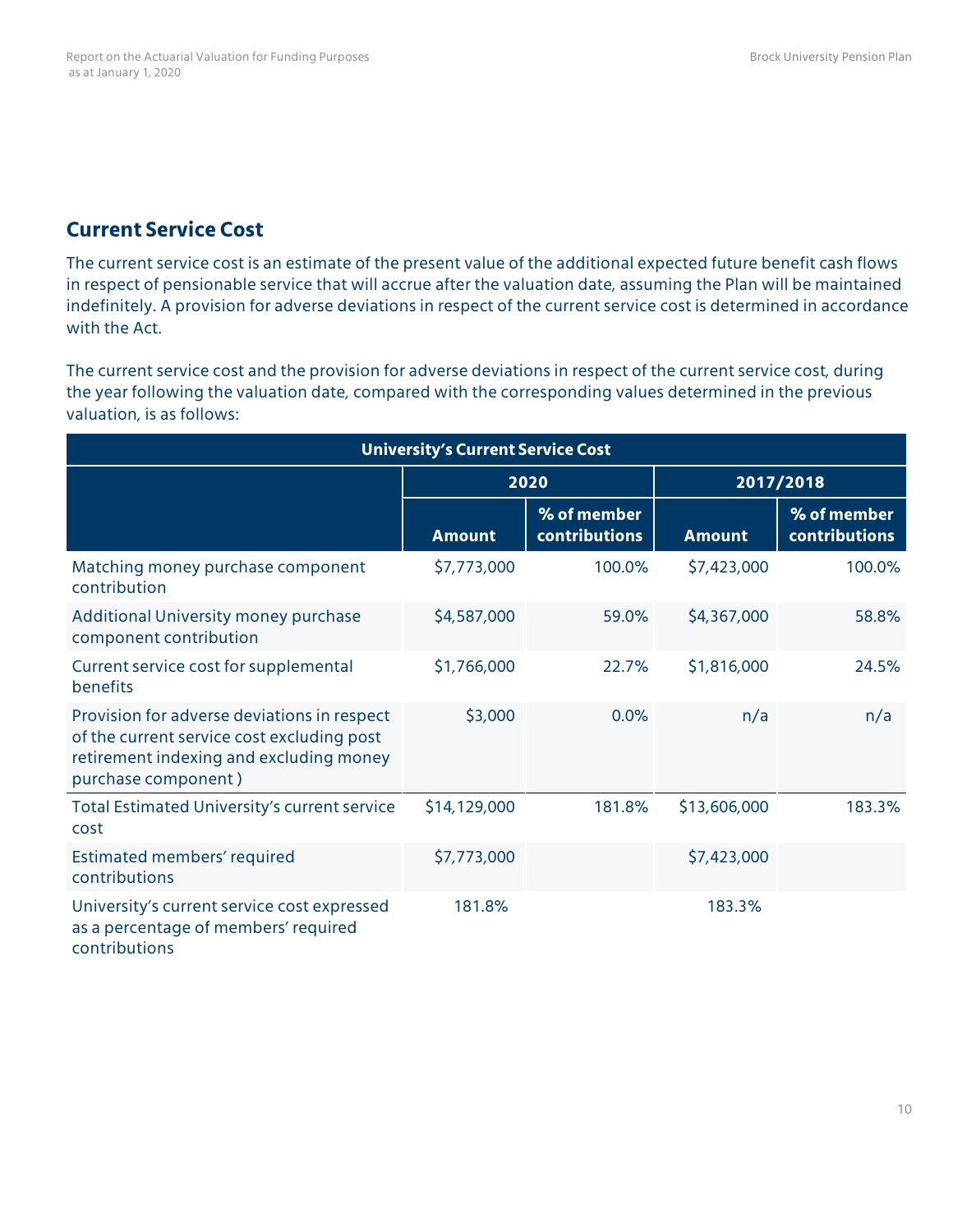The key factors that have caused a change in the University's current service cost since the previous valuation are summarized in the following table:

| University's current service cost as at previous valuation | 183.3%    |
|------------------------------------------------------------|-----------|
| Demographic changes                                        | $(3.7\%)$ |
| Changes in assumptions                                     | $2.2\%$   |
| University's current service cost as at current valuation  | 181.8%    |

#### **Discount Rate Sensitivity**

The following table summarizes the effect on the going concern funding target and current service cost shown in this report of using a discount rate that is 1% lower than that used in the valuation. For the purposes of the illustration, we have not changed the interest rate used to determine commuted values upon termination of employment. The effect of a change in the discount rate on the provision for adverse deviations is not reflected.

| <b>Scenario</b>                                        | <b>Valuation Basis</b> | <b>Reduce Discount</b><br>Rate by 1% |
|--------------------------------------------------------|------------------------|--------------------------------------|
| <b>Going concern funding liabilities</b>               |                        |                                      |
| <b>Including Money Purchase Component</b><br>$\bullet$ | \$591,268,000          | \$647,229,000                        |
| <b>Excluding Money Purchase Component</b><br>$\bullet$ | \$50,092,000           | \$106,053,000                        |
|                                                        |                        |                                      |
| <b>Current service cost</b>                            |                        |                                      |
| Total current service cost<br>$\bullet$                | \$21,899,000           | \$24,856,000                         |
| Estimated members' required contributions<br>$\bullet$ | (57, 773, 000)         | (57, 773, 000)                       |
| Estimated University's current service cost            | \$14,126,000           | \$17,083,000                         |

#### **Plausible Adverse Scenarios**

The financial impact on the going concern results of plausible adverse scenarios that would pose threats to the Plan's future financial condition is presented in Appendix G.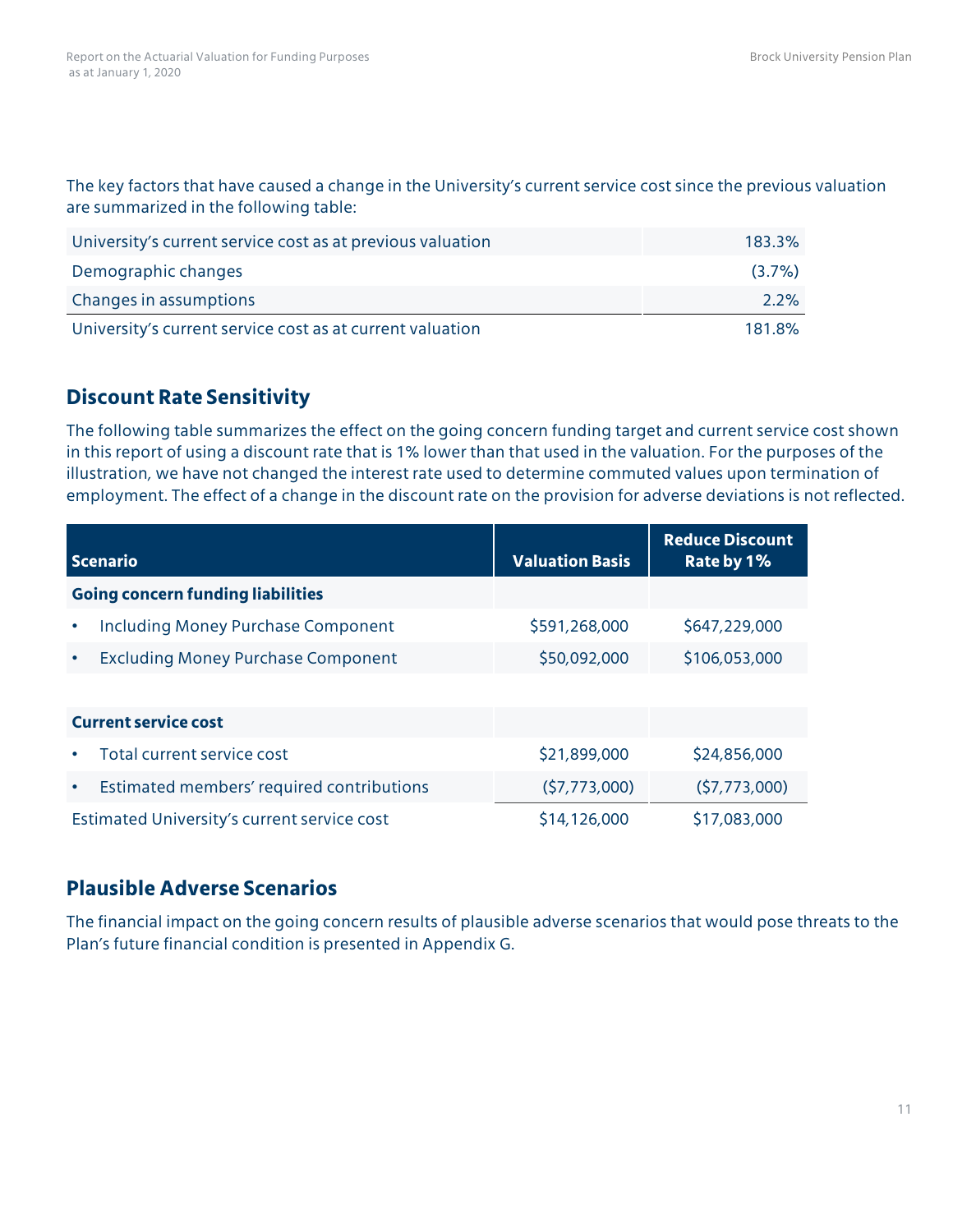## 4 **Valuation Results – Hypothetical Wind-up**

#### **Financial Position**

When conducting a hypothetical wind-up valuation, we determine the relationship between the respective values of the Plan's assets and its liabilities assuming the Plan is wound up and settled on the valuation date, assuming benefits are settled in accordance with the Act and under circumstances consistent with the hypothesized scenario on the valuation date. More details on such scenario are provided in Appendix D.

The hypothetical wind-up financial position as of the valuation date, compared with that at the previous valuation, is as follows:

|                                                                                               | 01.01.2020                                                    |                                                               |                 |
|-----------------------------------------------------------------------------------------------|---------------------------------------------------------------|---------------------------------------------------------------|-----------------|
|                                                                                               | <b>Excluding Money</b><br><b>Purchase</b><br><b>Component</b> | <b>Including Money</b><br><b>Purchase</b><br><b>Component</b> | 01.07.2017      |
| <b>Assets</b>                                                                                 |                                                               |                                                               |                 |
| Market value of assets                                                                        | \$37,650,000                                                  | \$578,826,000                                                 | \$480,900,000   |
| Termination expense provision                                                                 | (5575,000)                                                    | (5575,000)                                                    | (5550,000)      |
| Wind-up assets                                                                                | \$37,075,000                                                  | \$578,251,000                                                 | \$480,350,000   |
|                                                                                               |                                                               |                                                               |                 |
| <b>Present value of accrued benefits for:</b>                                                 |                                                               |                                                               |                 |
| Money Purchase, Short Term Account, AVC, and<br><b>Special Transferred Contribution Funds</b> | n/a                                                           | \$389,214,000                                                 | \$333,440,000   |
| <b>Variable Annuity Fund</b><br>$\bullet$                                                     | n/a                                                           | \$151,962,000                                                 | \$119,432,000   |
| <b>Active Members' Supplemental Benefits</b><br>$\bullet$                                     | \$113,677,000                                                 | \$113,677,000                                                 | \$104,617,000   |
| Retired Members' Supplemental Benefits<br>$\bullet$                                           | \$54,352,000                                                  | \$54,352,000                                                  | \$46,958,000    |
| Total wind-up liability                                                                       | \$168,029,000                                                 | \$709,205,000                                                 | \$604,447,000   |
| Wind-up excess (shortfall)                                                                    | ( \$130, 954, 000)                                            | (\$130,954,000)                                               | (\$124,097,000) |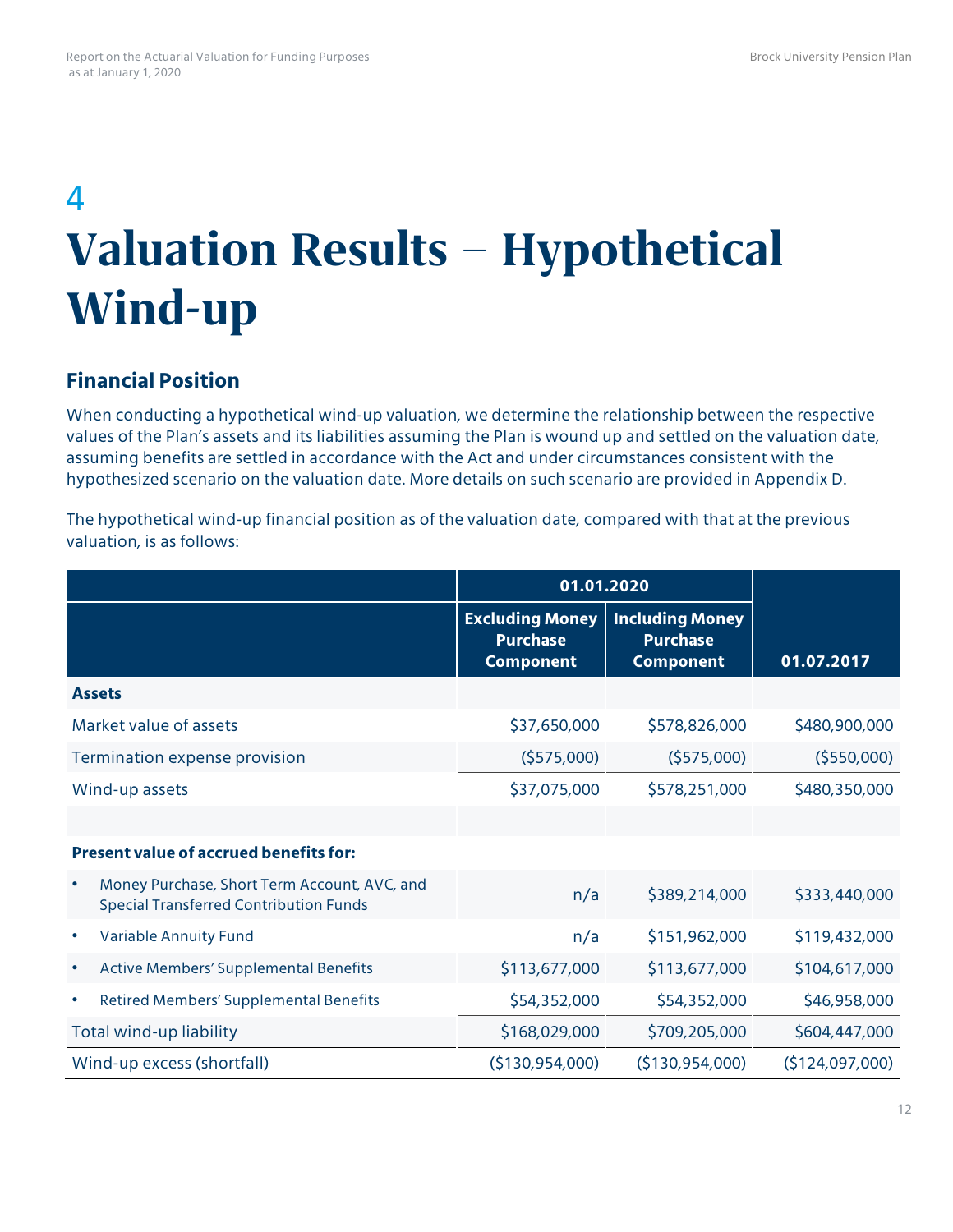#### **Wind-up Incremental Cost**

The wind-up incremental cost is an estimate of the present value of the projected change in the hypothetical wind-up liabilities from the valuation date until the next scheduled valuation date, adjusted for the benefit payments expected to be made in that period.

The hypothetical wind-up incremental cost determined in this valuation, compared with the corresponding value determined in the previous valuation, is as follows:

|                                                                                                                                                                                                                                   | 01.01.2020    | 01.07.2017    |
|-----------------------------------------------------------------------------------------------------------------------------------------------------------------------------------------------------------------------------------|---------------|---------------|
| Number of years covered by report                                                                                                                                                                                                 | 3 years       | 3 years       |
|                                                                                                                                                                                                                                   |               |               |
| Total hypothetical wind-up liabilities at the<br>valuation date (A)                                                                                                                                                               | \$709,205,000 | \$604,447,000 |
| Present value at the valuation date of projected<br>hypothetical wind-up liability at the next required<br>valuation (including expected new entrants) plus<br>expected benefit payments until the next required<br>valuation (B) | \$746,734,000 | \$646,773,000 |
| Hypothetical wind-up incremental cost $(B - A)$                                                                                                                                                                                   | \$37,529,000  | \$42,326,000  |

The incremental cost is not an appropriate measure of the contributions that would be required to maintain the windup position of the Plan even if actual experience is exactly in accordance with the going concern valuation assumptions. For example, the expected return on plan assets (based on the going concern assumptions) is greater than the discount rate used to determine the hypothetical wind-up liabilities.

### **Discount Rate Sensitivity**

The following table summarizes the effect on the hypothetical wind-up liabilities shown in this report of using a discount rate that is 1% lower than that used in the valuation:

| Scenario                                  | <b>Valuation Basis</b> | Reduce Discount<br>Rate by 1% |
|-------------------------------------------|------------------------|-------------------------------|
| Total hypothetical wind-up liability      |                        |                               |
| <b>Including Money Purchase Component</b> | \$709,205,000          | \$813,354,000                 |
| <b>Excluding Money Purchase Component</b> | \$168,029,000          | \$272,178,000                 |

### **Plausible Adverse Scenarios**

The financial impact on the hypothetical wind-up financial position of plausible adverse scenarios that would pose threats to the Plan's future financial condition is presented in Appendix G.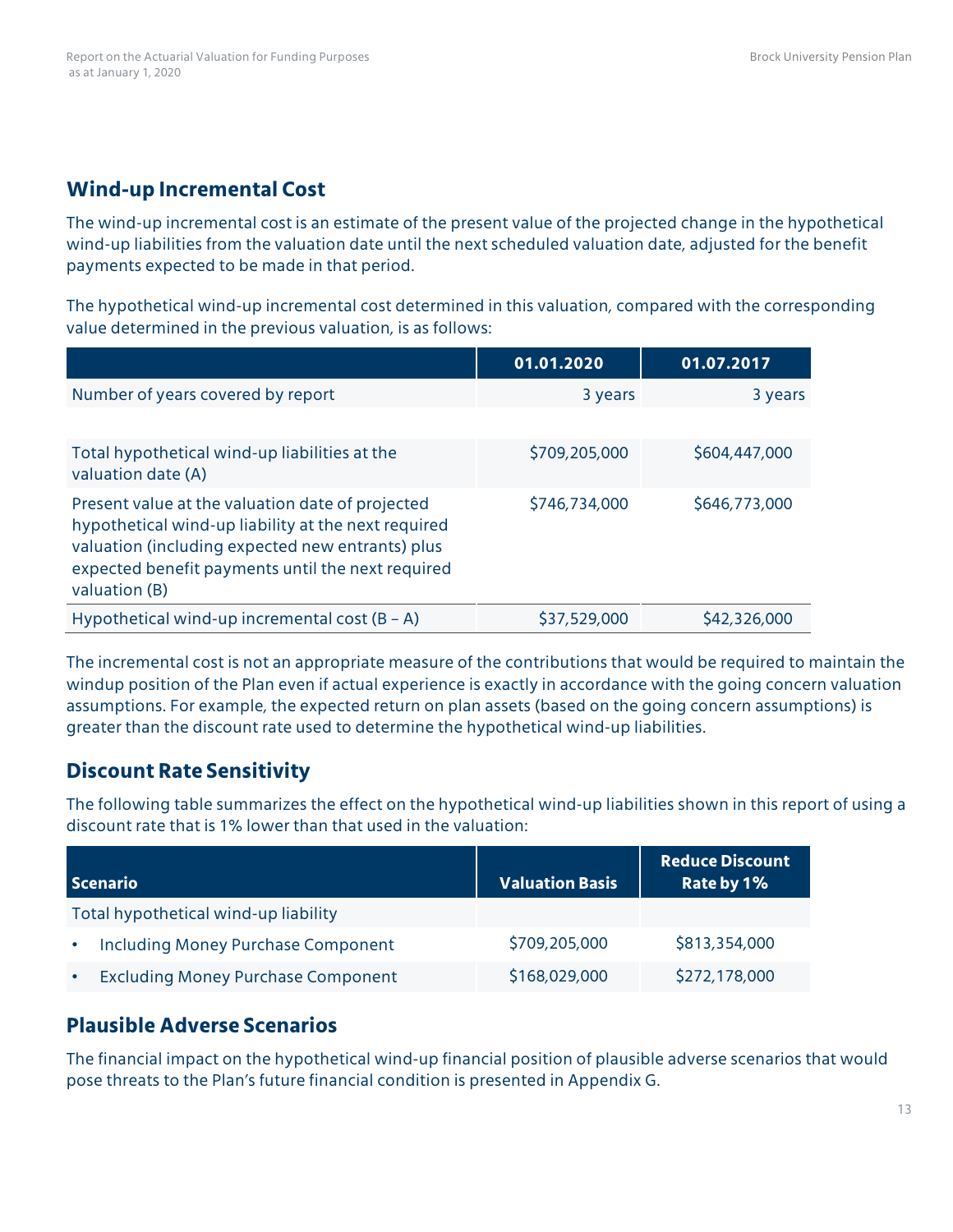## 5 **Valuation Results – Solvency**

#### **Overview**

The Act also requires the financial position of the Plan to be determined on a solvency basis. The financial position on a solvency basis is determined in a similar manner to the Hypothetical Wind-up Basis, except for the following:

| <b>Exceptions</b>                                                                                                                                                                                                                                                                                                                                                                                                                                                                                                                                                 | Reflected in valuation based on the terms of<br>engagement                                                                   |
|-------------------------------------------------------------------------------------------------------------------------------------------------------------------------------------------------------------------------------------------------------------------------------------------------------------------------------------------------------------------------------------------------------------------------------------------------------------------------------------------------------------------------------------------------------------------|------------------------------------------------------------------------------------------------------------------------------|
| The circumstance under which the Plan is assumed to<br>be wound up could differ for the solvency and<br>hypothetical wind-up valuations.                                                                                                                                                                                                                                                                                                                                                                                                                          | The same circumstances were assumed for the<br>solvency valuation as were assumed for the<br>hypothetical wind-up valuation. |
| Certain benefits can be excluded from the solvency<br>financial position. These include:<br>(a) any escalated adjustment (e.g. indexing),<br>(b) certain plant closure benefits,<br>(c) certain permanent layoff benefits,<br>(d) special allowances other than funded special<br>allowances,<br>(e) consent benefits other than funded consent<br>benefits,<br>(f) prospective benefit increases,<br>(q) potential early retirement window benefit values,<br>and<br>(h) pension benefits and ancillary benefits payable<br>under a qualifying annuity contract. | The following benefits were excluded from the<br>solvency liabilities shown in this valuation:<br>Post-retirement indexing   |
| The financial position on the solvency basis needs to<br>be adjusted for any Prior Year Credit Balance.                                                                                                                                                                                                                                                                                                                                                                                                                                                           | Not applicable.                                                                                                              |
| The solvency financial position can be determined by<br>smoothing assets and the solvency discount rate over<br>a period of up to 5 years.                                                                                                                                                                                                                                                                                                                                                                                                                        | Smoothing was not used.                                                                                                      |
| The benefit rate increases coming into effect after the<br>valuation date can be reflected in the solvency<br>valuation.                                                                                                                                                                                                                                                                                                                                                                                                                                          | Not applicable.                                                                                                              |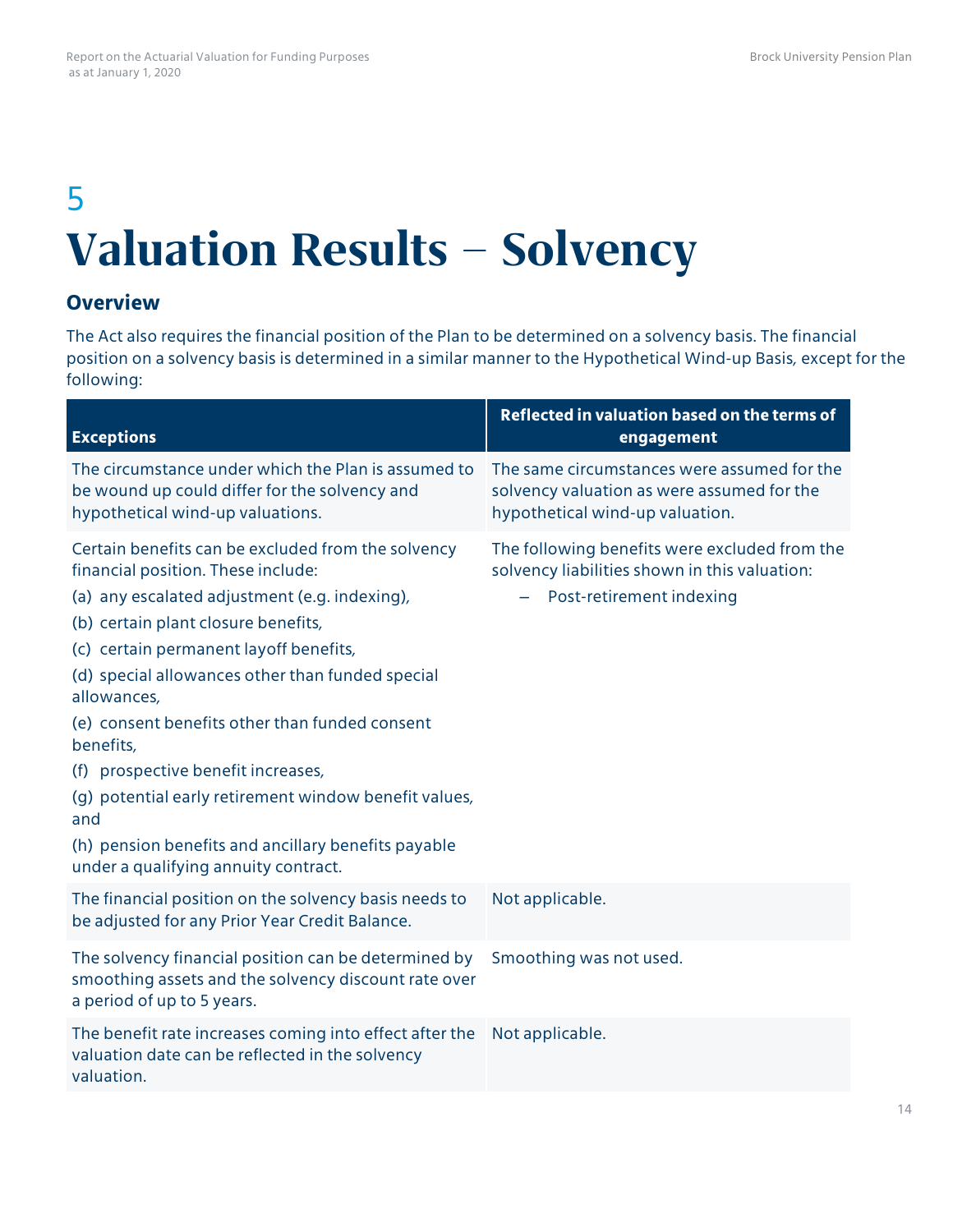## **Financial Position**

The financial position on a solvency basis, compared with the corresponding figures from the previous valuation, is as follows:

|                                                | 01.01.2020                                                    |                                                               |                 |
|------------------------------------------------|---------------------------------------------------------------|---------------------------------------------------------------|-----------------|
|                                                | <b>Excluding</b><br><b>Money Purchase</b><br><b>Component</b> | <b>Including</b><br><b>Money Purchase</b><br><b>Component</b> | 01.07.2017      |
| <b>Assets</b>                                  |                                                               |                                                               |                 |
| Market value of assets                         | \$37,650,000                                                  | \$578,826,000                                                 | \$480,900,000   |
| Termination expense provision                  | (5575,000)                                                    | (5575,000)                                                    | (5550,000)      |
| <b>Net assets</b>                              | \$37,075,000                                                  | \$578,251,000                                                 | \$480,350,000   |
|                                                |                                                               |                                                               |                 |
| <b>Liabilities</b>                             |                                                               |                                                               |                 |
| Total hypothetical wind-up liabilities         | \$168,029,000                                                 | \$709,205,000                                                 | \$604,447,000   |
| Difference in circumstances of assumed wind-up | \$0                                                           | \$0                                                           | \$0             |
| Value of excluded benefits                     | (\$163,418,000)                                               | ( \$163, 418, 000)                                            | (\$145,786,000) |
| Liabilities on a solvency basis                | \$4,611,000                                                   | \$545,787,000                                                 | \$458,661,000   |
|                                                |                                                               |                                                               |                 |
| Surplus (shortfall) on a solvency basis        | \$32,464,000                                                  | \$32,464,000                                                  | \$21,689,000    |
|                                                |                                                               |                                                               |                 |
| <b>Transfer ratio</b>                          | 0.22                                                          | 0.82                                                          | 0.79            |
| Solvency ratio                                 | 8.17                                                          | 1.06                                                          | 1.05            |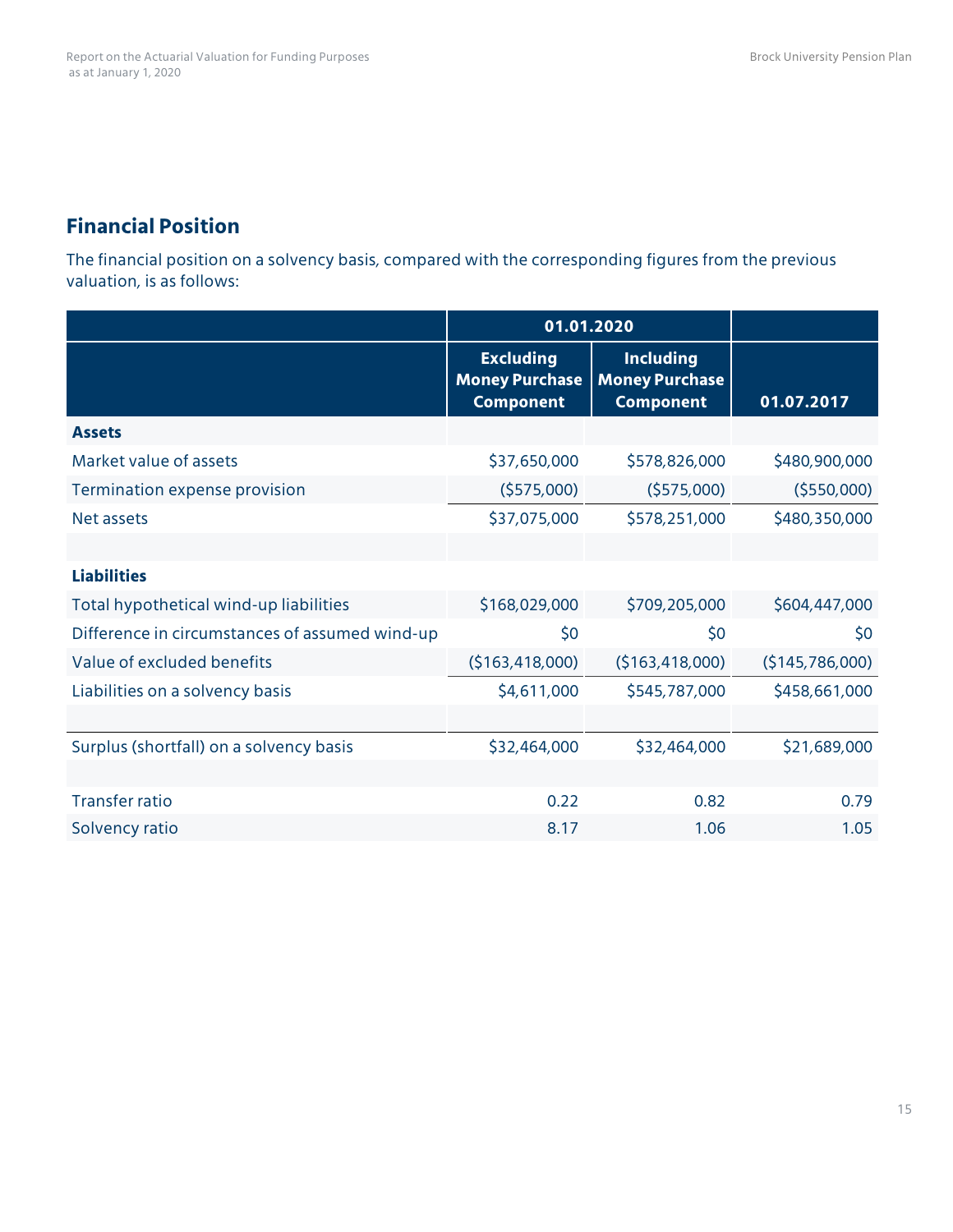## 6 **Minimum Funding Requirements**

The Act prescribes the minimum contributions that Brock University must make to the Plan. The minimum contributions in respect of a defined benefit component of a pension plan are comprised of going concern current service cost, the provision for adverse deviations in respect of the current service cost, and special payments to fund any funding shortfall or solvency shortfall that exceeds the level as set out under the Act.

The University has elected consolidate to defer for one-year new going concern special payments.

On the basis of the assumptions and methods described in this report, the rule for determining the minimum required University monthly contributions, as well as an estimate of the employee and University contributions, from the valuation date until the next required valuation are as follows:

|                         | University's contribution rule                                                                                                               |                                     | <b>Estimated University's contributions</b>                                                         |                                                            |                                                            |
|-------------------------|----------------------------------------------------------------------------------------------------------------------------------------------|-------------------------------------|-----------------------------------------------------------------------------------------------------|------------------------------------------------------------|------------------------------------------------------------|
| <b>Period beginning</b> | <b>Monthly current</b><br>service cost<br>including money<br>purchase<br>component and<br>provision for<br>adverse<br>deviation <sup>6</sup> | Minimum monthly<br>special payments | <b>Monthly current</b><br>service cost<br>including money<br>purchase<br>contributions <sup>7</sup> | <b>Provision for</b><br>adverse<br>deviations <sup>8</sup> | <b>Total</b><br>minimum<br>monthly<br><b>contributions</b> |
| January 1, 2020         | 181.8%                                                                                                                                       | \$161,584                           | \$1,177,167                                                                                         | \$250                                                      | \$1,339,001                                                |
| <b>January 1, 2021</b>  | 181.8%                                                                                                                                       | \$121,917                           | \$1,210,127                                                                                         | \$257                                                      | \$1,332,301                                                |
| <b>January 1, 2022</b>  | 181.8%                                                                                                                                       | \$121,917                           | \$1,244,000                                                                                         | \$264                                                      | \$1,366,181                                                |

 $\overline{a}$ 

<span id="page-18-0"></span><sup>6</sup> Expressed as a percentage of members' required contributions.

<span id="page-18-1"></span> $<sup>7</sup>$  University contributions to the Money Purchase Account are subject to the annual maximum contribution limits under the Income Tax</sup> Act.

<span id="page-18-2"></span><sup>&</sup>lt;sup>8</sup> In respect of current service cost excluding money purchase component.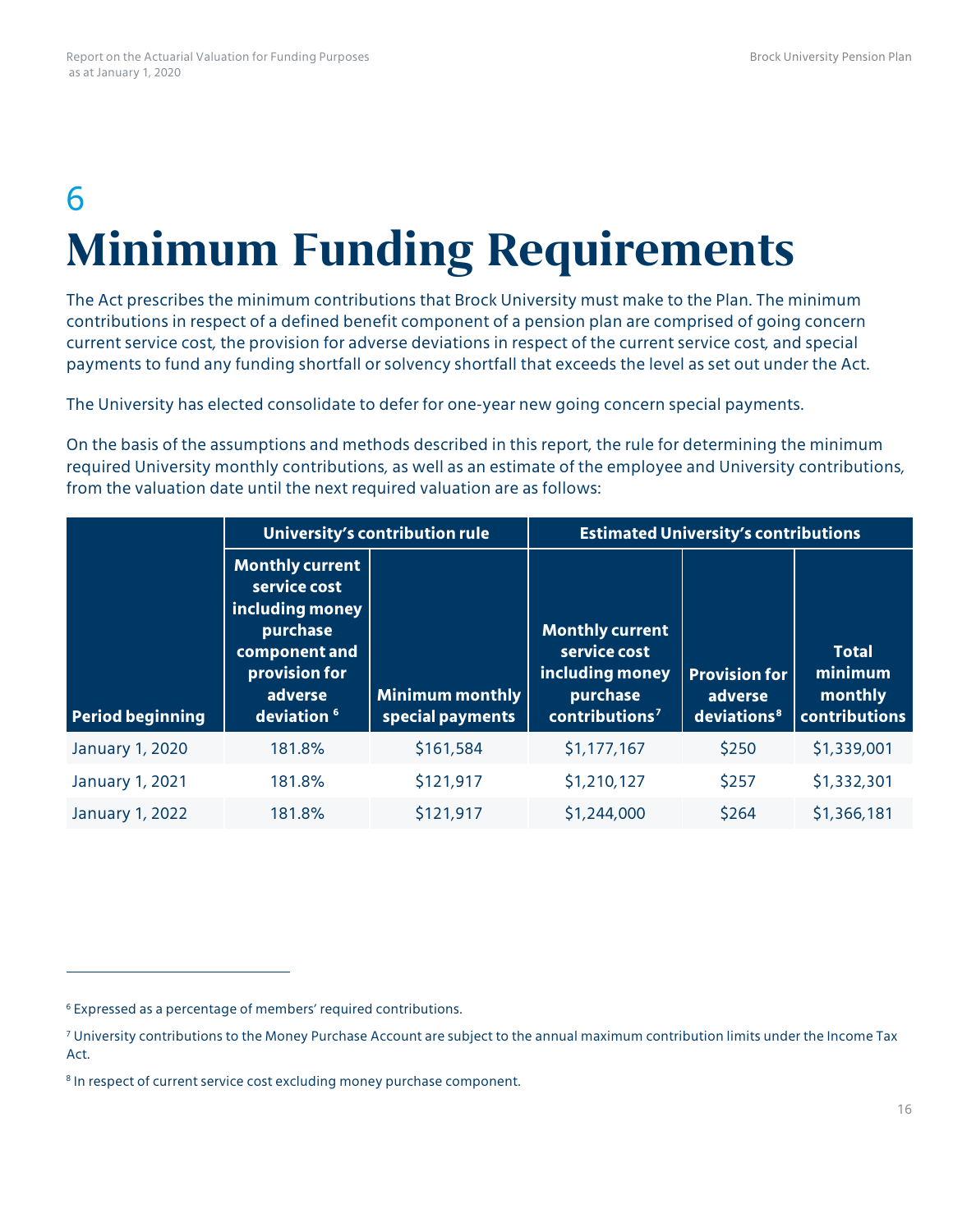The estimated contribution amounts for current service cost and the provision for adverse deviations in respect of the current service cost shown above are based on projected members' required contributions. Therefore, the actual University's current service cost and provision for adverse deviations may be different from the above estimates and, as such, the contribution requirements should be monitored closely to ensure contributions are made in accordance with the Act.

Details on the determination of the provision for adverse deviations and minimum special payments are shown in Appendix A.

### **Other Considerations**

#### **Differences betweenValuation Bases**

There is no provision in the minimum funding requirements to fund the difference between the hypothetical wind-up and reduced solvency shortfalls, if any.

In addition, although minimum funding requirements do include a requirement to fund the going concern current service cost and a provision for adverse deviations in respect of the current service cost, there is no requirement to fund the expected growth in the hypothetical wind-up or solvency liability after the valuation date, which could be greater.

#### **Timing of Contributions**

Funding contributions are due on a monthly basis. Contributions for current service cost and the provision for adverse deviations must be made within 30 days following the month to which they apply. Special payment contributions must be made in the month to which they apply.

#### **Retroactive Contributions**

The University must contribute the excess, if any, of the minimum contribution recommended in this report over contributions actually made in respect of the period following the valuation date. This contribution, along with an allowance for interest, is due no later than 60 days following the date this report is filed.

#### **Payment of Benefits**

The Act imposes certain restrictions on the payment of lump sums from the Plan when the transfer ratio revealed in an actuarial valuation is less than one. If the transfer ratio shown in this report is less than one, the plan administrator should ensure that the monthly special payments are sufficient to meet the requirements of the Act to allow for the full payment of benefits, and otherwise should take the prescribed actions.

Additional restrictions are imposed when:

• The transfer ratio revealed in the most recently filed actuarial valuation is less than one and the administrator knows or 'ought to know' that the transfer ratio of the Plan has declined by 10% or more since the date the last valuation was filed.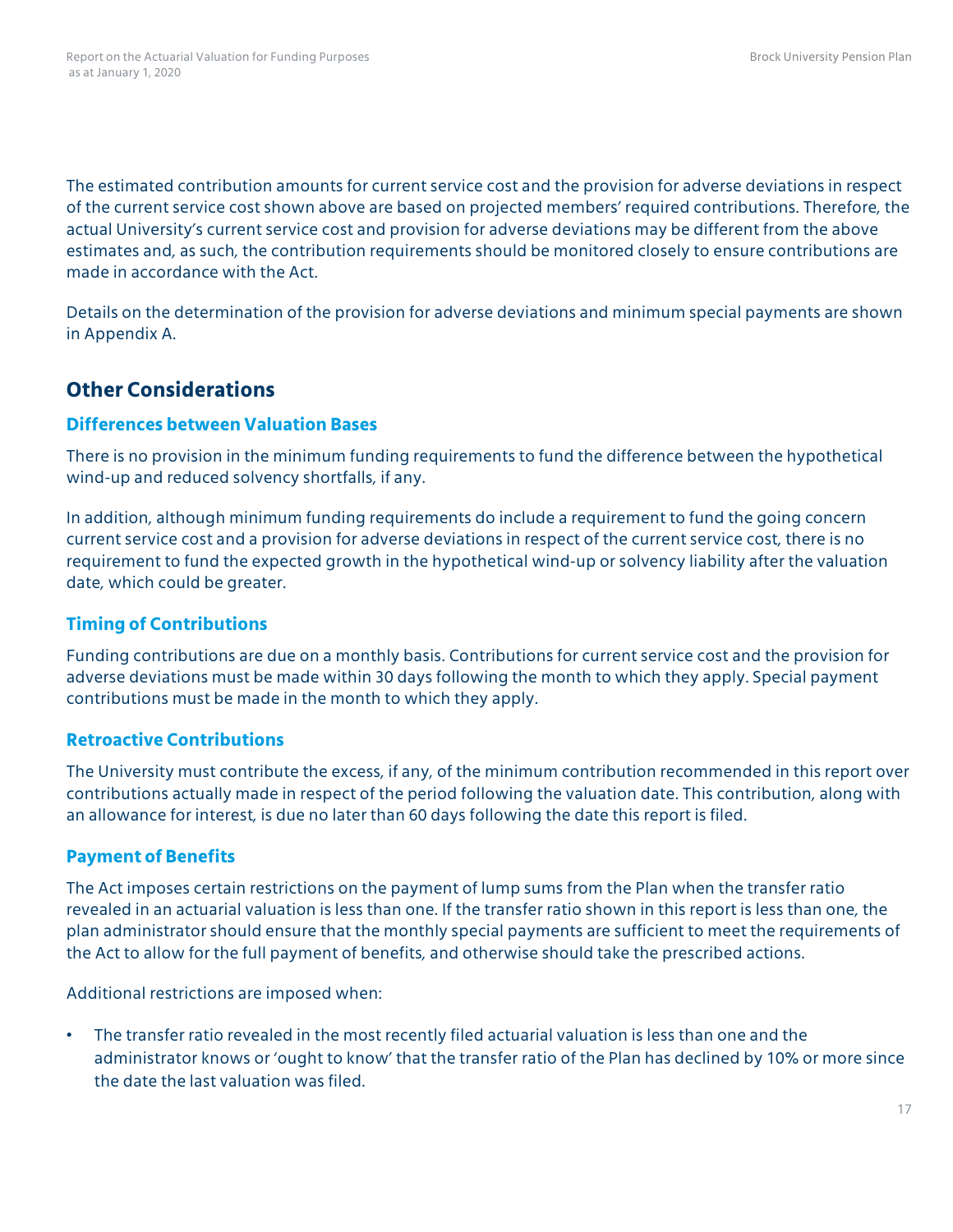• The transfer ratio revealed in the most recently filed actuarial valuation is greater than or equal to one and the administrator knows or 'ought to know' that the transfer ratio of the Plan has declined to less than 0.9 since the date the last valuation was filed.

As such, the administrator should monitor the transfer ratio of the Plan and, if necessary, take the prescribed actions.

#### **Letters of Credit**

Minimum funding requirements in respect of required solvency special payments that otherwise require monthly contributions to the pension fund may be met, in the alternative, by establishing an irrevocable letter of credit subject to the conditions established by the Act. Required solvency special payments in excess of those met by a letter of credit must be met by monthly contributions to the pension fund.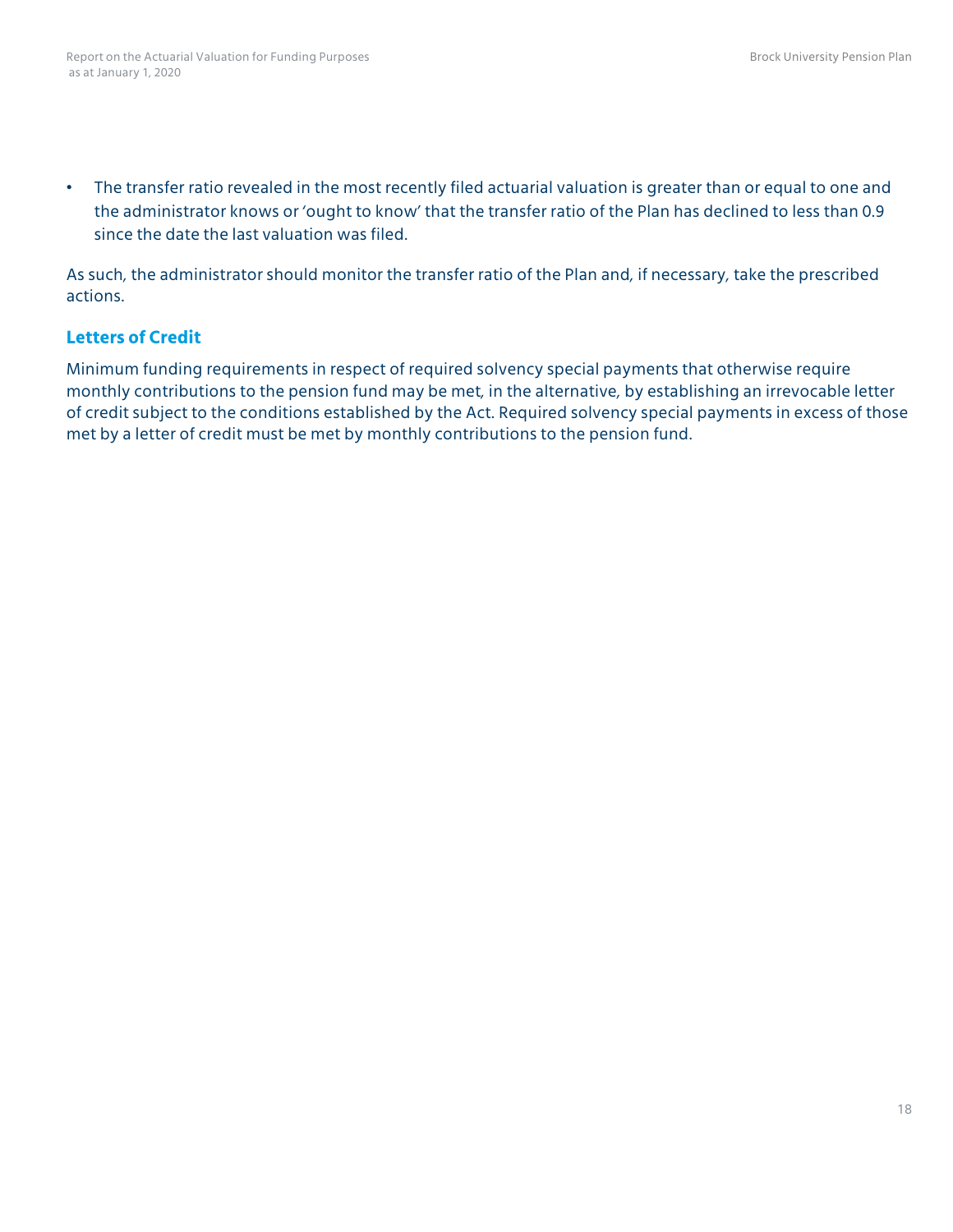## 7 **Maximum Eligible Contributions**

The *Income Tax Act* (the "ITA") limits the amount of University contributions that can be remitted to the defined benefit component of a registered pension plan. For purposes of this section on maximum eligible contributions only, any reference to the current service cost includes the provision for adverse deviations in respect of the current service cost.

In accordance with Section 147.2 of the ITA and *Income Tax Regulation* 8516, for a plan that is underfunded on either a going concern or on a hypothetical wind-up basis, the maximum permitted contributions are equal to the University's current service cost, including the explicit expense allowance if applicable, plus the greater of the going concern funding shortfall and hypothetical wind-up shortfall.

For a plan that is fully funded on both going concern and hypothetical wind-up bases, the University can remit a contribution equal to the University's current service cost, including the explicit expense allowance if applicable, as long as the surplus in the plan does not exceed a prescribed threshold. Specifically, in accordance with Section 147.2 of the ITA, for a plan that is fully funded on both going concern and hypothetical wind-up bases, the plan may not retain its registered status if the University makes a contribution while the going concern funding excess exceeds 25% of the going concern funding target.

Notwithstanding the above, any contributions that are required to be made in accordance with pension benefits legislation are eligible contributions in accordance with Section 147.2 of the ITA and can be remitted.

### **Schedule of Maximum Contributions**

The University is permitted to fully fund the greater of the going concern and hypothetical wind-up shortfalls (\$130,954,000), as well as make current service cost contributions. The portion of this contribution representing the payment of the hypothetical wind-up shortfall can be increased with interest at 2.89% per year from the valuation date to the date the payment is made, and must be reduced by the amount of any deficit funding made from the valuation date to the date the payment is made.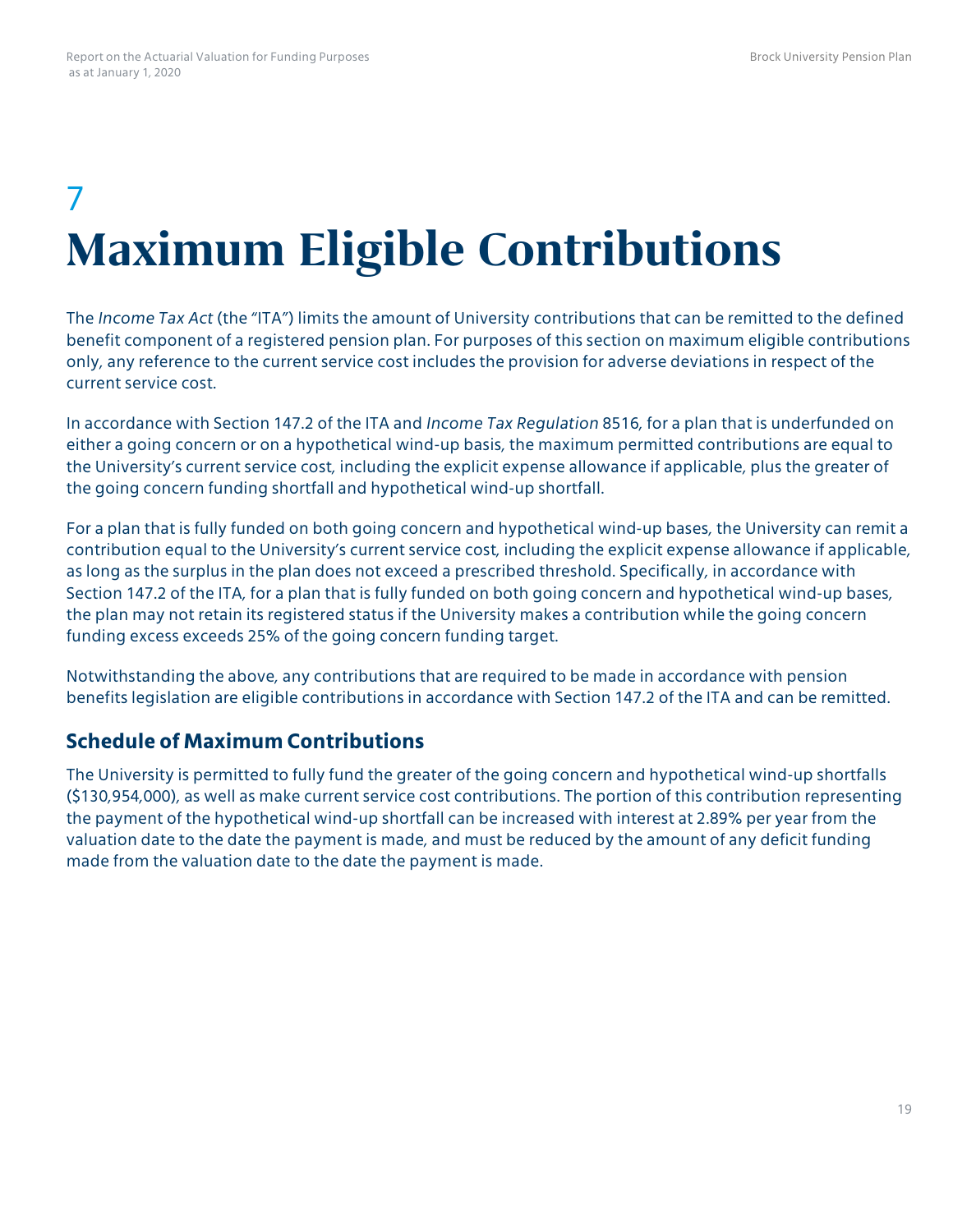Assuming the University contributes the greater of the going concern and the hypothetical wind-up shortfall of \$130,954,000 as of the valuation date, the rule for determining the estimated maximum eligible annual contributions, as well as an estimate of the maximum eligible contributions until the next valuation, are as follows:

|                        | University's<br>contribution rule                                                                                                     |                        |                                                                                                                                        |
|------------------------|---------------------------------------------------------------------------------------------------------------------------------------|------------------------|----------------------------------------------------------------------------------------------------------------------------------------|
| Year beginning         | <b>Monthly current service cost</b><br>including money purchase<br>contributions and provision for<br>adverse deviations <sup>9</sup> | <b>Deficit Funding</b> | <b>Monthly current service cost</b><br>including money purchase<br>contributions and provision for<br>adverse deviations <sup>10</sup> |
| January 1, 2020        | 181.8%                                                                                                                                | n/a                    | \$1,177,417                                                                                                                            |
| <b>January 1, 2021</b> | 181.8%                                                                                                                                | n/a                    | \$1,210,384                                                                                                                            |
| January 1, 2022        | 181.8%                                                                                                                                | n/a                    | \$1,244,264                                                                                                                            |

The University's current service cost in the above table was estimated based on projected members' required contributions. The actual University's current service cost will be different from these estimates and, as such, the contribution requirements should be monitored closely to ensure compliance with the ITA.

 $\overline{a}$ 

<span id="page-22-0"></span><sup>9</sup> Expressed as a percentage of member's required contributions.

<span id="page-22-1"></span><sup>&</sup>lt;sup>10</sup> University contributions to the Money Purchase Account are subject to the annual maximum contribution limits under the Income Tax Act.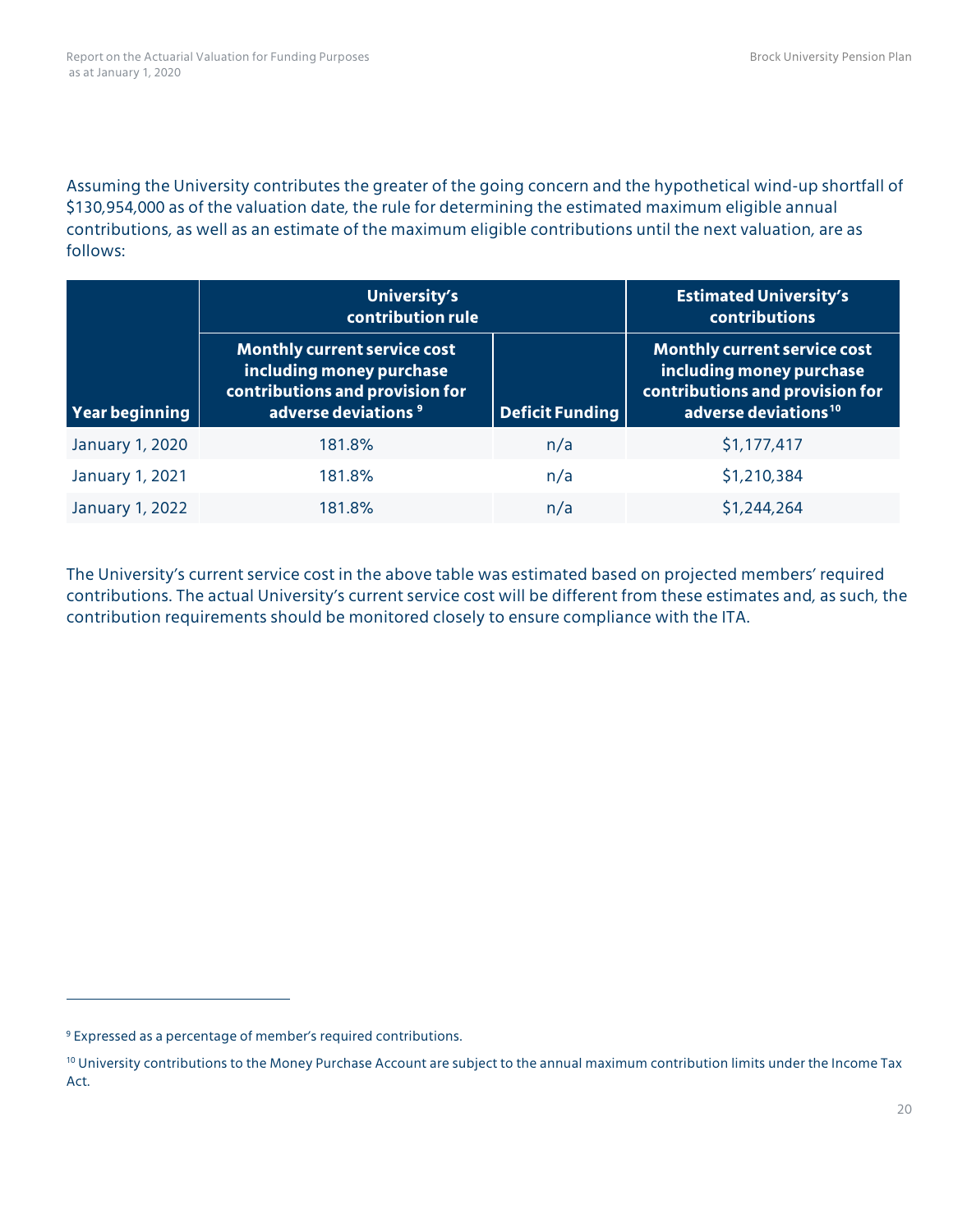## 8 **Actuarial Opinion**

In our opinion, for the purposes of the valuations,

- The membership data on which the valuation is based are sufficient and reliable.
- The assumptions are appropriate.
- The methods employed in the valuation are appropriate.

This report has been prepared, and our opinions given, in accordance with accepted actuarial practice in Canada. It has also been prepared in accordance with the funding and solvency standards set by the *Pension Benefits Act* (Ontario).

Rill Water

Bill Watson Fellow of the Society of Actuaries Fellow of the Canadian Institute of Actuaries

Aland

Armand Abehsera Fellow of the Society of Actuaries Fellow of the Canadian Institute of Actuaries

December 15, 2020 December 15, 2020

Date **Date** Date **Date** Date **Date**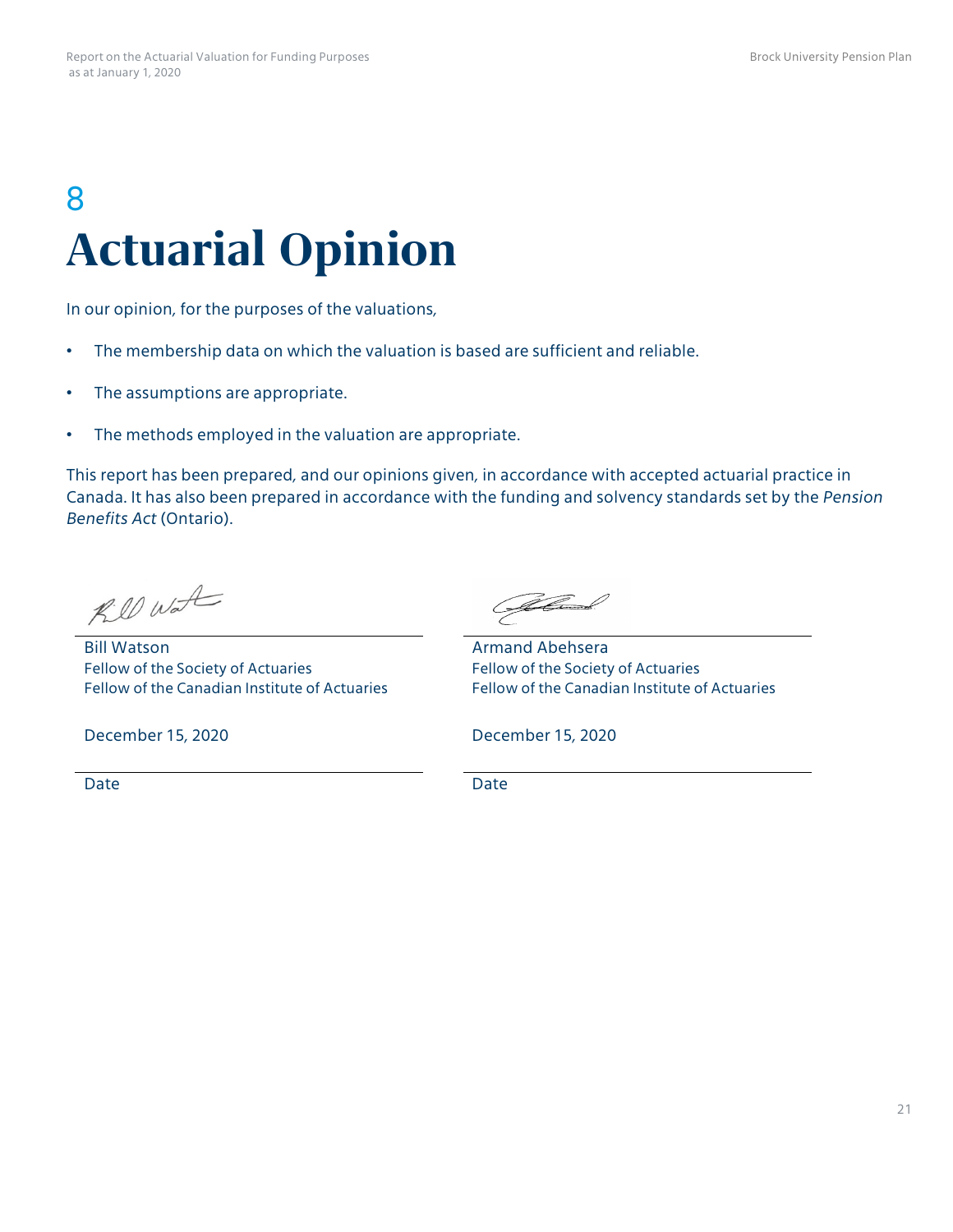## Appendix A **Prescribed Disclosure**

#### **Definitions**

The Act defines a number of terms as follows:

| <b>Defined Term</b>       | <b>Description</b>                                                                                                                                                                                                                     | <b>Result</b>  |
|---------------------------|----------------------------------------------------------------------------------------------------------------------------------------------------------------------------------------------------------------------------------------|----------------|
| Going concern<br>assets   | Total value of assets plus the sum of the following:                                                                                                                                                                                   | \$39,536,000   |
|                           | the present value of special payments in<br>\$0<br>(a)<br>respect of any past service unfunded liability<br>identified in a previously filed report                                                                                    |                |
|                           | \$0<br>the present value of special payments in<br>(b)<br>respect of any plan amendment that increases<br>going concern liabilities                                                                                                    |                |
|                           | (c)<br>present value of special payments in respect<br>\$1,886,000<br>of going concern unfunded liabilities<br>identified in a previously filed report that are<br>scheduled for payment within one year of the<br>date of this report |                |
| Going concern<br>excess / | The Going Concern Assets minus the sum of the following:                                                                                                                                                                               | (\$10,825,000) |
| (unfunded                 | the going concern liabilities<br>a.                                                                                                                                                                                                    |                |
| liability)                | liabilities excluding the value of<br>\$3,358,000<br>(i)<br>escalated adjustments                                                                                                                                                      |                |
|                           | liabilities in respect of escalated<br>\$46,734,000<br>(ii)<br>adjustments                                                                                                                                                             |                |
|                           | the provision for adverse deviations in respect<br>\$269,000<br>b.<br>of the going concern liabilities excluding the<br>value of escalated adjustments                                                                                 |                |
|                           | \$0<br><b>Prior Year Credit Balance</b><br>$C_{\star}$                                                                                                                                                                                 |                |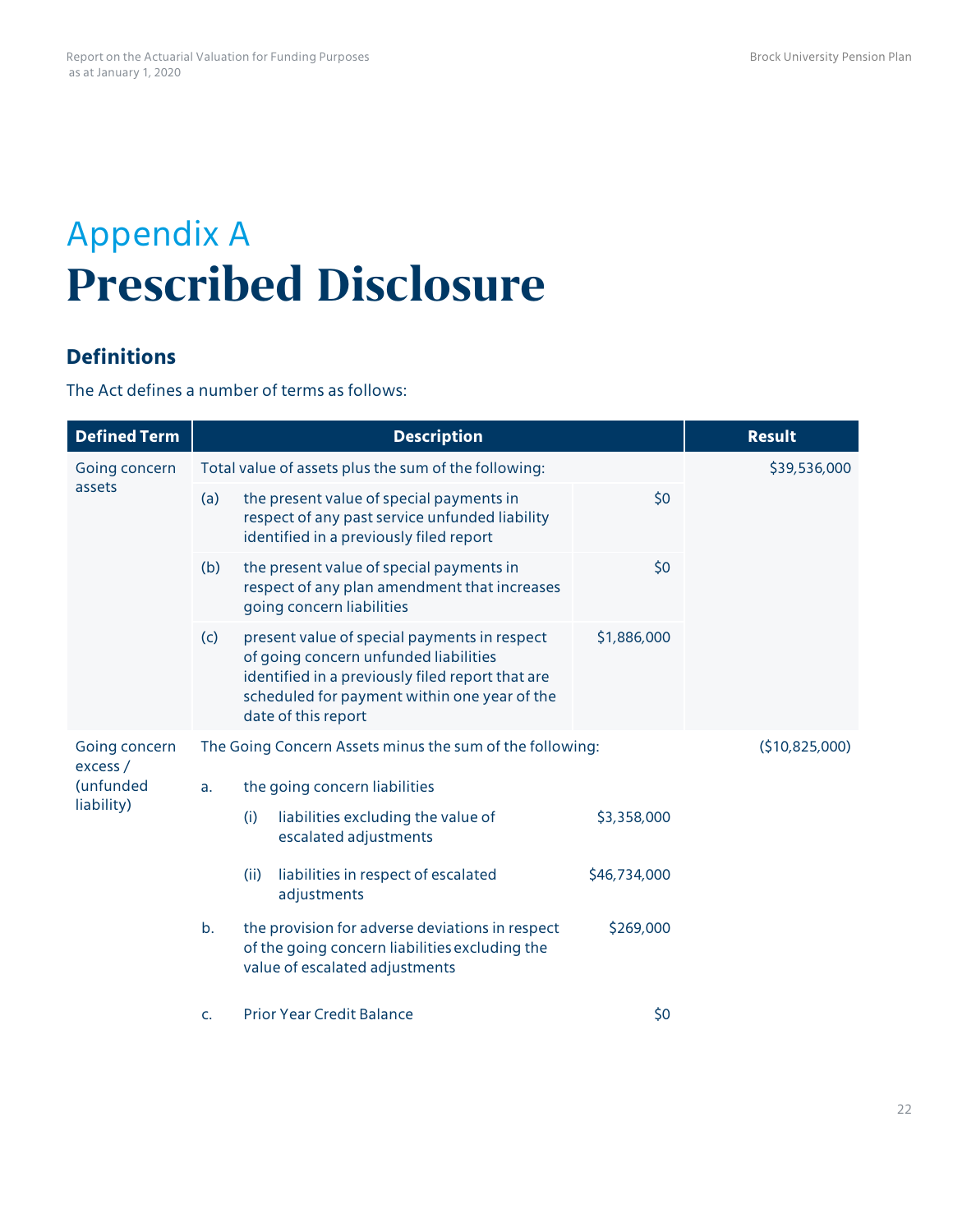| <b>Defined Term</b>                        | <b>Description</b>                                                                                                                                                                                                                                                                                                                                                                                                                                   | <b>Result</b>                                                                            |
|--------------------------------------------|------------------------------------------------------------------------------------------------------------------------------------------------------------------------------------------------------------------------------------------------------------------------------------------------------------------------------------------------------------------------------------------------------------------------------------------------------|------------------------------------------------------------------------------------------|
| Going concern<br>funded ratio              | The ratio of:<br>Total value of assets (excluding letters of credit) less the Prior<br>(a)<br>Year Credit Balance; to<br>going concern liabilities<br>(b)                                                                                                                                                                                                                                                                                            | 0.75                                                                                     |
| <b>Transfer Ratio</b>                      | The ratio of:<br>Solvency Assets minus the lesser of the Prior Year Credit<br>(a)<br>Balance and the minimum required employer contributions<br>including the provision for adverse deviations until the next<br>required valuation; to<br>the sum of the Solvency Liabilities and liabilities for benefits,<br>(b)<br>other than benefits payable under qualifying annuity contracts<br>that were excluded in calculating the Solvency Liabilities. | 0.22 excluding Money<br>Purchase component<br>0.82 including Money<br>Purchase component |
| <b>Solvency Ratio</b>                      | The ratio of:<br>Solvency Assets related to defined benefits and ancillary<br>(a)<br>benefits plus the total amount of any letters of credit minus the<br>Prior Year Credit Balance<br>the sum of the Solvency Liabilities related to defined benefits<br>(b)<br>and ancillary benefits                                                                                                                                                              | 8.17 excluding Money<br>Purchase component<br>1.06 including Money<br>Purchase component |
| <b>Prior Year</b><br><b>Credit Balance</b> | Accumulated sum of contributions made to the pension plan in<br>excess of the minimum required contributions (note: only applies if<br>the University chooses to treat the excess contributions as a Prior<br>Year Credit Balance).                                                                                                                                                                                                                  | \$0                                                                                      |
| Solvency<br><b>Assets</b>                  | Market value of assets including accrued or receivable income and<br>excluding the value of any qualifying annuity contracts.                                                                                                                                                                                                                                                                                                                        | \$37,650,000                                                                             |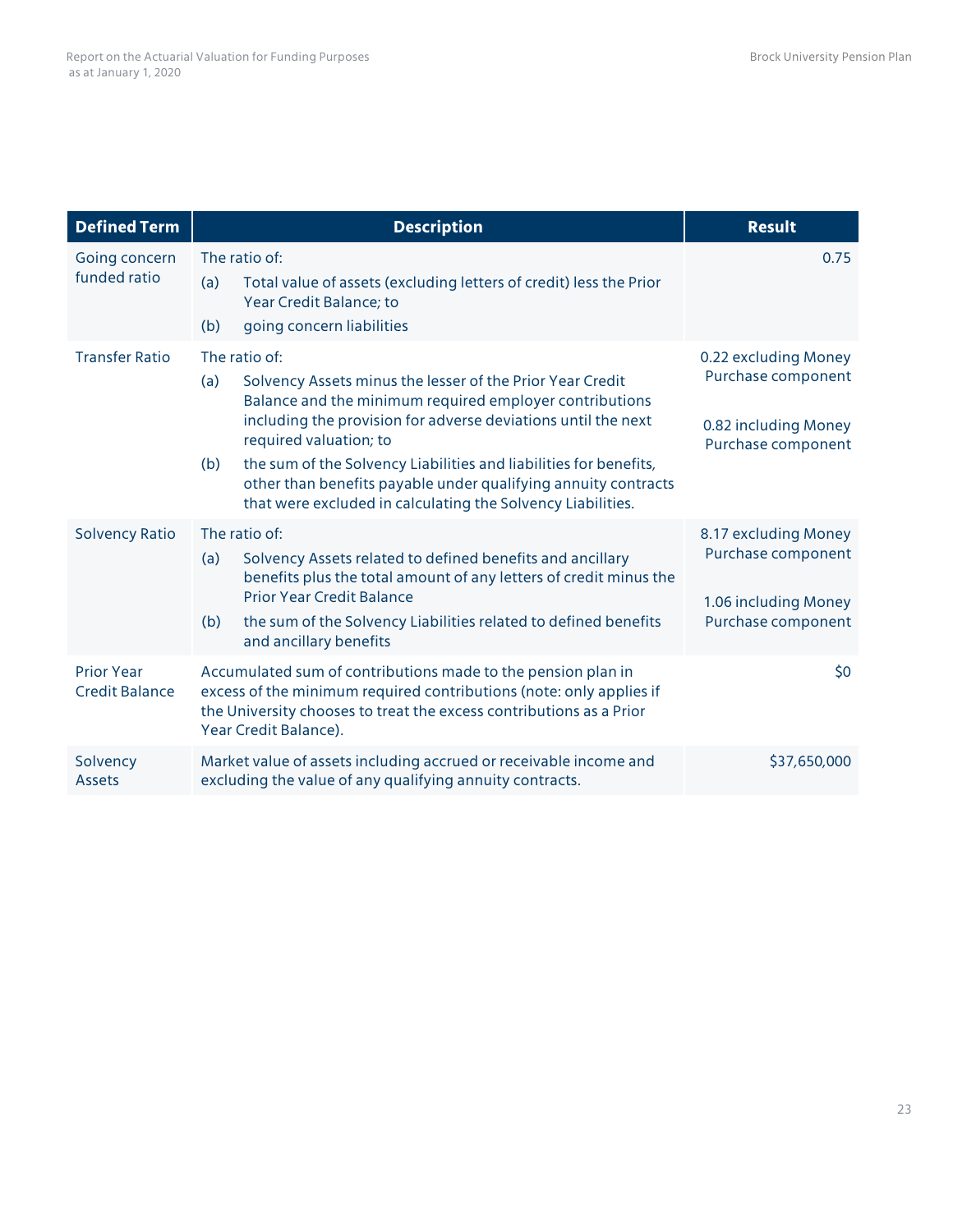| <b>Defined Term</b>     |     | <b>Description</b>                                                                                                                                                                                                                                                                                                                                           | <b>Result</b> |
|-------------------------|-----|--------------------------------------------------------------------------------------------------------------------------------------------------------------------------------------------------------------------------------------------------------------------------------------------------------------------------------------------------------------|---------------|
| <b>Solvency Asset</b>   |     | The sum of:                                                                                                                                                                                                                                                                                                                                                  |               |
| Adjustment              | (a) | the difference between smoothed value of assets and the<br>market value of assets                                                                                                                                                                                                                                                                            | \$0           |
|                         | (b) | the present value of going concern special payments required<br>to liquidate any past service unfunded liability                                                                                                                                                                                                                                             | \$0           |
|                         | (c) | the present value of going concern special payments identified<br>in July 1, 2017 valuation and scheduled for 2020                                                                                                                                                                                                                                           | \$1,939,000   |
|                         | (d) | the present value of going concern special payments (identified<br>in this report) that are scheduled for payment within 6 years<br>following the valuation date                                                                                                                                                                                             | \$5,850,000   |
|                         | (e) | the present value of any previously scheduled solvency special<br>payments (excluding those identified in this report)                                                                                                                                                                                                                                       | \$0           |
|                         | (f) | the total value of all letters of credit in respect of the special<br>payments due before the valuation date, subject to the limit of<br>15% of solvency liabilities                                                                                                                                                                                         | \$0           |
|                         |     |                                                                                                                                                                                                                                                                                                                                                              | \$7,789,000   |
| Solvency<br>Liabilities |     | Liabilities determined as if the plan had been wound up on the<br>valuation date, including liabilities for plant closure benefits or<br>permanent layoff benefits that would be immediately payable if the<br>employer's business were discontinued on the valuation date of the<br>report, but, if elected by the plan sponsor, excluding liabilities for, | \$4,611,000   |
|                         | (a) | any escalated adjustment,                                                                                                                                                                                                                                                                                                                                    |               |
|                         | (b) | excluded plant closure benefits,                                                                                                                                                                                                                                                                                                                             |               |
|                         | (c) | excluded permanent layoff benefits,                                                                                                                                                                                                                                                                                                                          |               |
|                         | (d) | special allowances other than funded special allowances,                                                                                                                                                                                                                                                                                                     |               |
|                         | (e) | consent benefits other than funded consent benefits,                                                                                                                                                                                                                                                                                                         |               |
|                         | (f) | prospective benefit increases,                                                                                                                                                                                                                                                                                                                               |               |
|                         | (g) | potential early retirement window benefit values, and                                                                                                                                                                                                                                                                                                        |               |
|                         | (h) | pension benefits and ancillary benefits payable under a<br>qualifying annuity contract.                                                                                                                                                                                                                                                                      |               |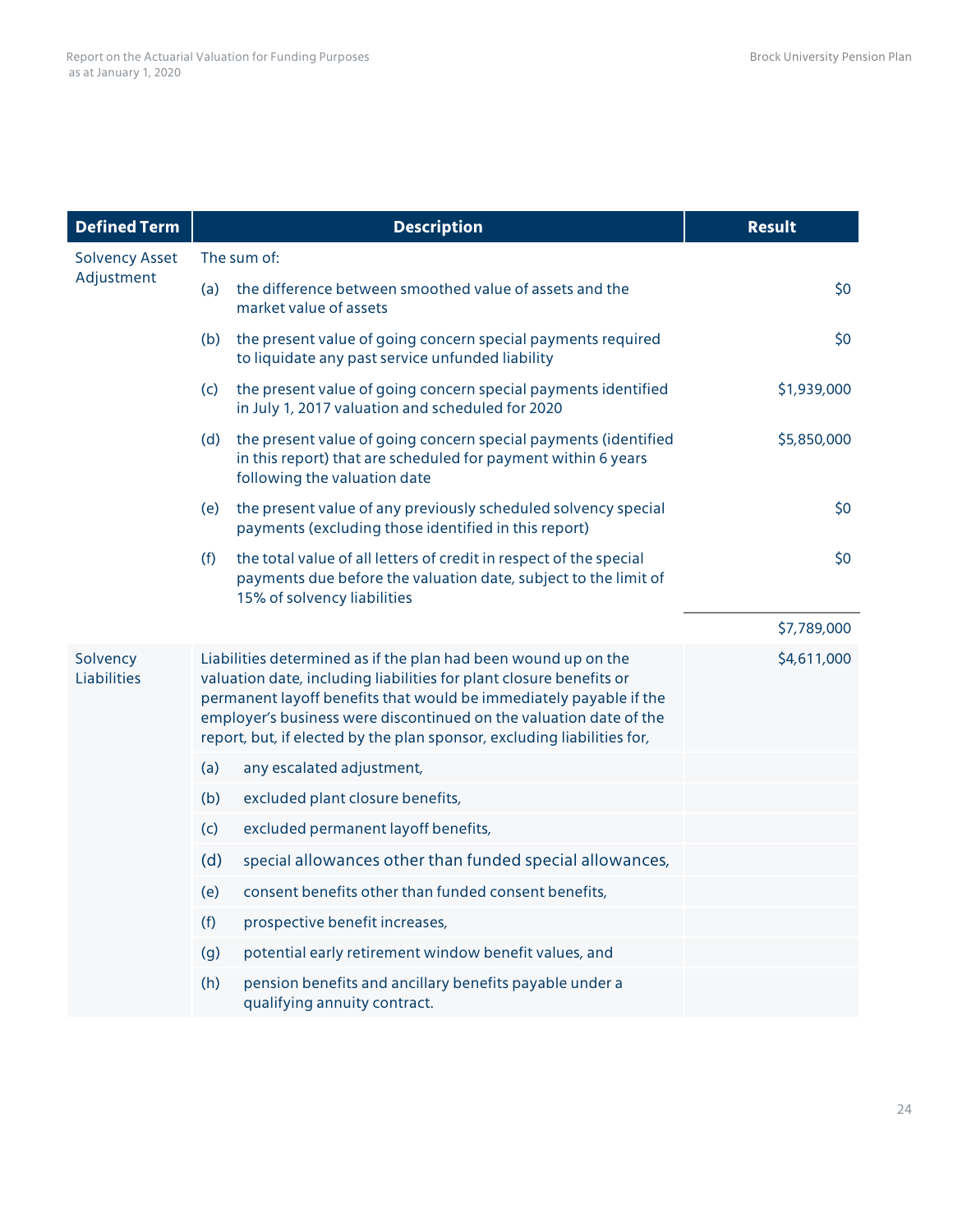$\overline{a}$ 

| <b>Defined Term</b>                 | <b>Description</b>                                                                                                                                                                                                                                                | <b>Result</b>   |
|-------------------------------------|-------------------------------------------------------------------------------------------------------------------------------------------------------------------------------------------------------------------------------------------------------------------|-----------------|
| Solvency<br>Liability<br>Adjustment | The amount by which Solvency Liabilities are adjusted as a result of<br>using a solvency valuation interest rate that is the average of market<br>interest rates calculated over the period of time used in the<br>determination of the smoothed value of assets. | \$0             |
| Solvency                            | The amount, if any, by which the sum of:                                                                                                                                                                                                                          |                 |
| Deficiency                          | (a) the Solvency Liabilities                                                                                                                                                                                                                                      | \$4,611,000     |
|                                     | the Solvency Liability Adjustment<br>(b)                                                                                                                                                                                                                          | \$0             |
|                                     | the Prior Year Credit Balance<br>(c)                                                                                                                                                                                                                              | \$0             |
|                                     |                                                                                                                                                                                                                                                                   | \$4.611,000     |
|                                     | Exceeds the sum of                                                                                                                                                                                                                                                |                 |
|                                     | the Solvency Assets net of estimated termination expenses <sup>11</sup><br>(d)                                                                                                                                                                                    | \$37,075,000    |
|                                     | (e) the Solvency Asset Adjustment                                                                                                                                                                                                                                 | \$7,789,000     |
|                                     |                                                                                                                                                                                                                                                                   | \$44,864,000    |
|                                     |                                                                                                                                                                                                                                                                   | \$0             |
| Reduced                             | The sum of:                                                                                                                                                                                                                                                       |                 |
| Solvency<br>Deficiency /            | (a) 85% of the Solvency Liabilities                                                                                                                                                                                                                               | \$3,919,000     |
| (Solvency                           | (b) 85% of the Solvency Liability Adjustment                                                                                                                                                                                                                      | $\mathbf{0}$    |
| Excess)                             | (c) the Prior Year Credit Balance                                                                                                                                                                                                                                 | \$0             |
|                                     |                                                                                                                                                                                                                                                                   | \$3,919,000     |
|                                     | minus the sum of:                                                                                                                                                                                                                                                 |                 |
|                                     | (d) the Solvency Assets net of estimated termination expenses <sup>8</sup>                                                                                                                                                                                        | \$37,075,000    |
|                                     | (e) the Solvency Asset Adjustment                                                                                                                                                                                                                                 | \$7,789,000     |
|                                     |                                                                                                                                                                                                                                                                   | \$44,864,000    |
|                                     |                                                                                                                                                                                                                                                                   | (540, 945, 000) |

<span id="page-27-0"></span><sup>&</sup>lt;sup>11</sup> In accordance with accepted actuarial practice, for purposes of determining the financial position, the market value of plan assets was reduced by a provision for estimated termination expenses payable from the Plan's assets that may reasonably be expected to be incurred in terminating the Plan and to be charged to the Plan.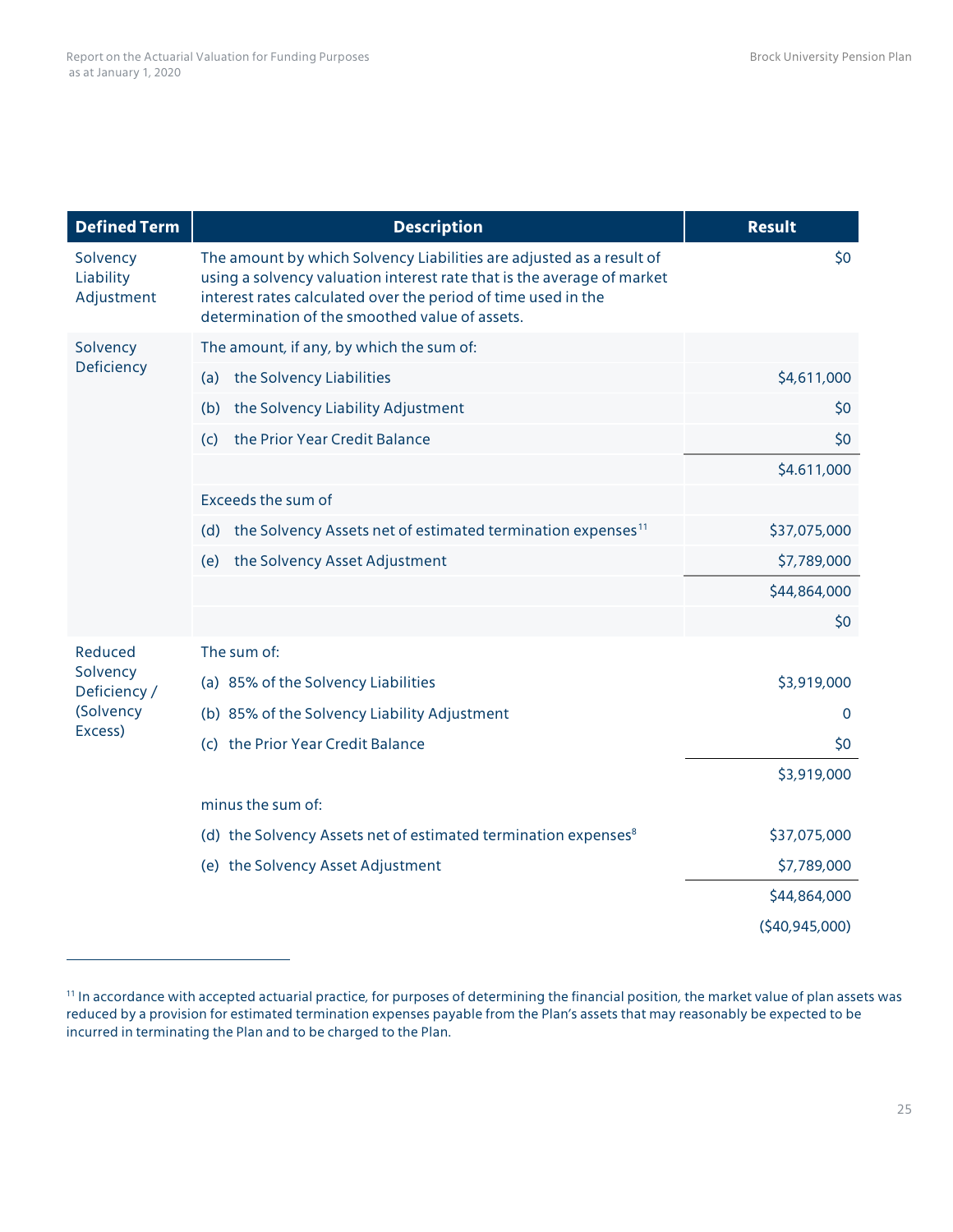### **Provision for Adverse Deviations**

The provision for adverse deviations has been established in accordance with regulations taking into account the following parameters:

| <b>Defined Amount</b>                                   |                                                                                                                                                                                                                                                             |                                                                                                                                          | <b>Results</b> |
|---------------------------------------------------------|-------------------------------------------------------------------------------------------------------------------------------------------------------------------------------------------------------------------------------------------------------------|------------------------------------------------------------------------------------------------------------------------------------------|----------------|
| <b>Fixed Income</b><br>Component<br>(L)                 | The sum of the Plan's target allocation of assets (excluding those<br>allocated to annuity contracts and meeting the minimum rating<br>requirement) as described in the regulations according to the<br>investment policy applicable at the valuation date: |                                                                                                                                          | 30.0%          |
|                                                         | <b>Investment</b>                                                                                                                                                                                                                                           | <b>Target</b>                                                                                                                            |                |
|                                                         | <b>Canadian Bonds and debentures</b>                                                                                                                                                                                                                        | 30.0%                                                                                                                                    |                |
| Alternative<br>Investment<br>Component<br>(M)           | The sum of the Plan's target allocation of assets (excluding those<br>regulations according to the investment policy applicable at the<br>valuation date:                                                                                                   | allocated to annuity contracts) meeting requirements as described in the                                                                 | 20.0%          |
|                                                         | <b>Investment</b>                                                                                                                                                                                                                                           | <b>Target</b>                                                                                                                            |                |
|                                                         | <b>Real estate</b>                                                                                                                                                                                                                                          | 10.0%                                                                                                                                    |                |
|                                                         | Infrastructure                                                                                                                                                                                                                                              | 10.0%                                                                                                                                    |                |
| Investment<br>Component<br>(N)                          |                                                                                                                                                                                                                                                             | Plan's target asset allocation for mutual, pooled or segregated funds                                                                    | 0.0%           |
| Investment<br><b>Component Fixed</b><br>Income %<br>(P) | categories accounted for in Fixed Income Component (L)                                                                                                                                                                                                      | Portion of Investment Component (N) that is allocated to investment                                                                      | 0.0%           |
| Investment<br>Investment %<br>(Q)                       | Component Alternative categories accounted for in Alternative Income Component (M)                                                                                                                                                                          | Portion of Investment Component (N) that is allocated to investment                                                                      | 0.0%           |
| <b>Annuity Contract</b><br>Allocation<br>(R)            | Investment Component (M)                                                                                                                                                                                                                                    | Annuity contracts that have been purchased from an insurance company<br>and excluded from the Fixed Income Component (L) and Alternative | 0.0%           |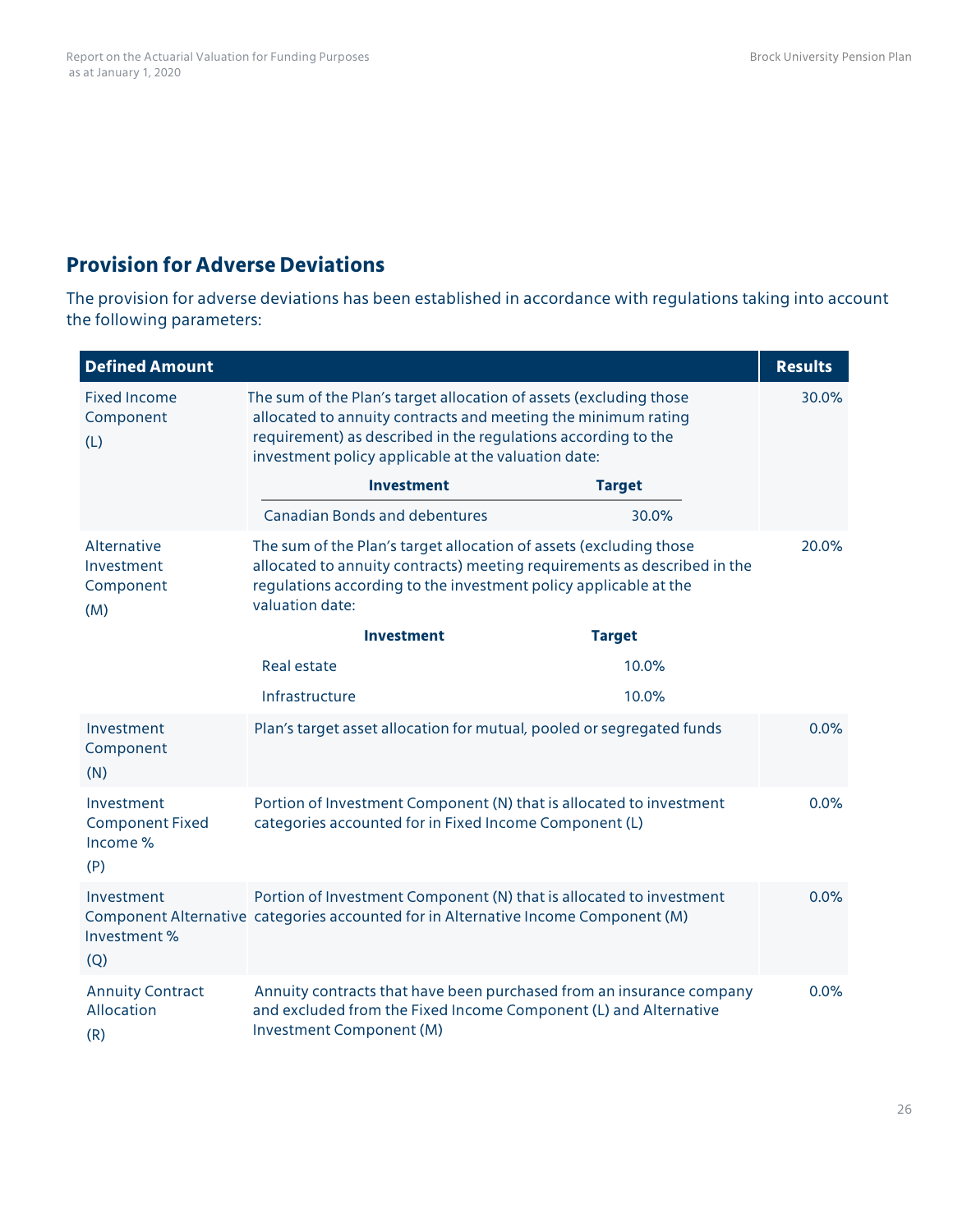#### **Combined Target Asset Allocation for Fixed Income Assets (J)**

|                                                                              | Sum of                                                                                                           |          |               |              |
|------------------------------------------------------------------------------|------------------------------------------------------------------------------------------------------------------|----------|---------------|--------------|
| $\bullet$                                                                    | Fixed Income Component (L)                                                                                       | 30.00%   |               |              |
| $\bullet$                                                                    | 0.5 × Alternative Investment Component (0.5 × M)                                                                 | 10.00%   |               |              |
| ٠                                                                            | Investment Component × Investment Component Fixed Income % (N × P)                                               | $0.00\%$ |               |              |
| $\bullet$                                                                    | 0.5 × Investment Component × Investment Component Alternative<br>Investment % $(0.5 \times N \times Q)$          | 0.00%    |               |              |
|                                                                              |                                                                                                                  |          | 40.00%        |              |
|                                                                              | Divided by                                                                                                       |          |               |              |
|                                                                              | 100% - Annuity Contract Allocation (100% - R)                                                                    |          | 100.00%       |              |
|                                                                              | <b>Combined Target Asset Allocation for Fixed Income Assets</b>                                                  |          |               | 40.00%       |
|                                                                              | <b>Combined Target Asset Allocation for Non-Fixed Income Assets (K)</b>                                          |          |               |              |
|                                                                              | 100% - Combined Target Asset Allocation for Fixed Income Assets (100% - J)                                       |          |               | 60.00%       |
|                                                                              |                                                                                                                  |          |               |              |
|                                                                              | Duration of going concern liabilities at valuation date                                                          |          |               |              |
|                                                                              | $(F - G) / (G \times 0.01)$<br>where,                                                                            |          |               | 111.72       |
| $G =$                                                                        | going concern liabilities at valuation date established using the discount rate<br>determined for this valuation |          |               | \$50,092,000 |
| going concern liabilities established using the discount rate minus 1%<br>F= |                                                                                                                  |          | \$106,053,000 |              |
|                                                                              | <b>Benchmark Discount Rate (E)</b>                                                                               |          |               |              |
|                                                                              | Base rate                                                                                                        |          |               | 0.50%        |
|                                                                              | Effective yield from CANSIM Series V39056 (H)                                                                    |          |               | 2.18%        |
|                                                                              | 1.5% x Combined Target Asset Allocation for Fixed Income Assets (1.5% × J)                                       |          |               | 0.60%        |
|                                                                              | 5.0% x Combined Target Asset Allocation for Non-Fixed Income Assets (5.0% × K)                                   |          |               | 3.00%        |
|                                                                              | <b>Benchmark Discount Rate</b>                                                                                   |          |               | 6.28%        |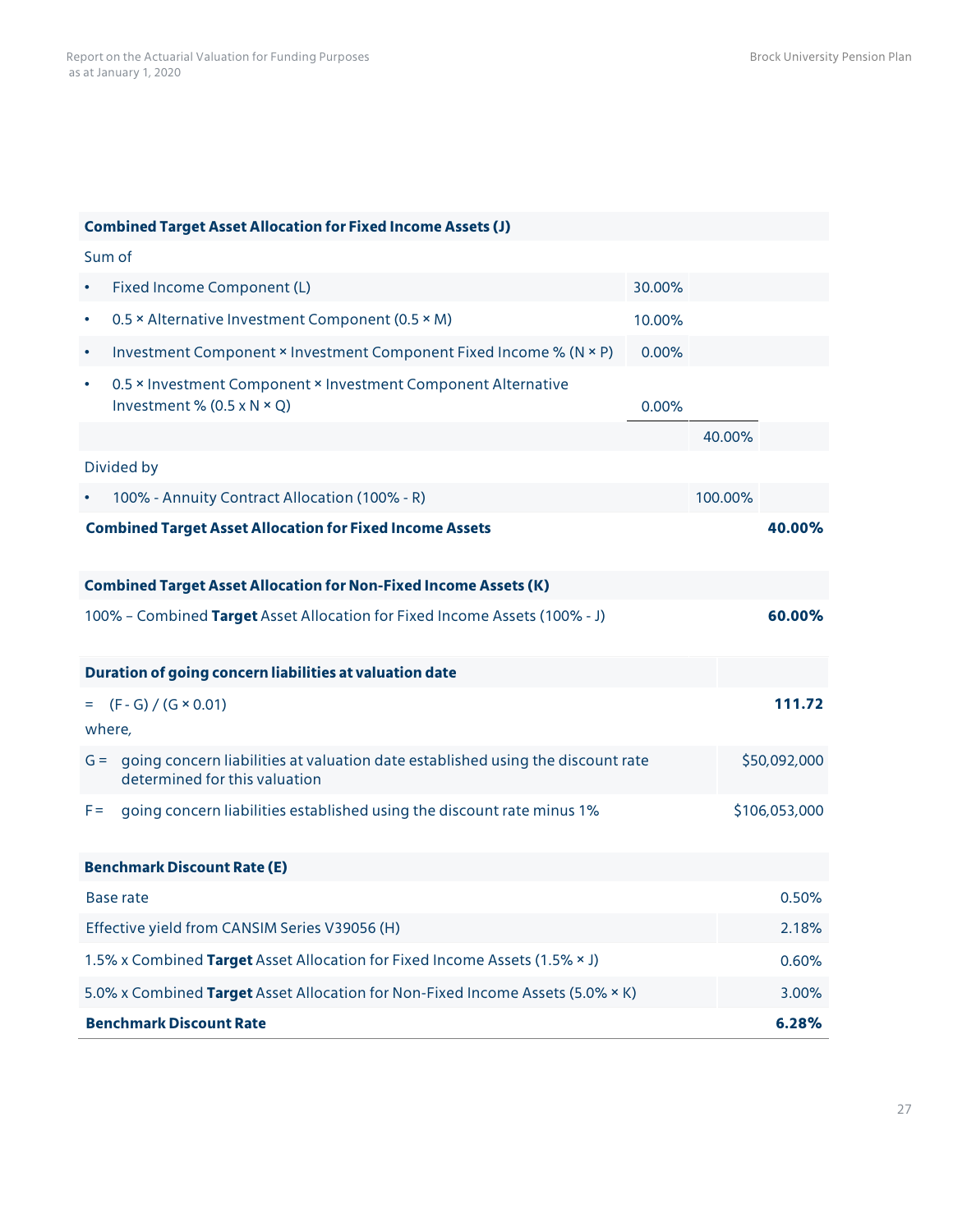| <b>Provision for Adverse Deviations</b>                                                                                |        |          |
|------------------------------------------------------------------------------------------------------------------------|--------|----------|
| 5.0% for a closed plan and 4.0% for a Plan that is not a closed plan                                                   |        | 4.00%    |
| Provision based on Combined Target Asset Allocation for Non-Fixed Income Assets<br>Ϊİ.                                 |        | 4.00%    |
| iii.<br>Greater of zero and the                                                                                        |        |          |
| • Duration of going concern liabilities at valuation date                                                              | 111.72 |          |
| Multiplied by:                                                                                                         |        |          |
| Going concern valuation gross discount rate net of active investment<br>$\qquad \qquad -$<br>management fees (D), less | 5.49%  |          |
| Benchmark Discount Rate (E)<br>$\frac{1}{2}$                                                                           | 6.28%  | $0.00\%$ |
| <b>Provision for Adverse Deviations (<math>A + B + C</math>)</b>                                                       |        |          |

The available actuarial surplus that may be used according to the Act is established as follows:

| Available actuarial surplus |  |  |
|-----------------------------|--|--|
|-----------------------------|--|--|

Excess of

| $\bullet$ | Assets determined on basis of going concern valuation                                                                                                                                                                                     |              | \$37,650,000 |     |
|-----------|-------------------------------------------------------------------------------------------------------------------------------------------------------------------------------------------------------------------------------------------|--------------|--------------|-----|
| Over      |                                                                                                                                                                                                                                           |              |              |     |
|           | Going concern liabilities                                                                                                                                                                                                                 | \$50,092,000 |              |     |
| $\bullet$ | Provision for adverse deviations in respect of the going concern liabilities                                                                                                                                                              | \$269,000    |              |     |
| $\bullet$ | <b>Prior Year Credit Balance</b>                                                                                                                                                                                                          | \$0          |              |     |
|           |                                                                                                                                                                                                                                           |              | \$50,361,000 |     |
|           |                                                                                                                                                                                                                                           |              | S0           | (a) |
|           | Excess of                                                                                                                                                                                                                                 |              |              |     |
| $\bullet$ | Solvency assets excluding the value of any letters of credits and lesser of Prior Year Credit<br>Balance and minimum required employer contributions, including the provision for<br>adverse deviations until the next required valuation |              |              |     |
|           |                                                                                                                                                                                                                                           |              | \$37,650,000 |     |

Over

| $\bullet$ | Wind-up liabilities × 105%                                        | \$176,430,000 |  |
|-----------|-------------------------------------------------------------------|---------------|--|
|           |                                                                   | S0            |  |
|           | The available actuarial surplus = the lesser of (a) and (b) above | S0            |  |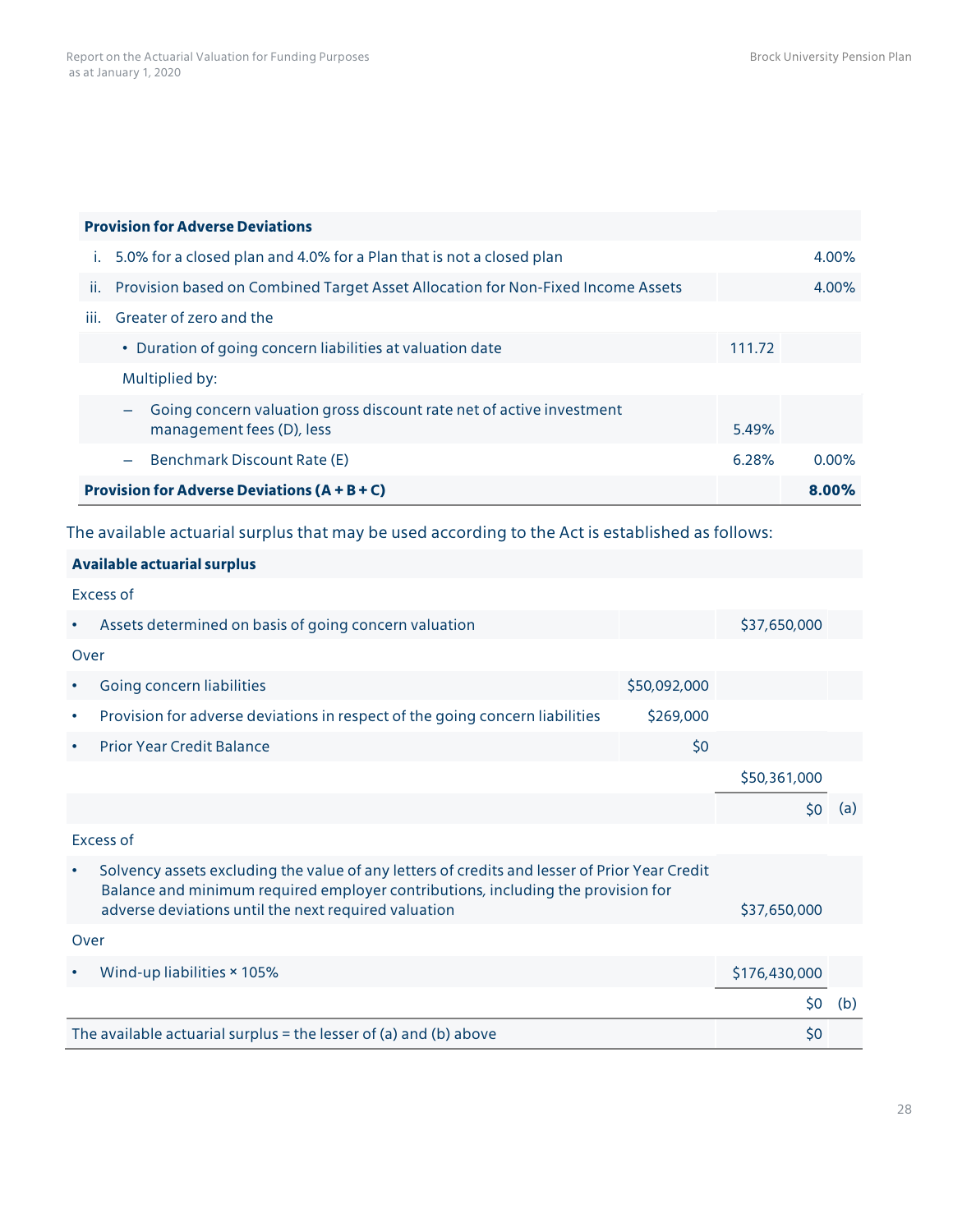## **Timing of Next Required Valuation**

In accordance with the Act the next valuation of the Plan would be required at an effective date within one year of the current valuation date if:

- The ratio of solvency assets to solvency liabilities is less than 85%.
- The University elected to exclude plant closure or permanent lay-off benefits under Section 5(18) of the regulations, and has not rescinded that election.

Otherwise, the next valuation of the Plan would be required at an effective date no later than three years after the current valuation date.

Accordingly, the next valuation of the Plan will be required as of January 1, 2023.

### **Special Payments**

 $\overline{a}$ 

The present values as at January 1, 2020 of the monthly special payments determined in the previous valuation are as follows:

#### **Present Value of Monthly Special Payments Determined as at January 1, 2020**

|                        |              |                                  |               | <b>Present Value of Remaining</b><br>Payments as at January 1, 2020 |                              |
|------------------------|--------------|----------------------------------|---------------|---------------------------------------------------------------------|------------------------------|
| <b>Type of Deficit</b> | start Date   | <b>Special</b><br><b>Payment</b> | end date      | <b>Going Concern</b><br>Basis <sup>12</sup>                         | Solvency Basis <sup>13</sup> |
| Going concern          | July 1, 2011 | \$34,417                         | June 30, 2026 | \$2,276,000                                                         | \$2,065,000                  |
| Going concern          | July 1, 2018 | \$127,167                        | June 30, 2033 | \$14,802,000                                                        | \$7,630,000                  |
| Total                  |              | \$161,584                        |               | \$17,078,000                                                        | \$9,695,000                  |

<span id="page-31-0"></span><sup>&</sup>lt;sup>12</sup> Calculation only considers going concern special payments and is based on a going concern discount rate.

<span id="page-31-1"></span><sup>&</sup>lt;sup>13</sup> Calculation considers both solvency and going concern special payments (six years only) and is based on the average solvency discount rate.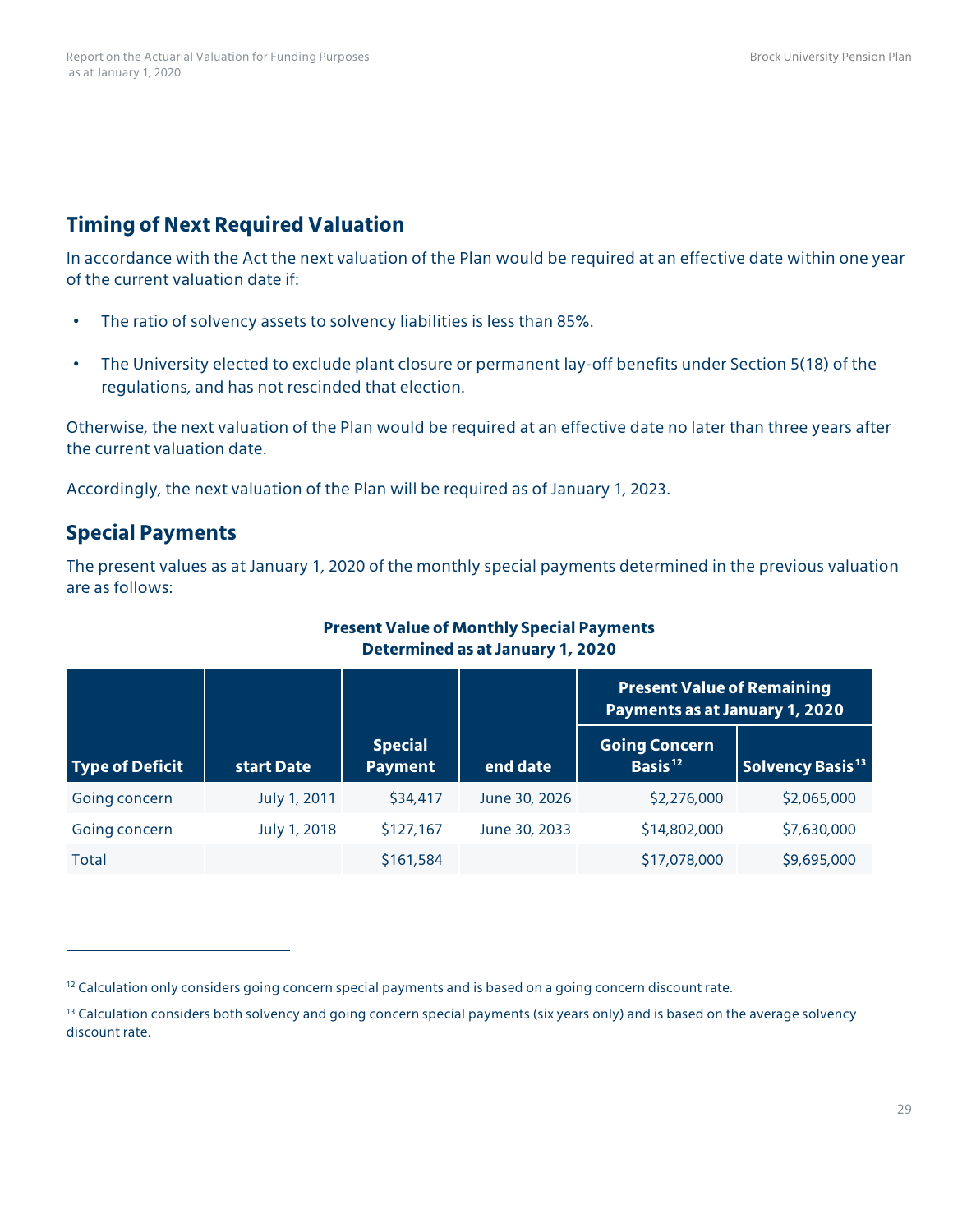The valuation revealed a going concern unfunded liability of \$10,825,000, as outlined in the Definitions section of this appendix. In accordance with the Regulation, the going concern unfunded liability must be amortized over a period not exceeding 10 years, beginning 12 months after January 1, 2020. In addition, the special payment set out for 2020 as identified in the prior valuation report to fund any going concern unfunded liability or plan amendments, must continue to be made in 2020.

As such, special payments must be made as follows:

|                                    |                      |                    | <b>Monthly</b>                   | <b>Present Value</b>                        |                                        |  |
|------------------------------------|----------------------|--------------------|----------------------------------|---------------------------------------------|----------------------------------------|--|
| <b>Type of</b><br>payment          | <b>Start</b><br>date | <b>End</b><br>date | <b>Special</b><br><b>Payment</b> | <b>Going Concern</b><br>Basis <sup>14</sup> | <b>Solvency</b><br>Basis <sup>15</sup> |  |
| Prior going concern<br>over 1 year | January 1, 2020      | December 31, 2020  | \$161,584                        | \$1,886,000                                 | \$1,939,000                            |  |
| New going concern                  | January 1, 2021      | December 31, 2030  | \$121,917                        | \$10,825,000                                | \$5,850,000                            |  |
| <b>Total</b>                       |                      |                    |                                  | \$12,711,000                                | \$7,789,000                            |  |

#### **Transitional Rules**

 $\overline{a}$ 

Transitional rules under the Act state that any increase in contributions caused by the new funding rules above what the old funding rules determined under the Regulations in effect immediately before May 1, 2018 would have required can be phased-in over the three-year period following the first report filed under the new framework, with no requirement for an increase in the first year.

The minimum funding requirements that would have been required in each of years 2020, 2021 and 2022 under the old funding rules would have been higher than minimum funding requirements under the new funding rules. As such, the transitional rules have no impact on the minimum funding requirements.

<span id="page-32-0"></span><sup>&</sup>lt;sup>14</sup> Calculation only considers going concern special payments and is based on a going concern discount rate.

<span id="page-32-1"></span><sup>&</sup>lt;sup>15</sup> Calculation considers both solvency (all remaining scheduled payments) and going concern special payments (six years only) and is based on the average solvency discount rate.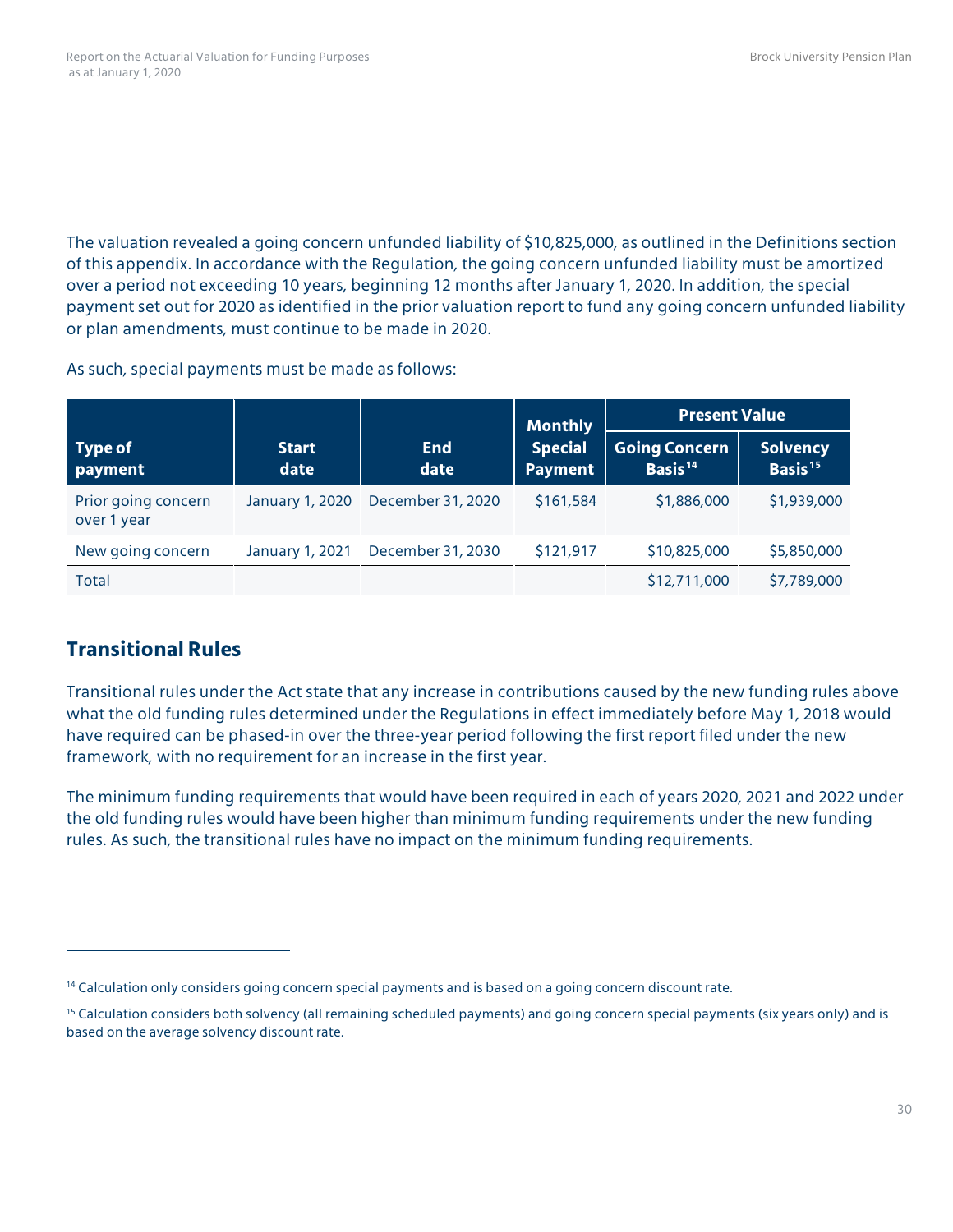### **Pension Benefits Guarantee Fund (PBGF) Assessment**

A PBGF assessment is required to be paid under Section 37 of the Act. The PBGF assessment base is derived as follows:

| Solvency assets                                                                                                                                                                            | \$578,826,000 | (a)                         |
|--------------------------------------------------------------------------------------------------------------------------------------------------------------------------------------------|---------------|-----------------------------|
| <b>PBGF</b> liabilities                                                                                                                                                                    | \$545,787,000 | (b)                         |
| Solvency liabilities                                                                                                                                                                       | \$545,787,000 | (c)                         |
| Ontario asset ratio                                                                                                                                                                        | 100%          | $(d) = (b) \div (c)$        |
| Ontario portion of the fund                                                                                                                                                                | \$578,826,000 | $(e) = (a) \times (d)$      |
| PBGF assessment base                                                                                                                                                                       | \$0           | $(f) = max(0, (b) -$<br>(e) |
| Amount of additional liability for plant closure and/or permanent layoff<br>benefits which is not funded and subject to the 2% (3% for years after<br>2018) assessment pursuant to s.37(4) | \$0           | (g)                         |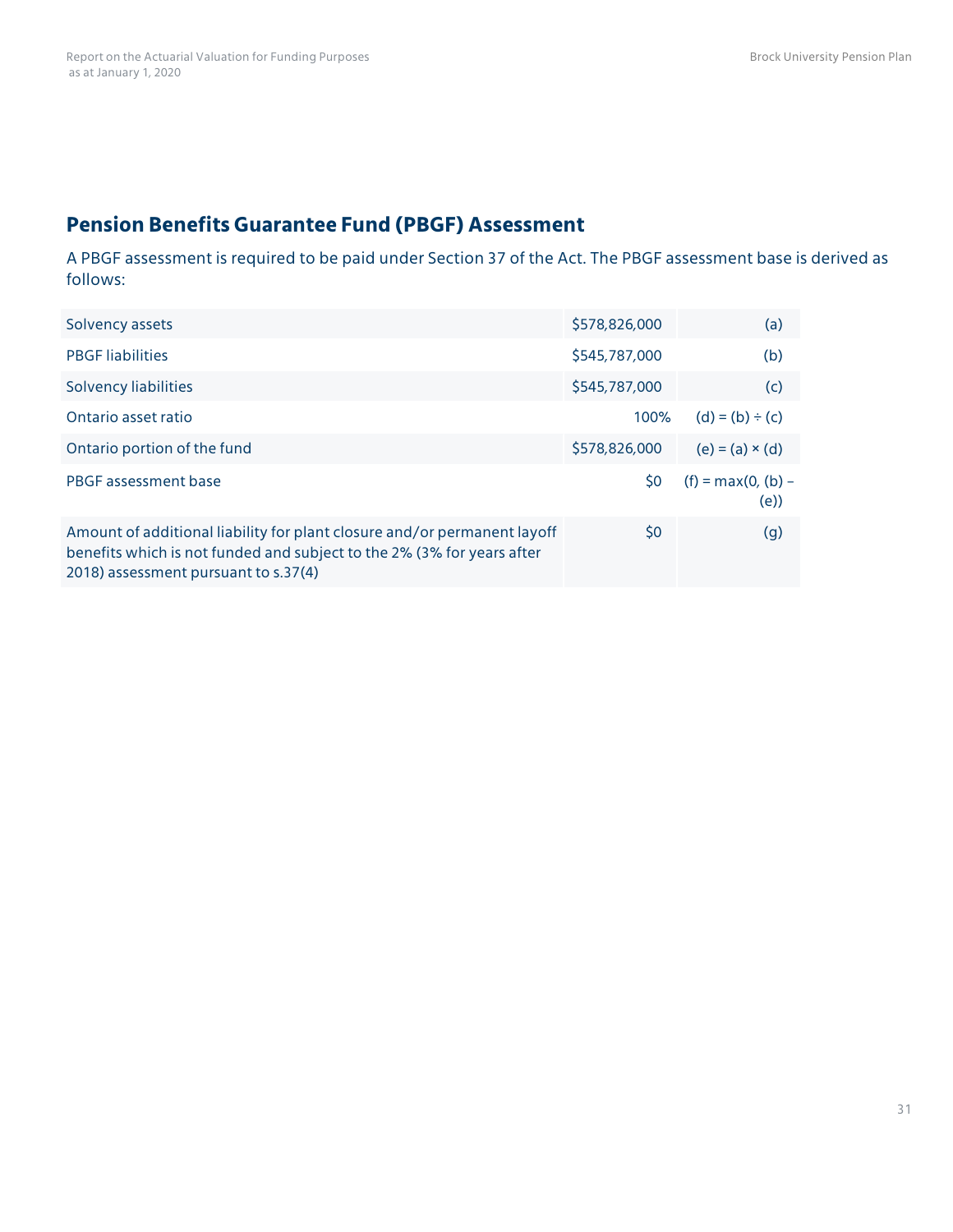## Appendix B **Plan Assets**

The pension fund is held by RBC Investor Services. In preparing this report, we have relied upon fund statements prepared by RBC Investor Services without further audit. Customarily, this information would not be verified by a plan's actuary. We have reviewed the information for internal consistency and we have no reason to doubt its substantial accuracy.

### **Reconciliation of Market Value of Plan Assets**

The pension fund transactions since the last valuation are summarized in the following table:

|                                              | 2017/2018     | 2018/2019     | 2019          |
|----------------------------------------------|---------------|---------------|---------------|
| July 1                                       | \$480,116,093 | \$513,484,031 | \$560,173,559 |
| <b>PLUS</b>                                  |               |               |               |
| Members' contributions                       | \$7,274,384   | \$7,749,090   | \$4,180,350   |
| University's MPC contributions               | \$11,943,569  | \$12,352,829  | \$6,503,920   |
| University's MGP contributions               | \$1,377,362   | \$1,898,527   | \$1,024,186   |
| University's special funding<br>payments     | \$413,000     | \$1,939,000   | \$969,500     |
| Additional voluntary contributions           | \$79,920      | \$102,899     | \$56,638      |
| Special transferred contributions            | \$233,461     | \$354,712     | \$0           |
| Investment income                            | \$24,034,490  | \$29,198,493  | \$3,223,711   |
| Net capital gains (losses)                   | \$19,065,611  | \$17,005,612  | \$22,062,343  |
|                                              | \$64,421,797  | \$70,601,162  | \$38,020,648  |
| <b>LESS</b>                                  |               |               |               |
| Pensions paid                                | \$11,603,665  | \$12,513,708  | \$6,918,646   |
| Lump-sums paid                               | \$15,841,928  | \$7,896,903   | \$10,213,733  |
| Investment fees                              | \$2,840,930   | \$2,962,197   | \$1,706,633   |
| <b>Professional fees</b>                     | \$411,753     | \$186,350     | \$268,296     |
| <b>Administration fees</b>                   | \$355,583     | \$352,476     | \$180,626     |
|                                              | \$31,053,859  | \$23,911,634  | \$19,287,934  |
| June 30                                      | \$513,484,031 | \$560,173,559 |               |
| December 31                                  |               |               | \$578,906,273 |
| Rate of return net of expenses <sup>16</sup> | 8.2783%       | 8.2842%       | 4.1454%       |

<span id="page-34-0"></span><sup>16</sup> Assuming mid-period cash flows.

 $\overline{a}$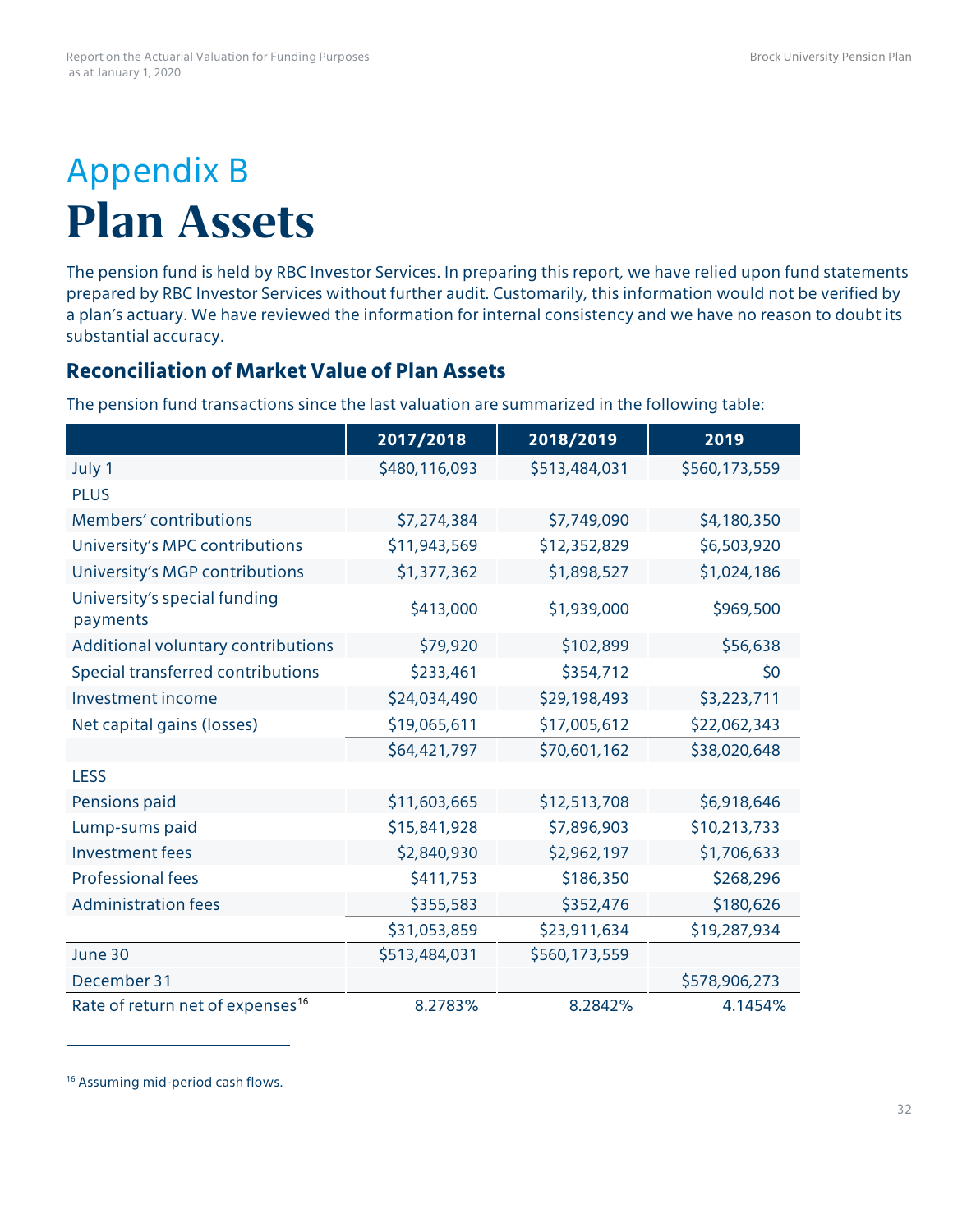#### The market value of assets shown in the above table is adjusted to reflect in-transit amounts as follows:

|                                                           | <b>Current Valuation</b> | <b>Previous Valuation</b> |
|-----------------------------------------------------------|--------------------------|---------------------------|
| Market value of invested assets                           | \$578,906,000            | \$480,116,000             |
| In-transit amounts                                        |                          |                           |
| Members' and University's contributions                   | \$2,083,000              | \$1,691,000               |
| Benefit payments                                          | (52, 163, 000)           | (5907,000)                |
| Market value of assets adjusted for in-transit<br>amounts | \$578,826,000            | \$480,900,000             |

We have tested the pensions paid, the lump-sums paid, and the contributions for consistency with the membership data for the Plan members who have received benefits or made contributions. The results of these tests were satisfactory.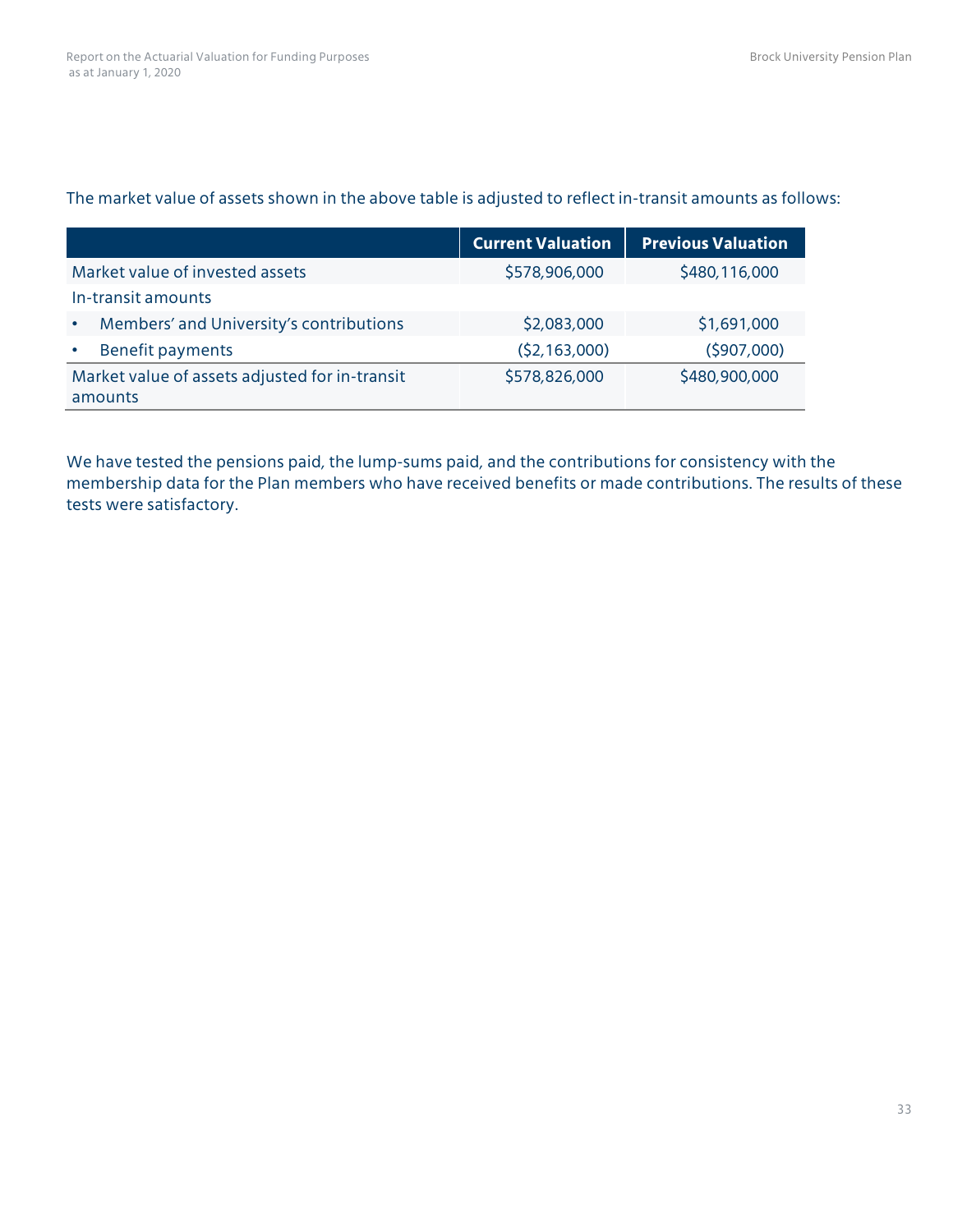## **Money Purchase Component Account**

This sub-fund consists of Members' required contributions and the University's matching contributions, together with interest allocated to these amounts. For employees who are on long-term disability, both the Member contributions and the University matching contributions are made by the University. Receipts and disbursements during the period July 1, 2017 to January 1, 2020 were as follows:

| Money Purchase Account Balance as at July 1, 2017 (market value)                           |                 | \$321,760,254   |
|--------------------------------------------------------------------------------------------|-----------------|-----------------|
| Receipts                                                                                   |                 |                 |
| <b>Member and University Contributions</b><br>$\bullet$                                    | \$50,081,987    |                 |
| Transfer back from Short Term Account for<br>$\bullet$<br>terminating and retiring members | \$3,651,658     |                 |
| Interest allocation <sup>17</sup>                                                          | \$70,221,075    |                 |
|                                                                                            | \$123,954,720   | \$123,954,720   |
| <b>Disbursements</b>                                                                       |                 |                 |
| <b>Transfer to the Short Term Account</b>                                                  | (\$12,605,203)  |                 |
| Transfer to the Variable Annuity Fund<br>$\bullet$                                         | (537,837,850)   |                 |
| Lump sum Payments<br>$\bullet$                                                             | (528, 325, 381) |                 |
| Pensioner payments<br>٠                                                                    | \$0             |                 |
|                                                                                            | (578, 768, 434) | (578, 768, 434) |
| Money Purchase Account Balance as at January 1, 2020 (market value)                        | \$366,946,540   |                 |

The Money Purchase Component Account balances cover all active members and deferred vested members.

<span id="page-36-0"></span><sup>&</sup>lt;sup>17</sup> The interest allocation shown was provided by the University for each member with an account balance except members who received a lump sum settlement for whom the interest allocation is a balancing item.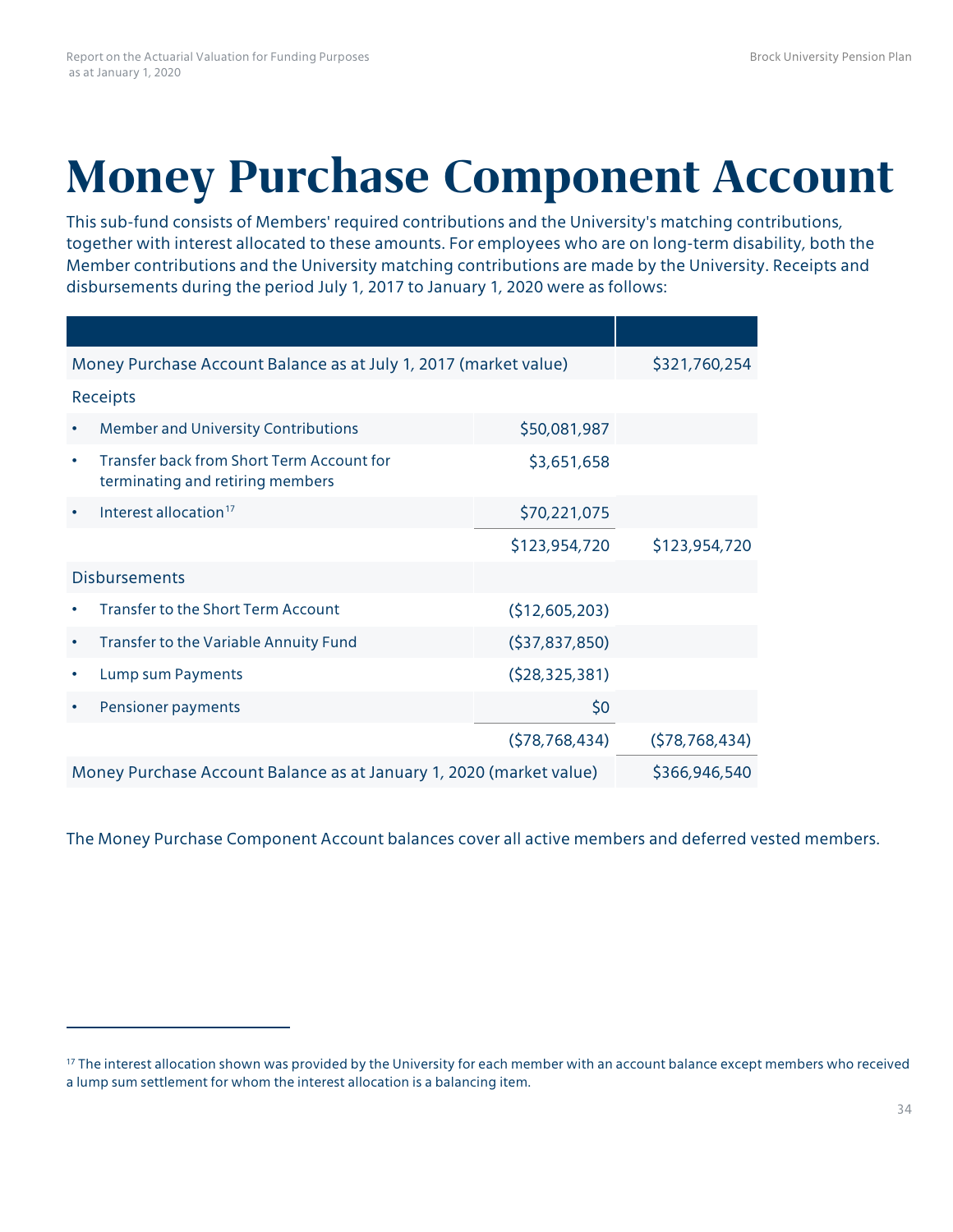## **Additional Voluntary Contribution Account**

This sub-fund consists of Members' Additional Voluntary Contributions and Voluntary Lump Sum Transfer Payments, together with the interest allocated to these amounts. Receipts and disbursements during the period July 1, 2017 to January 1, 2020 were as follows:

| Additional Voluntary Contribution Account Balance as at July 1, 2017<br>(market value)    | \$854,308   |             |
|-------------------------------------------------------------------------------------------|-------------|-------------|
| Receipts                                                                                  |             |             |
| <b>Member Additional Voluntary Contributions</b><br>$\bullet$                             | \$241,970   |             |
| Interest allocation <sup>18</sup><br>$\bullet$                                            | \$196,682   |             |
|                                                                                           | \$438,652   | \$438,652   |
| <b>Disbursements</b>                                                                      |             |             |
| Lump sum payments to members                                                              | (\$105,425) |             |
| Pensioners payments<br>$\bullet$                                                          | \$0         |             |
| Transfer to the Variable Annuity Fund<br>$\bullet$                                        | (552, 195)  |             |
|                                                                                           | (5157, 620) | (5157, 620) |
| Additional Voluntary Contribution Account Balance as at January 1, 2020<br>(market value) |             | \$1,135,340 |

The Additional Voluntary Contribution Account balances cover all active members and deferred vested members.

<span id="page-37-0"></span><sup>&</sup>lt;sup>18</sup> The interest allocation shown was provided by the University for each member with an account balance except members who received a lump sum settlement for whom the interest allocation is a balancing item.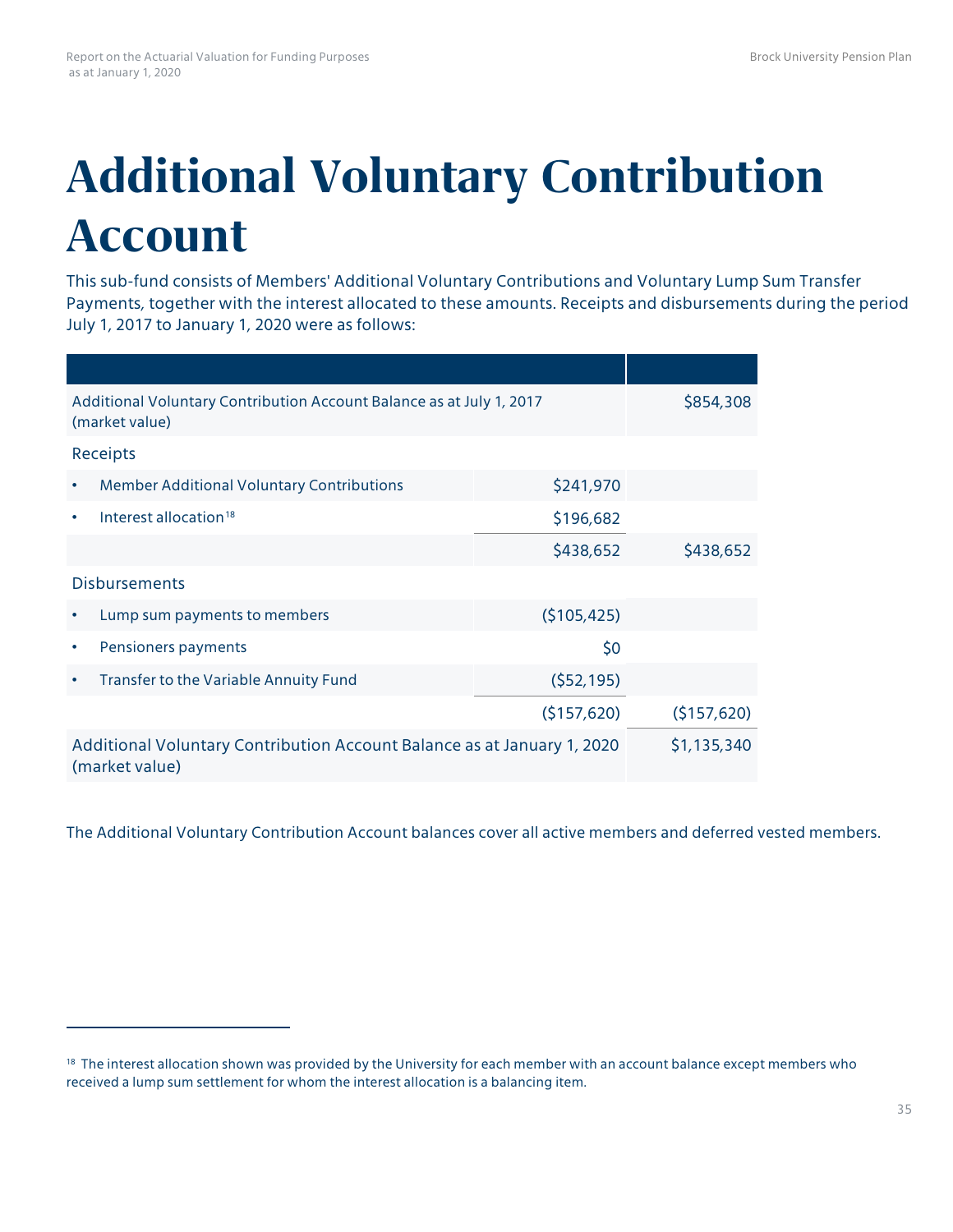## **Special Transferred Contribution Account**

This sub-fund consists of Members' transferred payments into the Fund which were not made under a Reciprocal Transfer Agreement, together with interest allocated on these amounts. Receipts and disbursements during the period July 1, 2017 to January 1, 2020 were as follows:

| Special Transferred Contribution Account Balance as at July 1, 2017<br>(market value)    | \$6,510,757    |             |
|------------------------------------------------------------------------------------------|----------------|-------------|
| Receipts                                                                                 |                |             |
| Lump sum transfers from other employers<br>$\bullet$                                     | \$683,110      |             |
| Interest allocation <sup>19</sup>                                                        | \$1,478,152    |             |
|                                                                                          | \$2,161,262    | \$2,161,262 |
| <b>Disbursements</b>                                                                     |                |             |
| Lump sum payments to members<br>$\bullet$                                                | $($ \$897,008) |             |
| Pensioner payments<br>٠                                                                  | \$0            |             |
| Transfer to the Variable Annuity Fund<br>$\bullet$                                       | (563, 252)     |             |
|                                                                                          | (5960, 260)    | (5960, 260) |
| Special Transferred Contribution Account Balance as at January 1, 2020<br>(market value) | \$7,711,759    |             |

The Special Transferred Contribution Account balances cover all active members and deferred vested members.

<span id="page-38-0"></span><sup>&</sup>lt;sup>19</sup> The interest allocation shown was provided by the University for each member with an account balance except members who received a lump sum settlement for whom the interest allocation is a balancing item.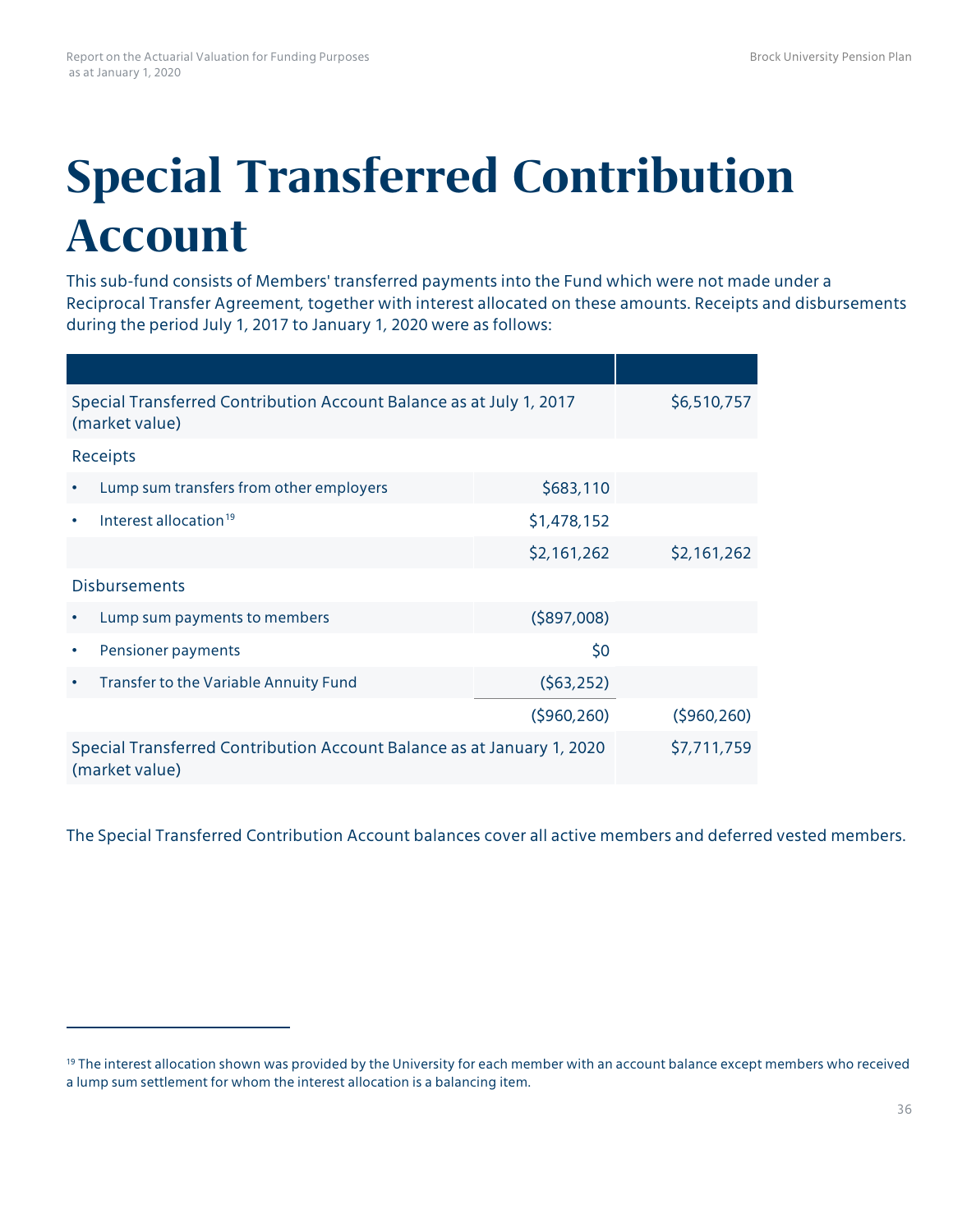## **Short Term Account**

This sub-fund consists of accumulated Members' required contributions and the University's matching contributions, transferred at the member's discretion from the Money Purchase Account, within prescribed limits. This fund was first introduced in November 1998. Receipts and disbursements during the period July 1, 2017 to January 1, 2020 were as follows:

| Short Term Account Balance as at July 1, 2017 (market value)    | \$4,314,709  |              |
|-----------------------------------------------------------------|--------------|--------------|
| Receipts                                                        |              |              |
| Transfers from the Money Purchase Account<br>$\bullet$          | \$12,605,203 |              |
| Interest allocation <sup>20</sup><br>٠                          | \$152,120    |              |
|                                                                 | \$12,757,323 | \$12,757,323 |
| <b>Disbursements</b>                                            |              |              |
| <b>Transfer to Money Purchase Account</b><br>٠                  | (53,651,658) |              |
|                                                                 | (53,651,658) | (53,651,658) |
| Short Term Account Balance as at January 1, 2020 (market value) | \$13,420,374 |              |

<span id="page-39-0"></span><sup>&</sup>lt;sup>20</sup> This represents the actual returns credited to the Short Term Account balances between July 1, 2017 and January1, 2020.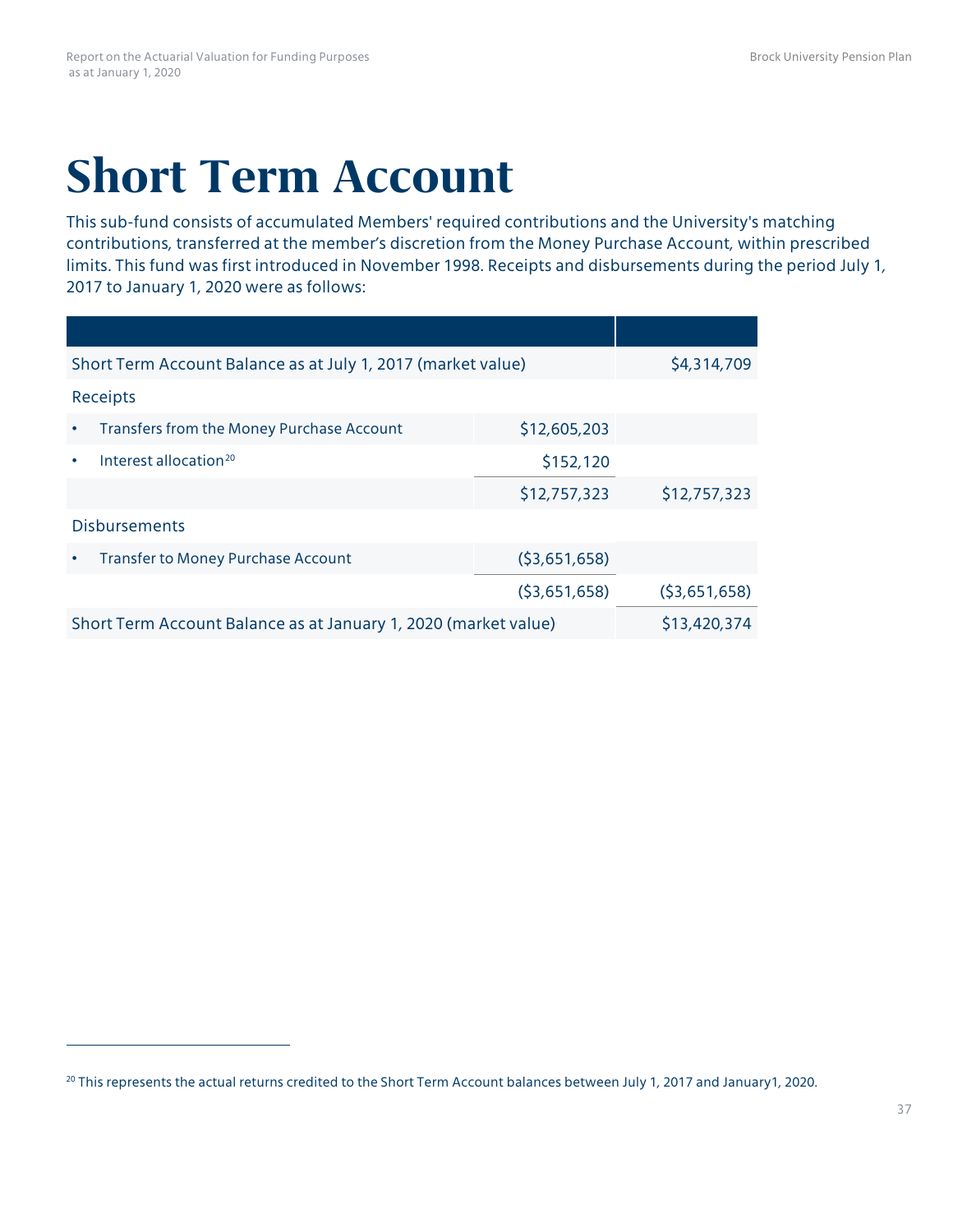## **Minimum Guarantee Fund**

This sub-fund was established to fund the Plan's minimum guarantees, including the minimum final earnings related guarantees based on service and linked to the cost of living. The value of this fund at January 1, 2020 is outlined below:

| Minimum Guarantee Fund as at July 1, 2017 (market value)    | \$28,027,550   |                |
|-------------------------------------------------------------|----------------|----------------|
| Receipts                                                    |                |                |
| University contributions not allocated to other funds       | \$7,838,129    |                |
| Interest allocation $21$                                    | \$8,298,437    |                |
|                                                             | \$16,136,566   | \$16,136,566   |
| <b>Disbursements</b>                                        |                |                |
| Pensioner payments (Minimum Guarantee)                      | (5632,941)     |                |
| Lump-sum payments (Minimum Guarantee)                       | (55,880,695)   |                |
|                                                             | (56, 513, 636) | (56, 513, 636) |
| Minimum Guarantee Fund as at January 1, 2020 (market value) | \$37,650,480   |                |

<span id="page-40-0"></span><sup>&</sup>lt;sup>21</sup> The interest allocation shown is a balancing item. In order to confirm that the amount was reasonable, we projected the balances from July 1, 2017 to January 1, 2020 reflecting the actual cash flows (i.e. contributions, benefit payments, transfers between accounts, etc.) and the actual fund rate of return. The result was satisfactory.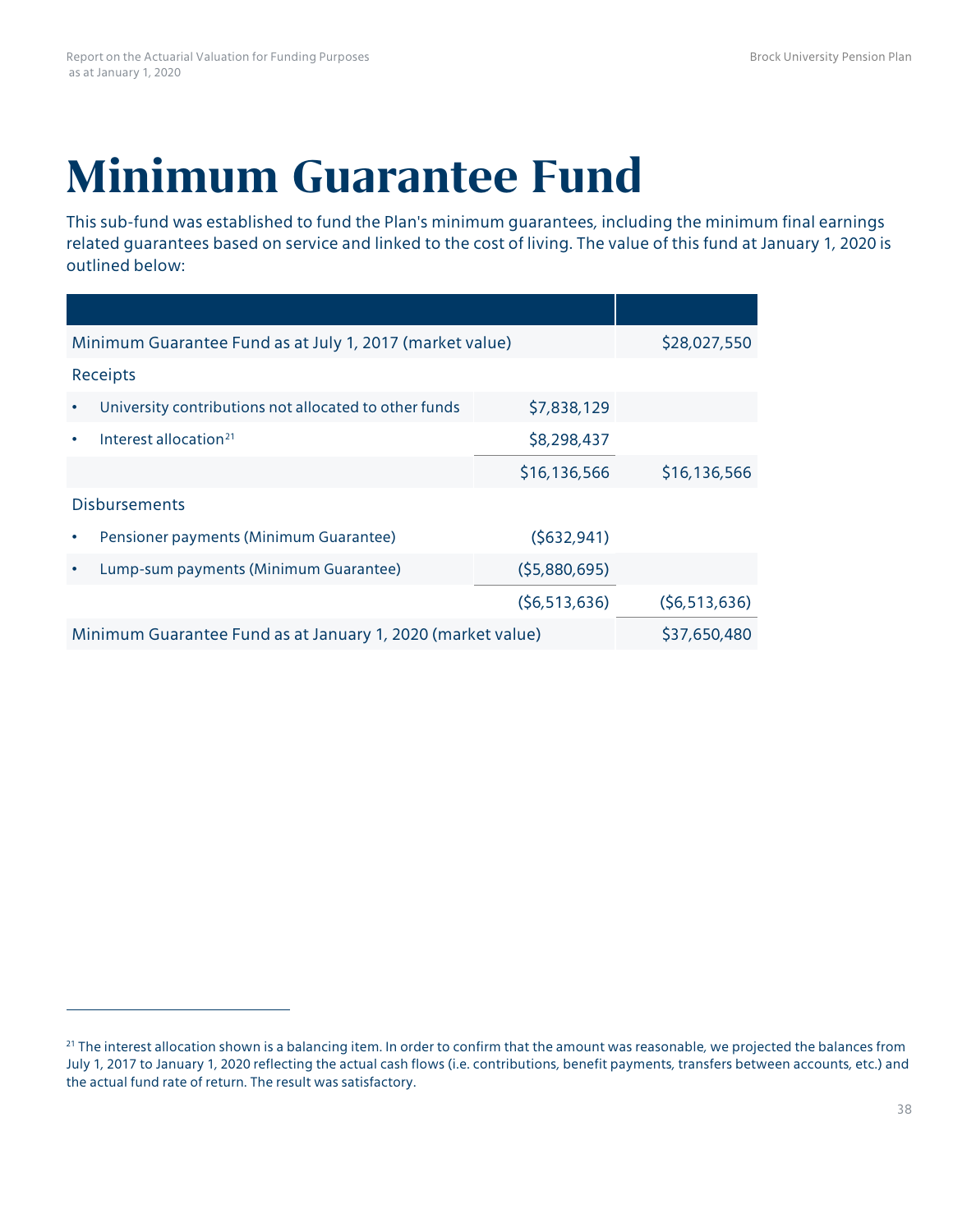# **Variable Annuity Fund**

This fund provides variable annuities to members retiring after January 1, 1975. The investment and mortality experience of this fund is used to adjust retiree pensions each year. Receipts and disbursements during the period July 1, 2017 to January 1, 2020 were as follows:

| Variable Annuity Fund as at July 1, 2017 (market value)    |                 | \$119,432,374   |
|------------------------------------------------------------|-----------------|-----------------|
| Receipts                                                   |                 |                 |
| <b>Transfers to Variable Annuity Fund</b><br>٠             | \$37,953,297    |                 |
| Funds borrowed from Mortality Reserve Fund<br>$\bullet$    | \$0             |                 |
| Interest allocation <sup>22</sup><br>$\bullet$             | \$24,978,952    |                 |
|                                                            | \$62,932,249    | \$62,932,249    |
| <b>Disbursements</b>                                       |                 |                 |
| Funds paid back to Variable Annuity Fund                   | \$0             |                 |
| Interest paid to Mortality Reserve Fund<br>٠               | \$0             |                 |
| Pensioner payments                                         | (530, 403, 079) |                 |
|                                                            | ( \$30,403,079) | (530, 403, 079) |
| Variable Annuity Fund as at January 1, 2020 (market value) |                 | \$151,961,544   |

<span id="page-41-0"></span><sup>&</sup>lt;sup>22</sup> This represents the actual returns credited to the Variable Annuity Fund between July 1, 2017 and January 1, 2020.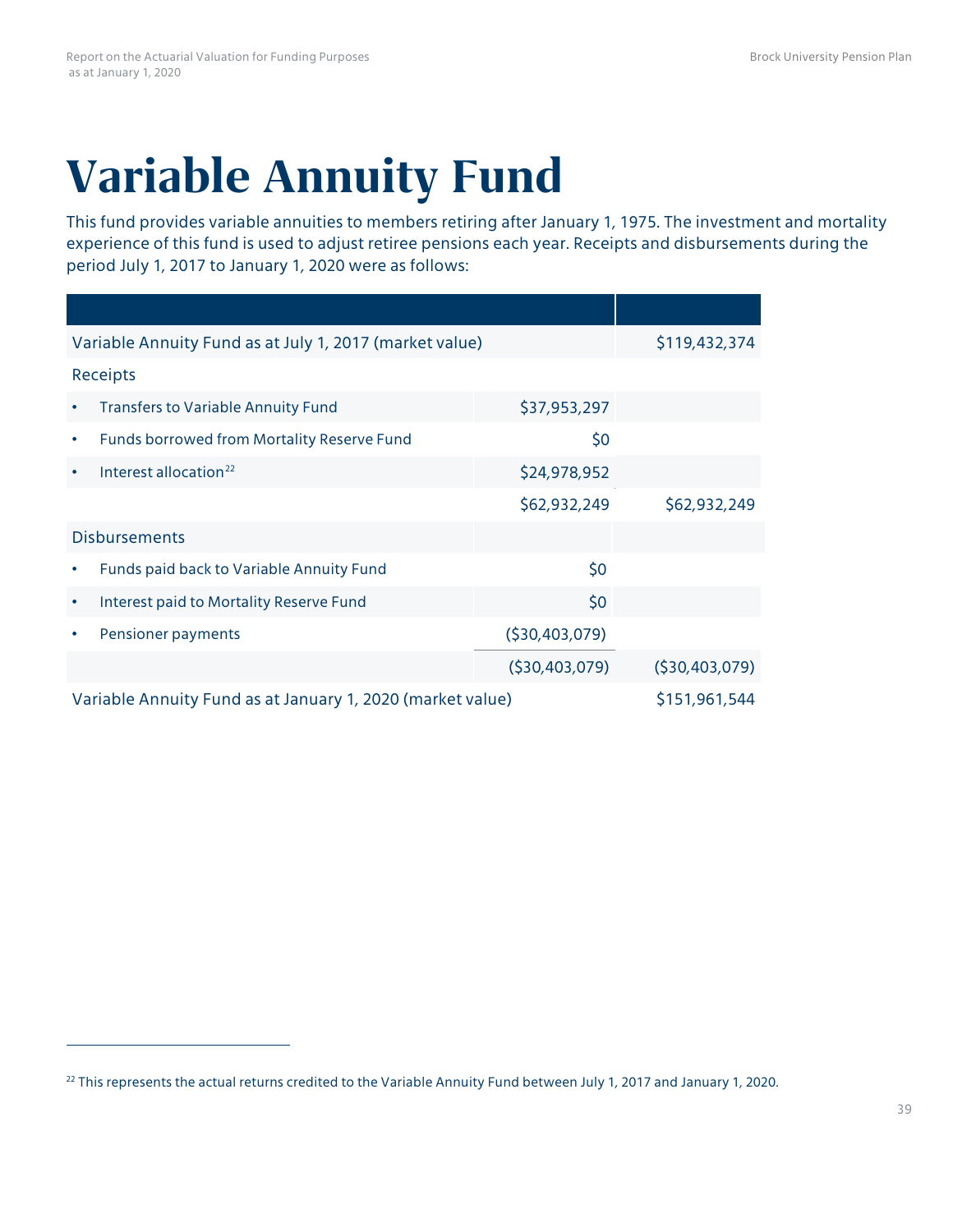### **Investment Policy**

The plan administrator has adopted a statement of investment policy and procedures. This policy is intended to provide guidelines for the manager(s) as to the level of risk that is consistent with the Plan's investment objectives. A significant component of this investment policy is the asset mix.

The University amended its Statement of Investment Policies and Procedures document effective December 5, 2019. The amendment included a change in the target asset mix as well as compliance revisions with new Ontario funding rules.

The plan administrator is solely responsible for selecting the Plan's investment policies, asset allocations, and individual investments. The constraints on the asset mix and the actual asset mix at the valuation date are provided for information purposes:

|                              | <b>Investment Policy</b> |               |                | Actual asset mix as at |
|------------------------------|--------------------------|---------------|----------------|------------------------|
|                              | <b>Minimum</b>           | <b>Target</b> | <b>Maximum</b> | <b>January 1, 2020</b> |
| <b>Equities</b>              | 40%                      | 50%           | 60%            | 52.0%                  |
| <b>Fixed Income</b>          | 22.5%                    | 30%           | 37.5%          | 31.4%                  |
| Infrastructure               | 0%                       | 10%           | 26%            | 4.5%                   |
| <b>Real Estate</b>           | 0%                       | 10%           | 26%            | 9.3%                   |
| Cash and cash<br>equivalents | 0%                       | 0%            | 5%             | 2.8%                   |
|                              |                          | 100%          |                | 100%                   |

Because the Plan's assets (which are invested in accordance with the above investment policy) are not matched to the Plan's liabilities (which tend to behave like long bonds), the Plan's financial position will fluctuate over time. These fluctuations could be significant and could cause the Plan to become underfunded or overfunded even if the University contributes to the Plan based on the funding requirements presented in this report.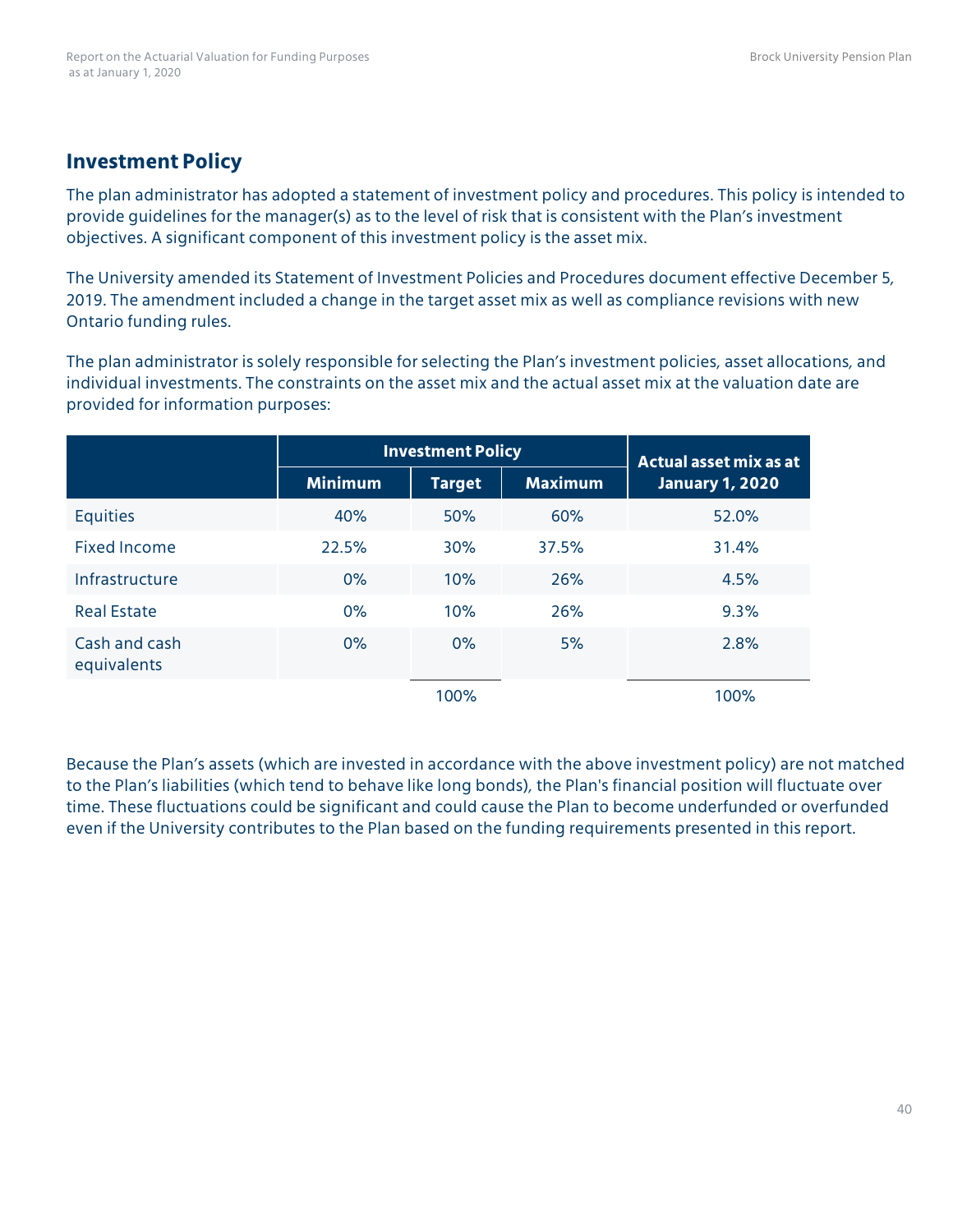## Appendix C **Methods and Assumptions – Going Concern**

### **Valuation of Assets**

For this valuation, we have used the market value of assets.

The market value of assets, adjusted for in-transit amounts, determined as at January 1, 2020, is \$578,826,000.

This value was derived as follows:

| <b>Market value of assets</b>                                                  |                |
|--------------------------------------------------------------------------------|----------------|
| Alliance Bernstein (Fixed Income)                                              | \$181,851,000  |
| Mawer (Global Equity)                                                          | \$125,642,000  |
| <b>Walter Scott (Global Equity)</b>                                            | \$109,129,000  |
| Pier 21 (Global Equity)                                                        | \$65,971,000   |
| Morgan Stanley (Real Estate)                                                   | \$26,262,000   |
| Prisa (Real Estate)                                                            | \$27,406,000   |
| IFM (Infrastructure)                                                           | \$26,306,000   |
| <b>Short Term Fund (Money Market)</b>                                          | \$13,420,000   |
| Cash/Cash equivalents                                                          | \$2,919,000    |
|                                                                                | \$578,906,000  |
| In-transit contributions (December 2019 contributions made in<br>January 2020) | \$2,083,000    |
| In-transit lump sums (terminated members paid in January 2020)                 | (52, 163, 000) |
| Market value of assets (adjusted for in-transit amounts)                       | \$578,826,000  |

### **Market value of Assets as at 01.01.20120**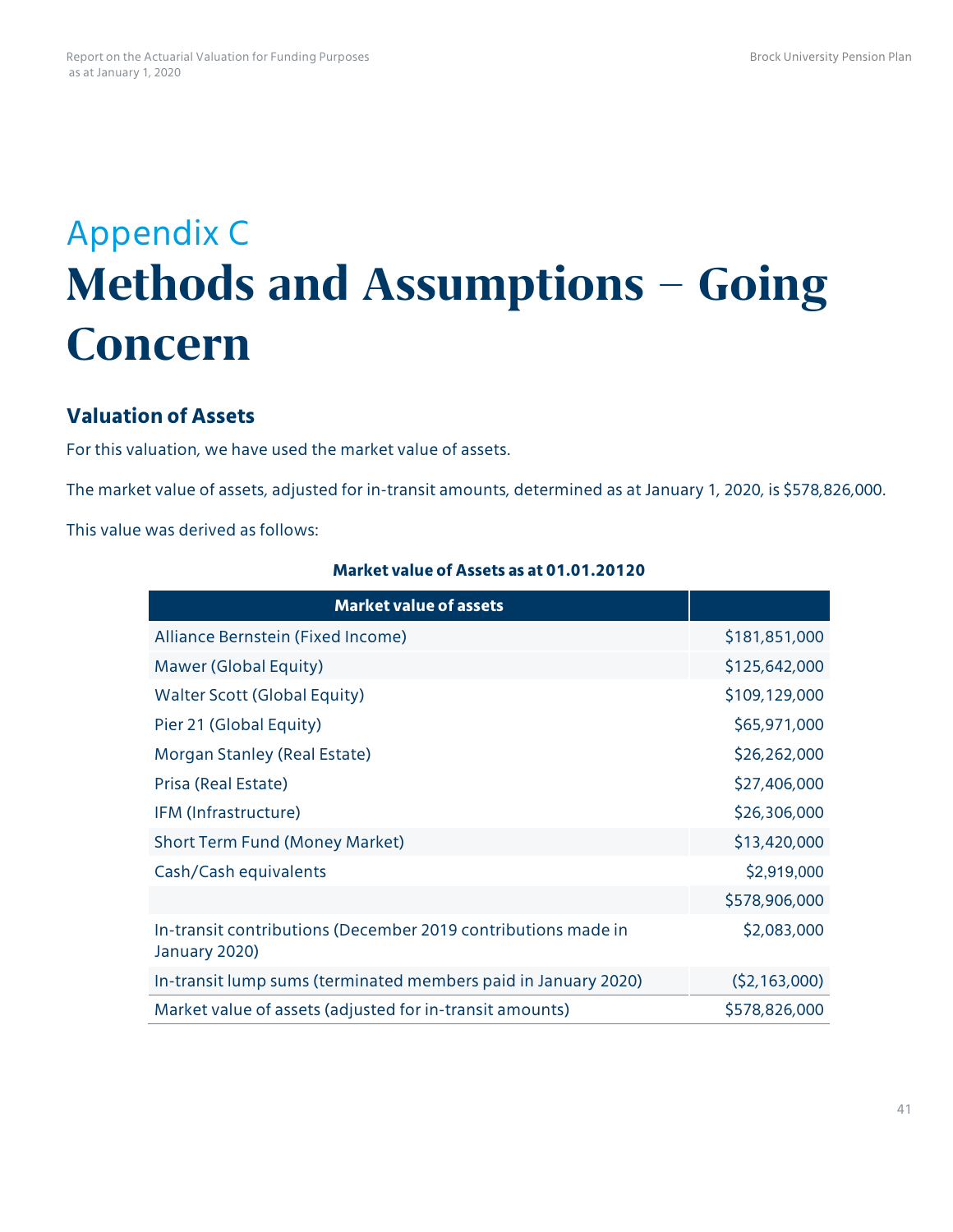## **Going Concern Funding Target**

Over time, the real cost to the employer of a pension plan is the excess of benefits and expenses over member contributions and investment earnings. The actuarial cost method allocates this cost to annual time periods.

For purposes of the going concern valuation, we have continued to use the projected unit credit actuarial cost method. Under this method, we determine the present value of benefit cash flows expected to be paid in respect of service accrued prior to the valuation date, including ancillary benefits as follows:

- We project the money purchase pension and the minimum guarantee pension that each active Member will receive during retirement based on projected service, earnings, and the money purchase account balance (including future contributions).
- We compare the money purchase pension with the minimum guarantee benefit at each year after retirement.
- The present value of any supplementary pension, representing the excess of the minimum guarantee over the money purchase pension, is allocated to accrued and future liabilities proportionately by service.
- The present value of the accrued supplementary pension benefit is compared to the value of the Minimum Guarantee Fund at the valuation date to determine any funding excess or funding shortfall under the Plan.
- The present value of any supplementary pension, representing the excess of the minimum guarantee over the money purchase pension, is allocated to the year following the valuation date proportionately by service to determine the current service cost rate.

This is referred to as the funding target.

The funding excess or funding shortfall, as the case may be, is the difference between the market or smoothed value of assets and the funding target. A funding excess on a market value basis indicates that the current market value of assets and expected investment earnings are expected to be sufficient to meet the cash flows in respect of benefits accrued to the valuation date as well as expected expenses – assuming the plan is maintained indefinitely. A funding shortfall on a market value basis indicates the opposite – that the current market value of the assets is not expected to be sufficient to meet the plan's cash flow requirements in respect of accrued benefits, absent additional contributions.

As required under the Act, a funding shortfall (including the prior year credit balance) and the provision for adverse deviations must be amortized over no more than 10 years through special payments beginning one year after the valuation date. A funding excess may, from an actuarial standpoint, be applied immediately to reduce required employer current service contributions unless precluded by the terms of the plan or by legislation.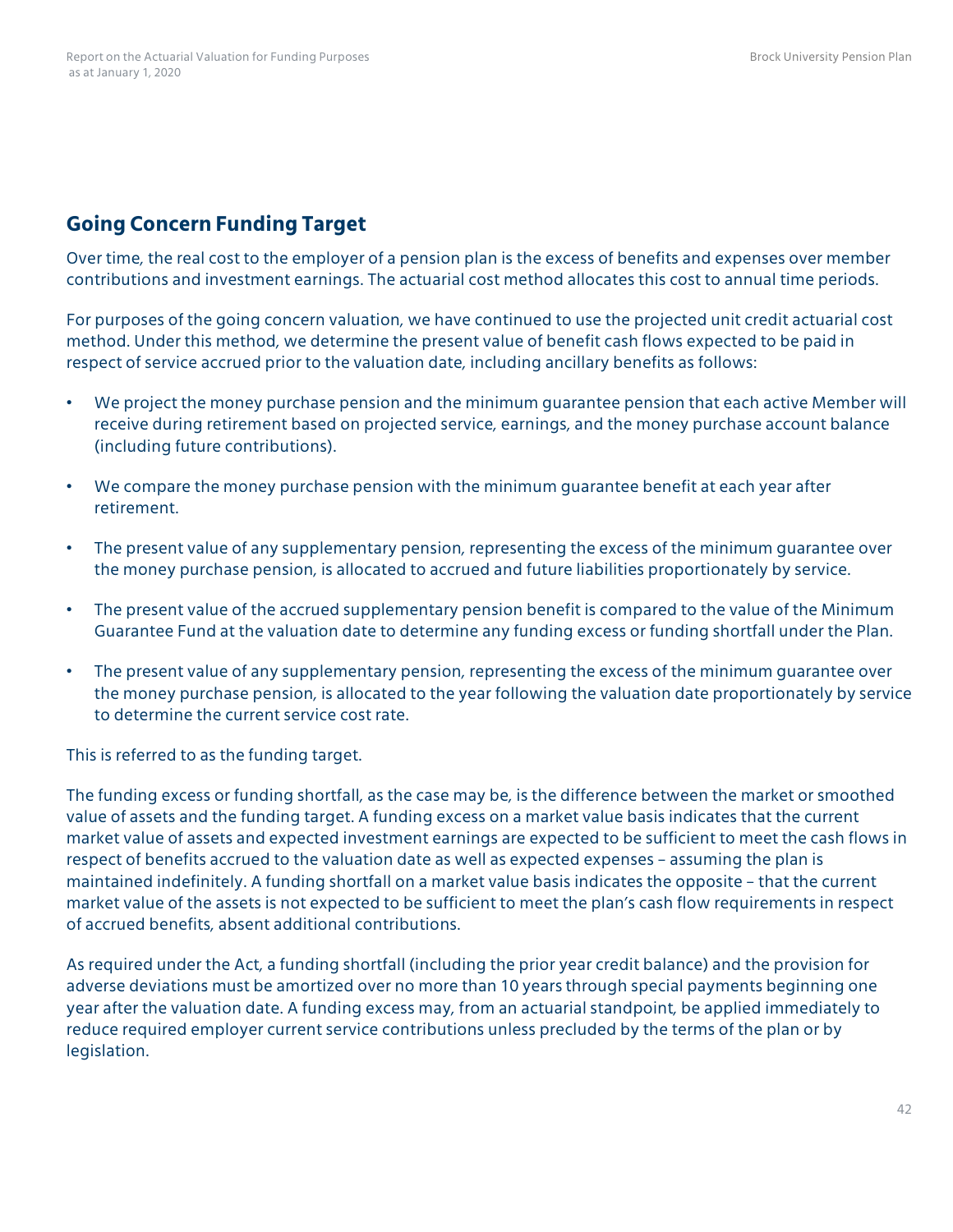The actuarial cost method used for the purposes of this valuation produces a reasonable matching of contributions with accruing benefits. Because benefits are recognized as they accrue, the actuarial cost method provides an effective funding target for a plan that is maintained indefinitely.

### **Current Service Cost**

The current service cost is the present value of projected benefits to be paid under the plan with respect to service expected to accrue during the period until the next valuation.

The University's current service cost is the total current service cost reduced by the members' required contributions.

The University's current service cost has been expressed as a percentage of the members' required contributions to provide an automatic adjustment in the event of fluctuations in membership and/or pensionable earnings.

Under the projected unit credit actuarial cost method, the current service cost for an individual member will increase each year as the member approaches retirement. However, the current service cost of the entire group, expressed as a percentage of the members' required contributions, can be expected to remain stable as long as the average age distribution of the group remains constant.

## **Actuarial Assumptions – Going Concern Basis**

The present value of future benefit payment cash flows is based on economic and demographic assumptions. At each valuation we determine whether, in our opinion, the actuarial assumptions are still appropriate for the purposes of the valuation, and we revise them, if necessary. Emerging experience will result in gains or losses that will be revealed and considered in future actuarial valuations.

| <b>Assumption</b>                                        | <b>Current valuation</b>                  | <b>Previous valuation</b> |
|----------------------------------------------------------|-------------------------------------------|---------------------------|
| Discount rate:                                           | 5.30%                                     | 5.45%                     |
| Inflation:                                               | 2.00%                                     | 2.00%                     |
| ITA limit / YMPE increases:                              | 3.00%                                     | 3.00%                     |
| Pensionable earnings increases:                          | 2.80% for 3 years and 3.25%<br>thereafter | 3.25%                     |
| Post retirement minimum<br>quaranteed pension increases: | 2.00%                                     | 2.00%                     |

The table below shows the various assumptions used in the current valuation in comparison with those used in the previous valuation.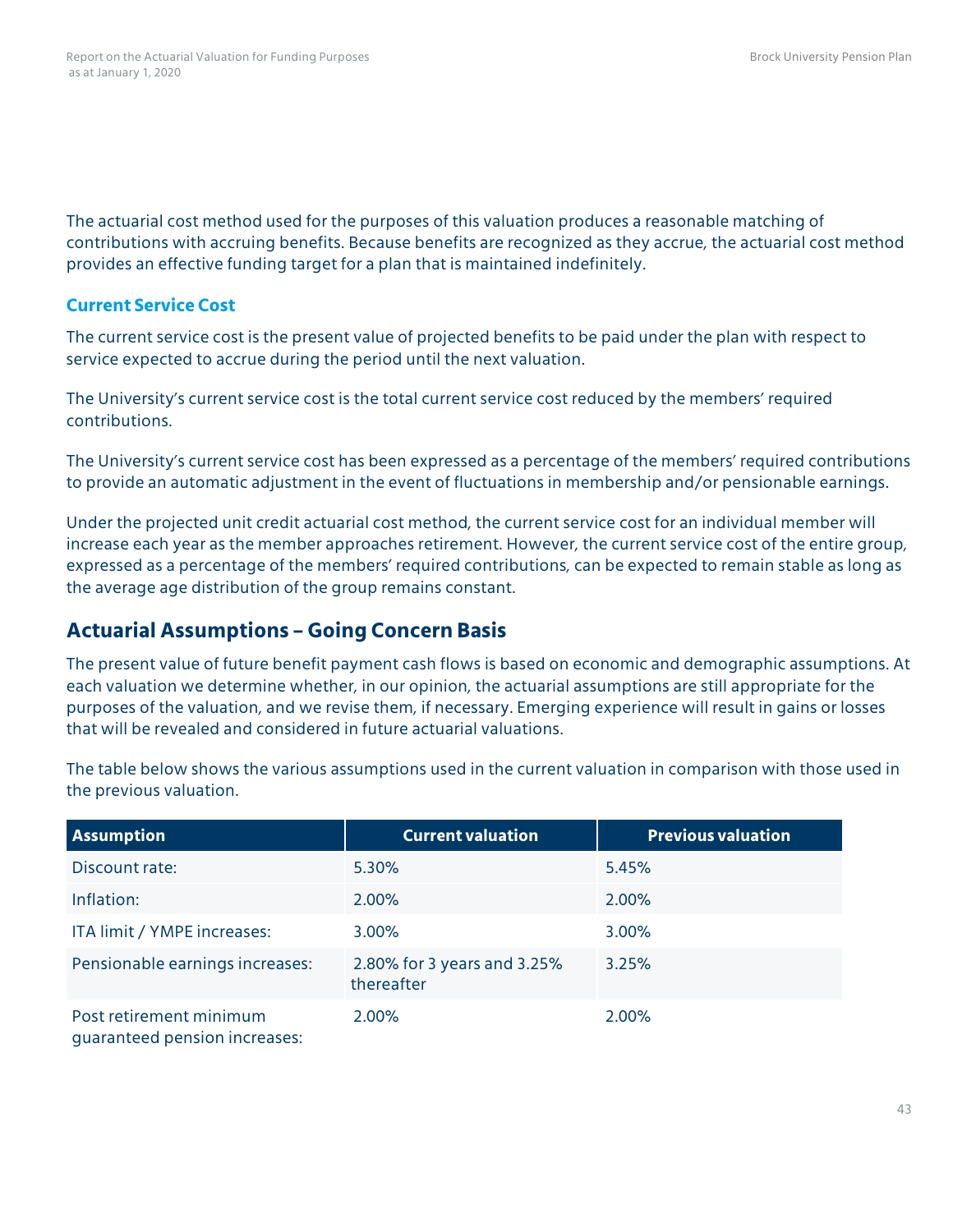| <b>Assumption</b>                                                                   | <b>Current valuation</b>                                                                                                                                                                                                          | <b>Previous valuation</b>                                                                                                                                 |  |
|-------------------------------------------------------------------------------------|-----------------------------------------------------------------------------------------------------------------------------------------------------------------------------------------------------------------------------------|-----------------------------------------------------------------------------------------------------------------------------------------------------------|--|
| Post retirement money purchase<br>pension increases:                                | $(0.70\%)$                                                                                                                                                                                                                        | $(0.55\%)$                                                                                                                                                |  |
| <b>Interest on Money Purchase</b><br><b>Account Balance:</b>                        | 5.30%                                                                                                                                                                                                                             | 5.45%                                                                                                                                                     |  |
| <b>Retirement rates:</b>                                                            | Revised age-related table                                                                                                                                                                                                         | Age-related table                                                                                                                                         |  |
| <b>Termination rates:</b>                                                           | Revised age-related table                                                                                                                                                                                                         | Age-related table                                                                                                                                         |  |
| <b>Mortality rates:</b>                                                             | 95% of the rates of the 2014<br><b>Public Sector Canadian</b><br><b>Pensioners Mortality Table</b><br>(CPM2014Publ)                                                                                                               | 95% of the rates of the 2014<br><b>Public Sector Canadian</b><br><b>Pensioners Mortality Table</b><br>(CPM2014Publ)                                       |  |
| Mortality improvements:                                                             | Fully generational using CPM<br>Improvement Scale B (CPM-B)                                                                                                                                                                       | Fully generational using CPM<br>Improvement Scale B (CPM-B)                                                                                               |  |
| <b>Disability rates:</b>                                                            | <b>None</b>                                                                                                                                                                                                                       | <b>None</b>                                                                                                                                               |  |
| Form of benefit elected:                                                            | Retirement: 60% of eligible<br>members receive a pension<br>from the plan and 40% elect a<br>lump sum transfer<br>Termination: 40% of eligible<br>members receive a pension<br>from the plan and 60% elect a<br>lump sum transfer | Retirement: 100% of eligible<br>members receive a pension<br>from the plan<br>Termination: 100% of eligible<br>members receive a pension<br>from the plan |  |
| <b>Actuarial basis for benefits</b><br>assumed to be settled through a<br>lump sum: | Discount rate: 2.50% per annum n/a<br>for 10 years; 2.60% per annum<br>thereafter<br>Mortality rates: CPM2014 with<br>fully generational<br>improvements using CPM-B                                                              |                                                                                                                                                           |  |
| Eligible spouse before retirement:                                                  | 85%                                                                                                                                                                                                                               | 85%                                                                                                                                                       |  |
| Eligible spouse at retirement:                                                      | 66%                                                                                                                                                                                                                               | 66%                                                                                                                                                       |  |
| Spousal age difference:                                                             | Same age                                                                                                                                                                                                                          | Same age                                                                                                                                                  |  |

The assumptions are best-estimates and do not include a margin for adverse deviations.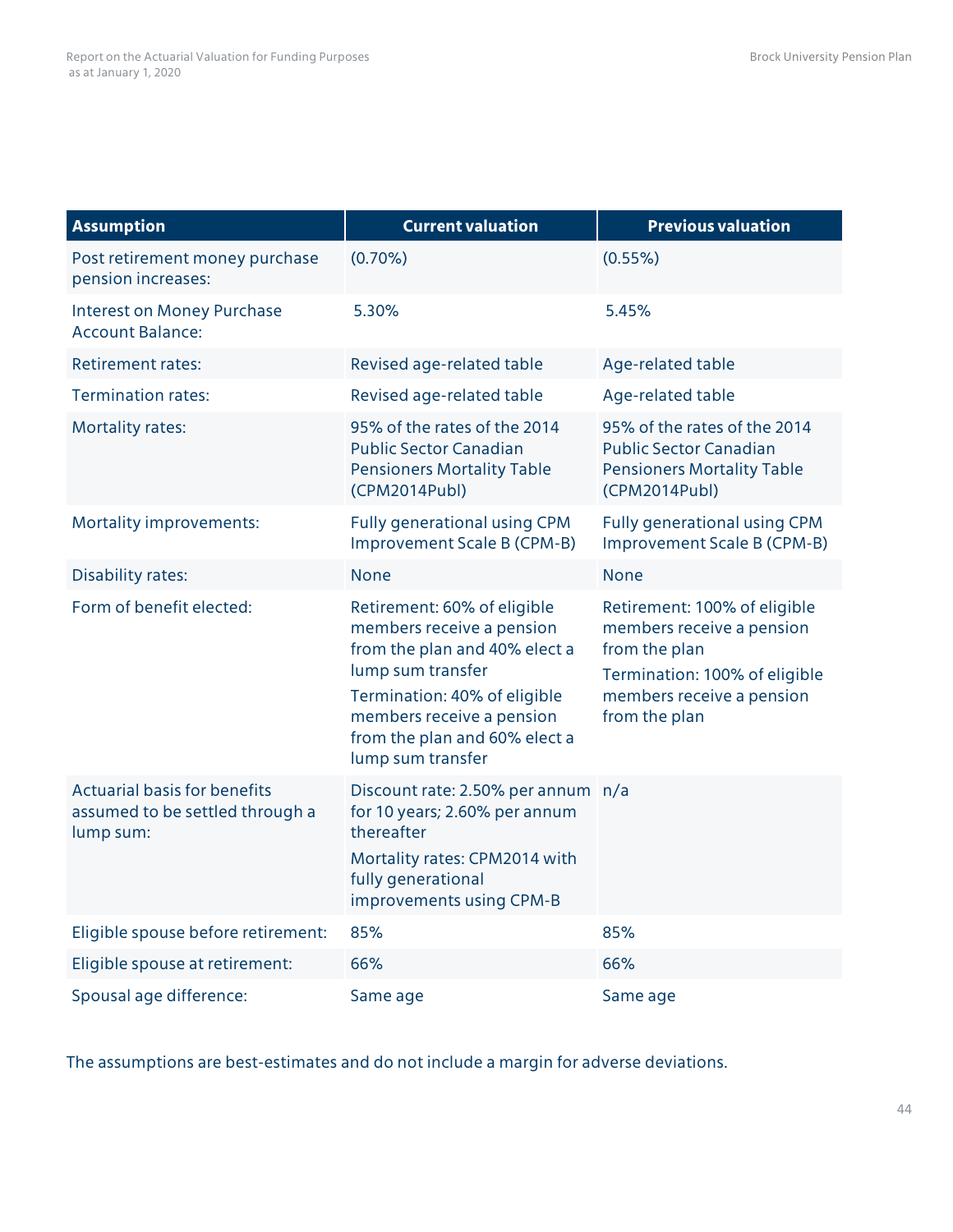## **Age Related Tables**

Sample rates from the age-related tables are summarized in the following table:

|     | <b>Current valuation</b> |                   |                    | <b>Previous valuation</b> |
|-----|--------------------------|-------------------|--------------------|---------------------------|
| Age | <b>Termination</b>       | <b>Retirement</b> | <b>Termination</b> | <b>Retirement</b>         |
| 20  | 17.0%                    | 0.0%              | 20.0%              | 0.0%                      |
| 25  | 12.8%                    | 0.0%              | 20.0%              | 0.0%                      |
| 30  | 9.7%                     | 0.0%              | 11.2%              | 0.0%                      |
| 35  | 7.3%                     | 0.0%              | 6.3%               | 0.0%                      |
| 40  | 4.7%                     | 0.0%              | 3.5%               | 0.0%                      |
| 45  | 3.0%                     | 0.0%              | 2.5%               | 0.0%                      |
| 50  | 3.0%                     | 0.0%              | 2.5%               | 0.0%                      |
| 55  | 0.0%                     | 2.5%              | 0.0%               | 2.5%                      |
| 56  | 0.0%                     | 2.5%              | 0.0%               | 2.5%                      |
| 57  | 0.0%                     | 3.5%              | 0.0%               | 2.5%                      |
| 58  | 0.0%                     | 4.5%              | 0.0%               | 2.5%                      |
| 59  | 0.0%                     | 4.5%              | 0.0%               | 2.5%                      |
| 60  | 0.0%                     | 8.0%              | 0.0%               | 5.0%                      |
| 61  | 0.0%                     | 5.0%              | 0.0%               | 5.0%                      |
| 62  | 0.0%                     | 5.0%              | 0.0%               | 5.0%                      |
| 63  | 0.0%                     | 5.0%              | 0.0%               | 5.0%                      |
| 64  | 0.0%                     | 10.0%             | 0.0%               | 5.0%                      |
| 65  | 0.0%                     | 20.0%             | 0.0%               | 20.0%                     |
| 66  | 0.0%                     | 20.0%             | 0.0%               | 20.0%                     |
| 67  | 0.0%                     | 15.0%             | 0.0%               | 20.0%                     |
| 68  | 0.0%                     | 15.0%             | 0.0%               | 20.0%                     |
| 69  | 0.0%                     | 15.0%             | 0.0%               | 20.0%                     |
| 70  | 0.0%                     | 25.0%             | 0.0%               | 100.0%                    |
| 71  | 0.0%                     | 100.0%            | 0.0%               | 100.0%                    |

### **Pensionable Earnings**

The benefits ultimately paid will depend on each member's final average earnings. To calculate the pension benefits payable upon retirement, death, or termination of employment, we have taken the rate of pay on January 1, 2020 and assumed that such pensionable earnings will increase at the assumed rate.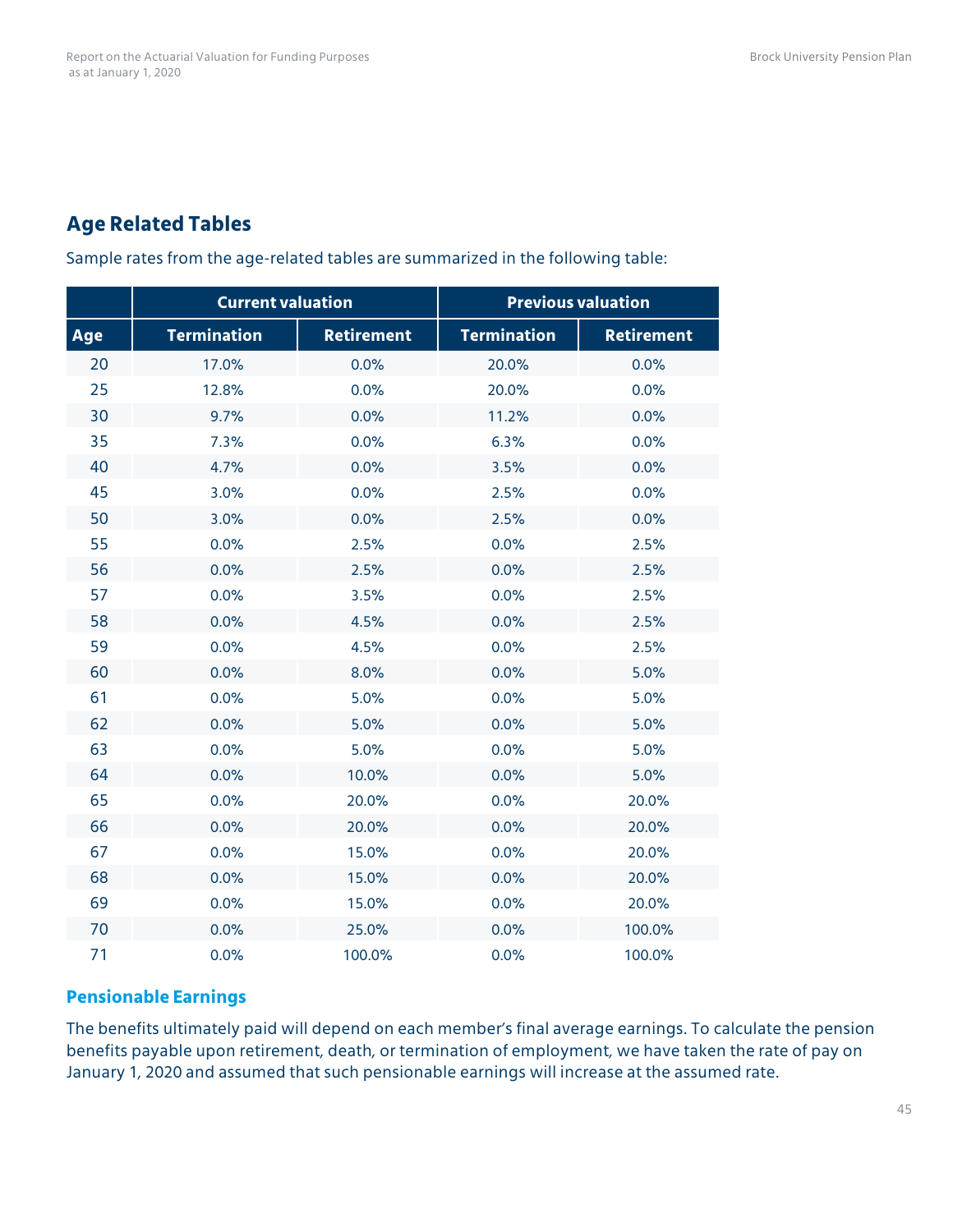## **Rationale for Assumptions**

A rationale for each of the assumptions used in the current valuation is provided below.

#### **Discount Rate**

We have discounted the expected benefit payment cash flows using the expected investment return on the market value of the fund net of fees. Other bases for discounting the expected benefit payment cash flows may be appropriate, particularly for purposes other than those specifically identified in this valuation report.

The discount rate is comprised of the following:

- An **assumed investment return** based on estimated return for each major asset class that are consistent with market conditions on the valuation date modified to include a provision for increases in market interest rates to a level higher than current historically low levels, on the expected time horizon over which benefits are expected to be paid, and on the target asset mix specified in the Plan's investment policy.
- An **active investment management expense provision**. We have assumed that these fees would be offset by an equivalent additional return resulting from active management.
- An **assumed passive investment management expense provision** which represents the hypothetical fees for passive investment management of assets based on estimated fees charged by index managers for balanced mandates.
- An **implicit non-investment management expense provision** determined as the average rate of non-investment expenses paid from the fund over the last 6 years. These would include all fees payable from the fund (administration, custodial, audit, consulting, etc.) except those payable to investment managers, to the extent that these fees are not covered in an explicit provision for expenses added to the current service cost

The discount rate was developed as follows:

| Assumed investment return                                  | 5.49%      |
|------------------------------------------------------------|------------|
| Additional returns for active investment<br>management     | 0.55%      |
| Active investment management expense<br>provision          | (0.55%)    |
| Assumed passive investment<br>management expense provision | $(0.04\%)$ |
| Implicit non-investment management<br>expense provision    | (0.16%)    |
| Rounding                                                   | 0.01%      |
| Net discount rate                                          | 5.30%      |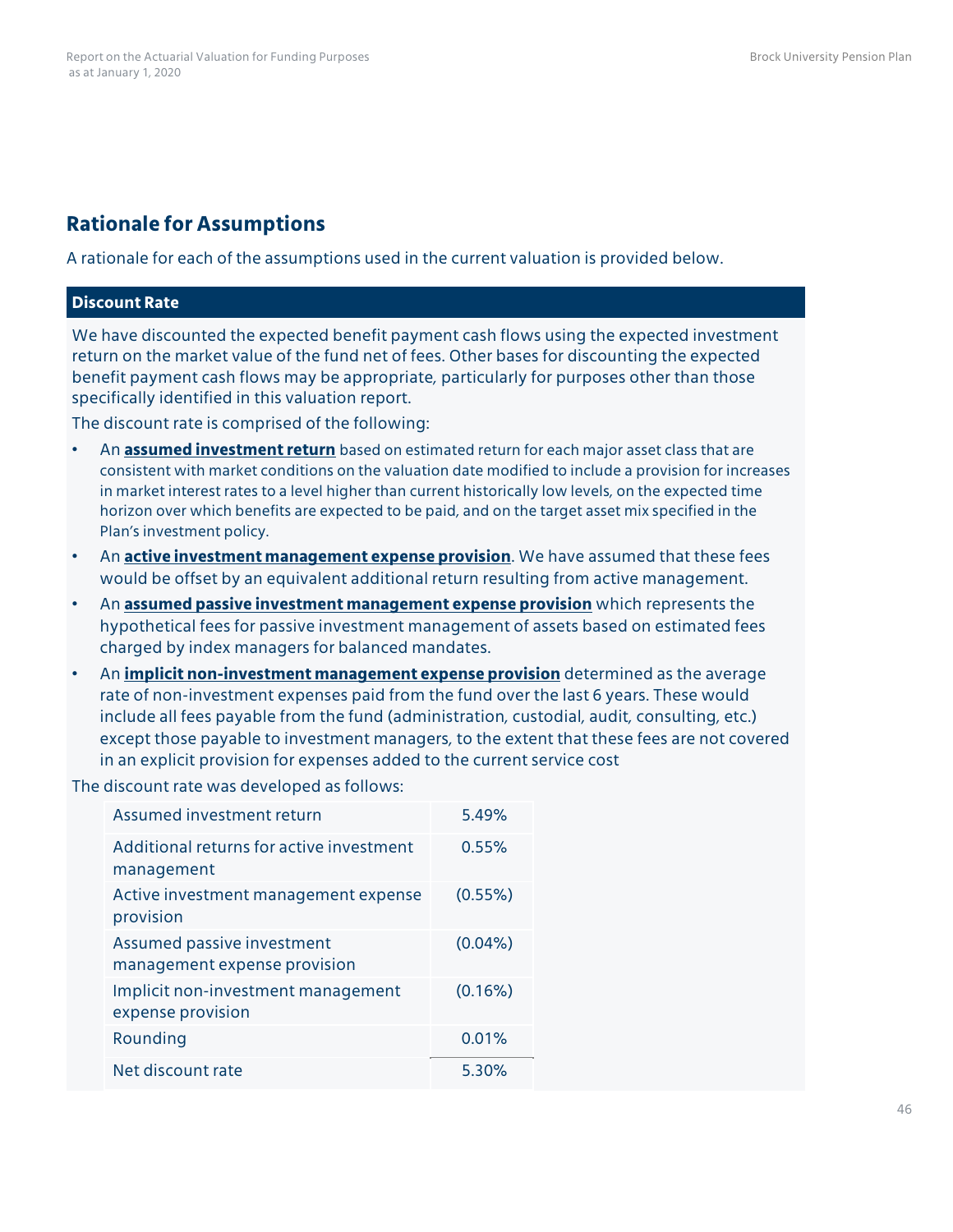#### **Inflation**

The inflation assumption is based on market expectations of long-term inflation implied by the yields on nominal and real return bonds at the valuation date of 2.00%.

#### **Income Tax Act Pension Limit and Year's Maximum Pensionable Earnings**

The assumption is based on historical real economic growth and the underlying inflation assumption.

#### **Pensionable Earnings**

The assumption is based on general wage growth assumptions increased by our best estimate of future merit and promotional increases over general wage growth considering current economic and financial market conditions and University expectations.

#### **Post-Retirement Pension Increases**

The assumption is based on the Plan formula and inflation assumption above.

#### **Post-Retirement Money Purchase Pension Increases**

The assumption is based on the difference between the discount rate and annuity conversion basis interest rate.

#### **Retirement Rates**

The assumption is based on experience over the years 2011-2019.

#### **Termination Rates**

The assumption is based on experience from the years 2011-2019.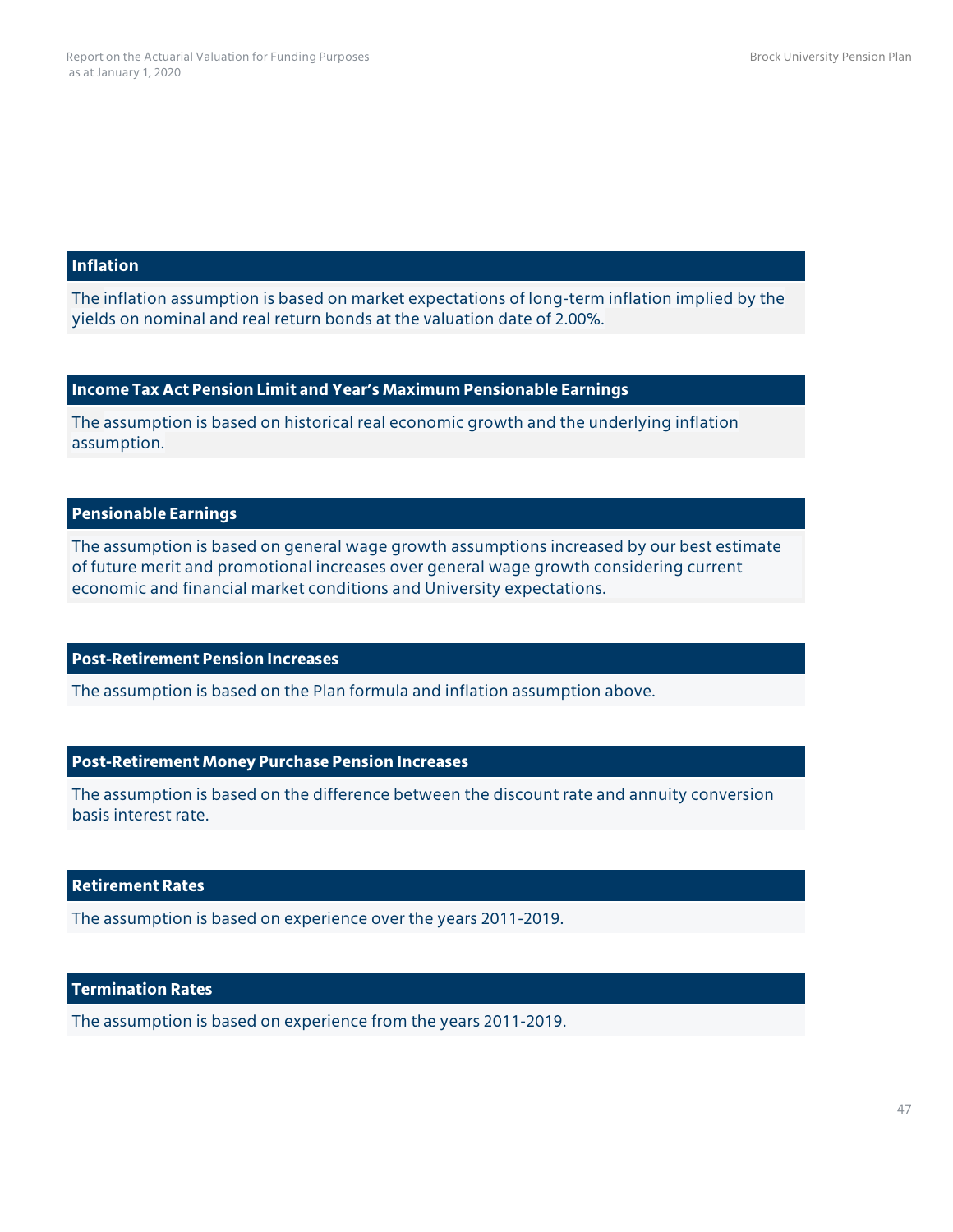#### **Mortality Rates**

The assumption for the mortality rates is based on the Canadian Pensioners' Mortality (CPM) study published by the Canadian Institute of Actuaries in February 2014.

Due to the size of the Plan, specific data on plan mortality experience is insufficient to determine the mortality rates. The CPM mortality rates from the public sector have been adjusted after considering plan-specific characteristics, such as the type of employment, the industry experience, the pension and employment income for the plan members, and data in the CPM study.

There is broad consensus among actuaries and other longevity experts that mortality improvement will continue in the future, but the degree of future mortality improvement is uncertain. Two mortality improvement scales were recently published by the Canadian Institute of Actuaries (CIA) and may apply to Canadian pension valuations:

- The Canadian Pensioners Mortality (CPM) study published in February 2014 included CPM Improvement Scale B (CPM-B).
- A report released by the Task Force on Mortality Improvement on September 20, 2017 includes an analysis of the rate of mortality improvement for the Canadian population and provides for mortality improvement scale MI-2017 to be considered for the purpose of reflecting future mortality improvement in Canadian actuarial work, while acknowledging that it might be appropriate to use alternative mortality improvement assumptions to reflect the nature of the work.

The CIA Committee on Pension Plan Financial Reporting published a revised version of the Educational Note on the Selection of Mortality Assumptions for Pension Plan Valuations on December 21, 2017. The Educational Note indicates that given the recent publication of the CPM-B and MI-2017 improvement scales and the similar data sets used in their development, it may be appropriate to use either scale in the absence of credible information to the contrary, such as the publication of a successor scale by the CIA.

For the present valuation, we have continued to use the CPM-B scale without adjustment, which is a reasonable outlook for future mortality improvement.

Based on the assumption used, the life expectancy of a member age 65 at the valuation date is 23.3 years for males and 25.2 years for females.

#### **Money Purchase Accounting Conversion**

Based on the current administrative practice, all members who participate in the Variable Annuity Fund receive pensions from their Money Purchase Account balances determined using an interest rate of 6% per annum and mortality rates are 95% of the rates of the public sector mortality table (CPM-RPP2014Publ) and CPM-B mortality improvement scale.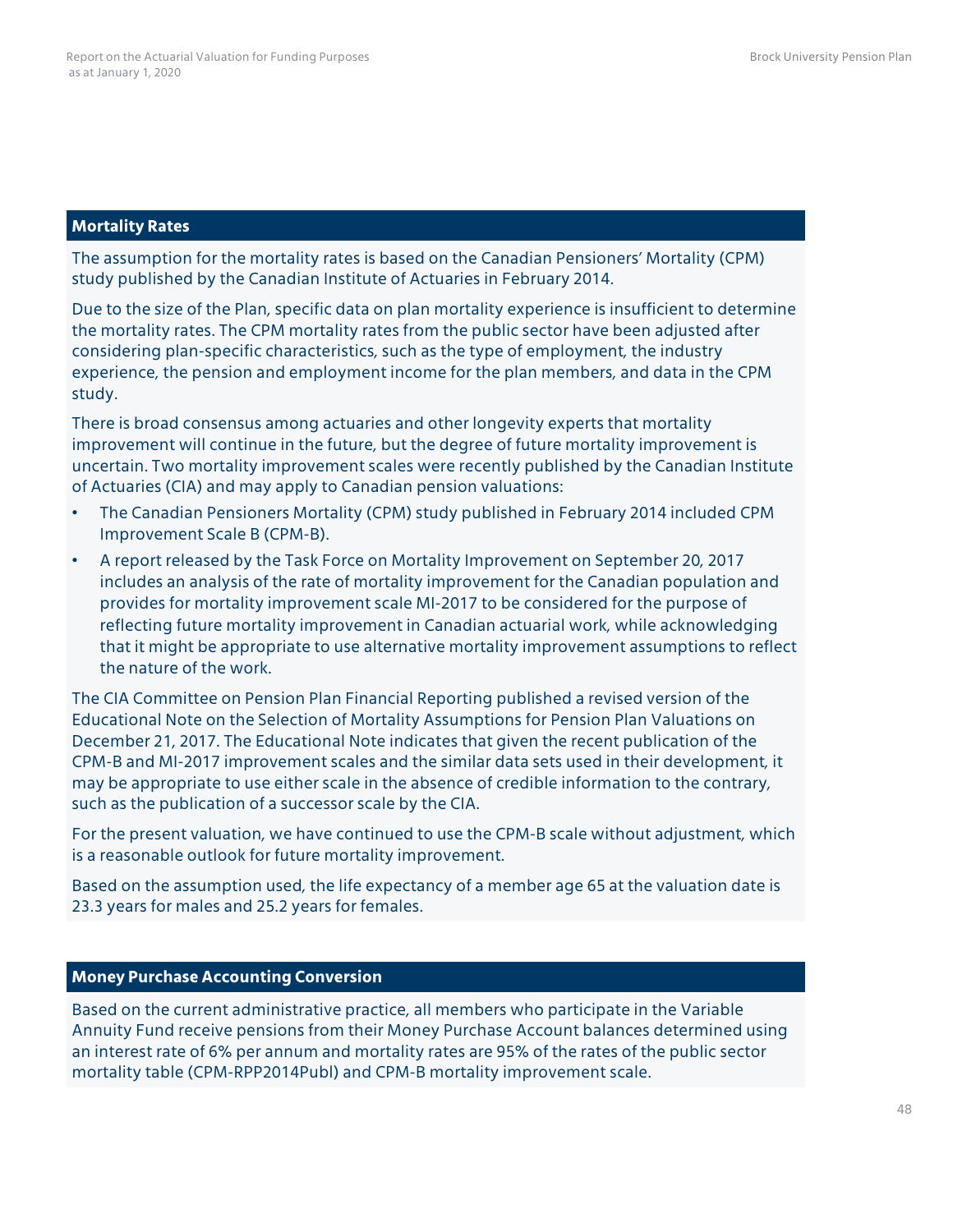**Interest on Money Purchase Account Balance**

The assumption is based on Plan terms and the underlying investment return assumption.

### **Disability Rates**

Use of a different assumption would not have a material impact on the valuation.

### **Eligible Spouse**

The assumption is based on an industry standard for non-retired members (actual status used for retirees).

### **Spousal Age Difference**

Use of a different assumption would not have a material impact on the valuation.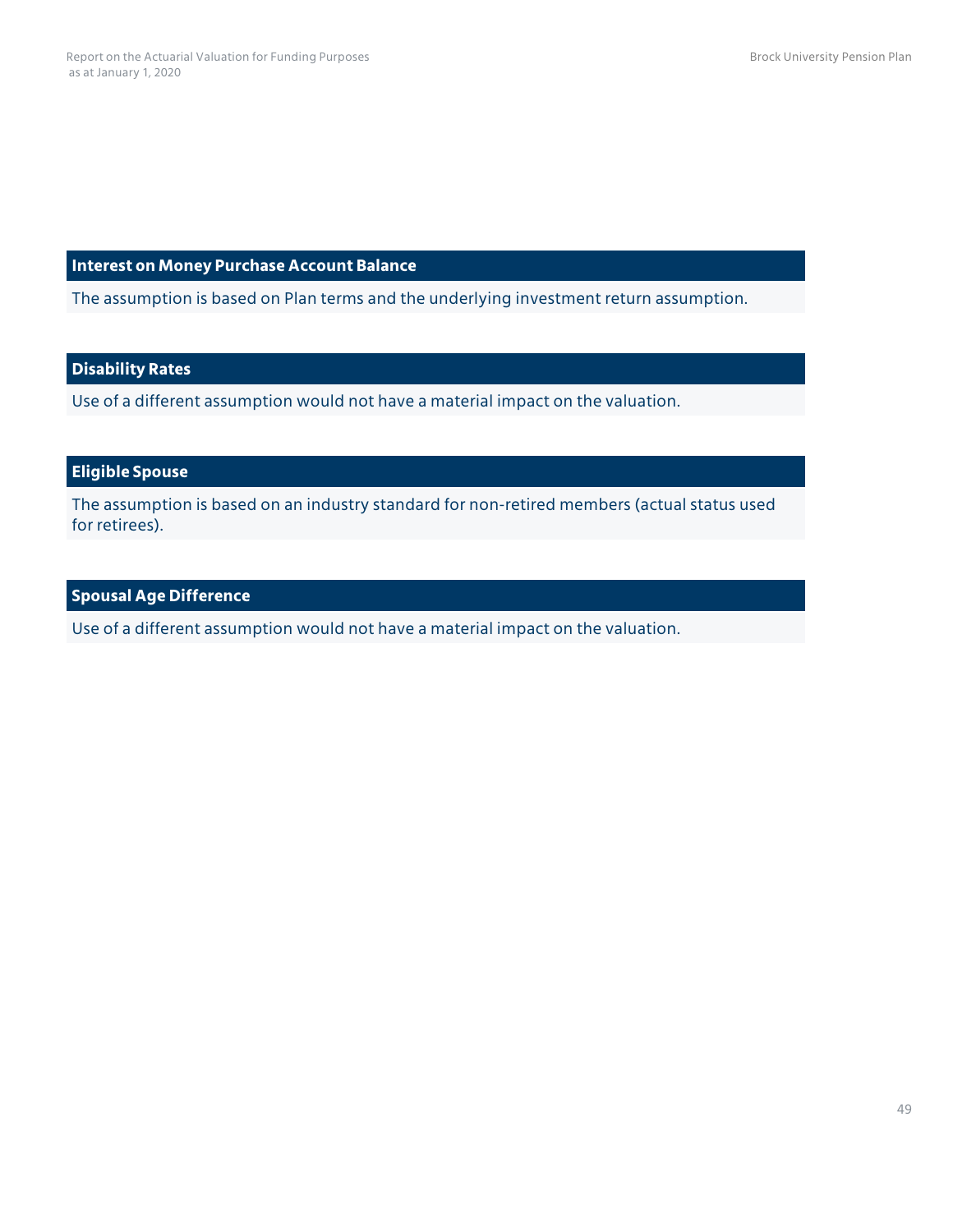## Appendix D **Methods and Assumptions – Hypothetical Wind-Up and Solvency**

## **HypotheticalWind-up Basis**

The Canadian Institute of Actuaries requires actuaries to report the financial position of a pension plan on the assumption that the plan is wound up on the effective date of the valuation, with benefits determined on the assumption that the pension plan has neither a surplus nor a deficit.

To determine the actuarial liability on the hypothetical wind-up basis, we have valued those benefits that would have been paid had the Plan been wound up on the valuation date, with all members fully vested in their accrued benefits.

The circumstances in which the plan wind-up is assumed to have taken place are as follows:

• The University's is discontinued on the valuation date

No benefits payable on plan wind-up under the above postulated scenario were excluded from our calculations.

Upon plan wind-up, members are given options for the method of settling their benefit entitlements. The options vary by eligibility and by province of employment, but in general, involve either a lump sum transfer or an immediate or deferred pension.

The value of benefits assumed to be settled through a lump sum transfer is based on the assumptions described in Section 3500 – *Pension Commuted Values* of the Canadian Institute of Actuaries' Standards of Practice applicable for January 1, 2020.

Benefits provided as an immediate or deferred pension are assumed to be settled through the purchase of annuities based on an estimate of the cost of purchasing annuities.

However, there is limited data available to provide credible guidance on the cost of a purchase of indexed annuities in Canada. In accordance with the *Canadian Institute of Actuaries Educational Note: Assumptions for Hypothetical Wind-up and Solvency Valuations with Effective Dates Between December 31, 2019 and December 30, 2020 (the "Educational Note")*, we have used an annuity proxy to estimate the cost of purchasing annuities.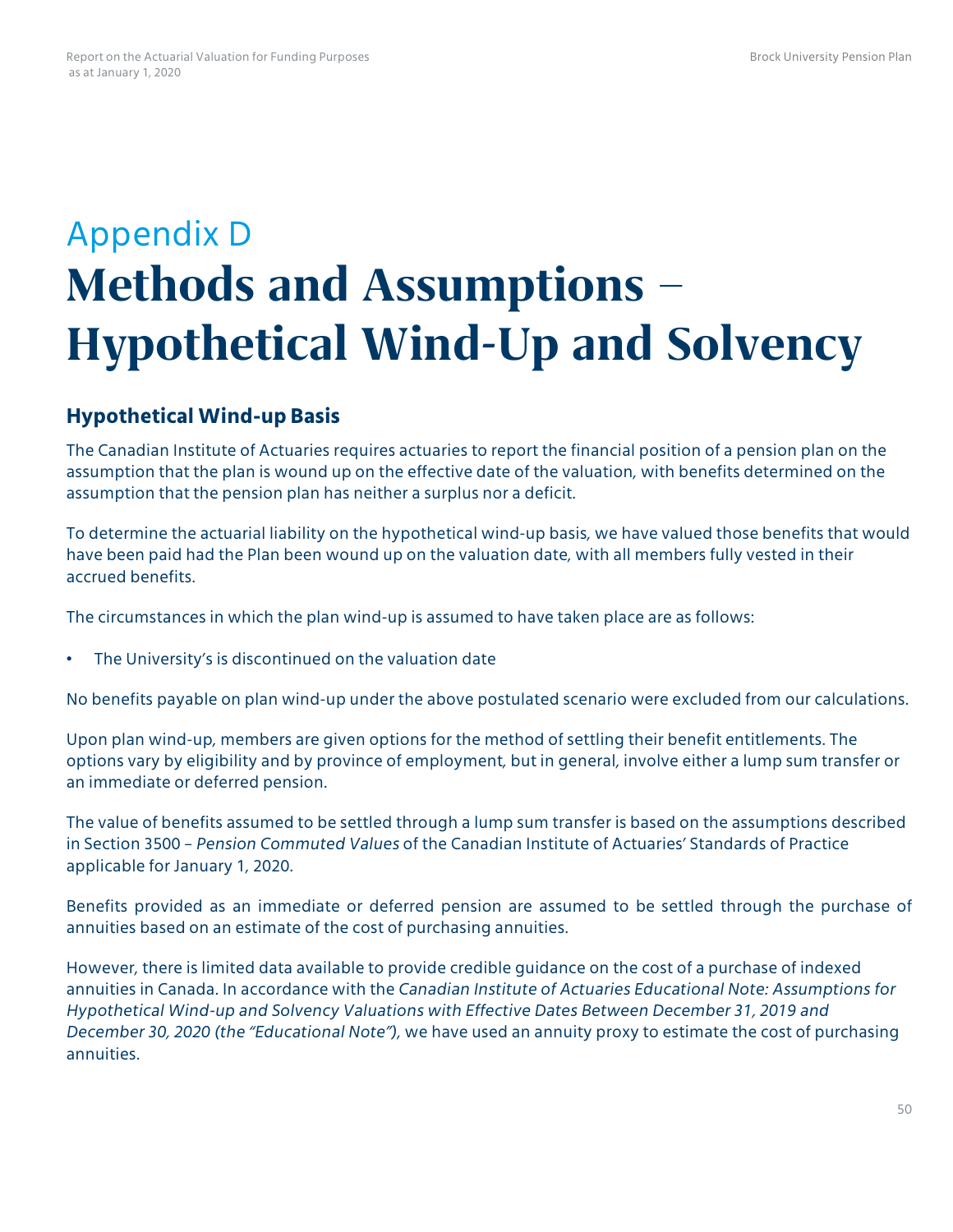The Educational Note provides guidance on estimating the cost of annuity purchases assuming a typical group of annuitants. That is, no adjustments for sub- or super-standard mortality are considered. However, it is expected that insurers will consider plan experience and certain plan-specific characteristics when determining the mortality basis for a particular group. The Educational Note states that the actuary would be expected to make an adjustment to the regular annuity purchase assumptions where there is demonstrated substandard or super-standard mortality or where an insurer might be expected to assume so. In such cases, the actuary would be expected to make an adjustment to the mortality assumption in a manner consistent with the underlying annuity purchase basis. Given the uncertainty surrounding the actual mortality basis that would be typical of a group annuity purchase, it is reasonable to assume that there is a range of bases that can be expected not to be materially different from the actual mortality basis. Therefore, an adjustment to the regular annuity purchase assumptions would be warranted when the plan's assumed basis falls outside that range.

In this context, we have determined that an adjustment to the mortality rates used in the regular annuity purchase assumptions is required.

We have not included a margin for adverse deviations in the solvency and hypothetical wind-up valuations.

The assumptions are as follows:

| <b>Form of Benefit Settlement Elected by Member</b>         |                                                                                                                                                                                                                                                                          |  |  |  |  |
|-------------------------------------------------------------|--------------------------------------------------------------------------------------------------------------------------------------------------------------------------------------------------------------------------------------------------------------------------|--|--|--|--|
| Lump sum:                                                   | 70% of active members and deferred pensioners under age 55, and<br>50% of active members and deferred pensioners over age 55, elect to<br>receive their benefit entitlement in a lump sum                                                                                |  |  |  |  |
| Annuity purchase:                                           | All remaining members are assumed to elect to receive their benefit<br>entitlement in the form of a deferred or immediate pension. These<br>benefits are assumed to be settled through the purchase of deferred<br>or immediate annuities from a life insurance company. |  |  |  |  |
| Basis for Benefits Assumed to be Settled through a Lump Sum |                                                                                                                                                                                                                                                                          |  |  |  |  |
| <b>Mortality rates:</b>                                     | 100% of the rates of the 2014 Canadian Pensioners Mortality Table<br>(CPM2014) with fully generational improvements using CPM Scale B                                                                                                                                    |  |  |  |  |
| Interest rate:                                              | 2.50% per year for 10 years, 2.60% per year thereafter                                                                                                                                                                                                                   |  |  |  |  |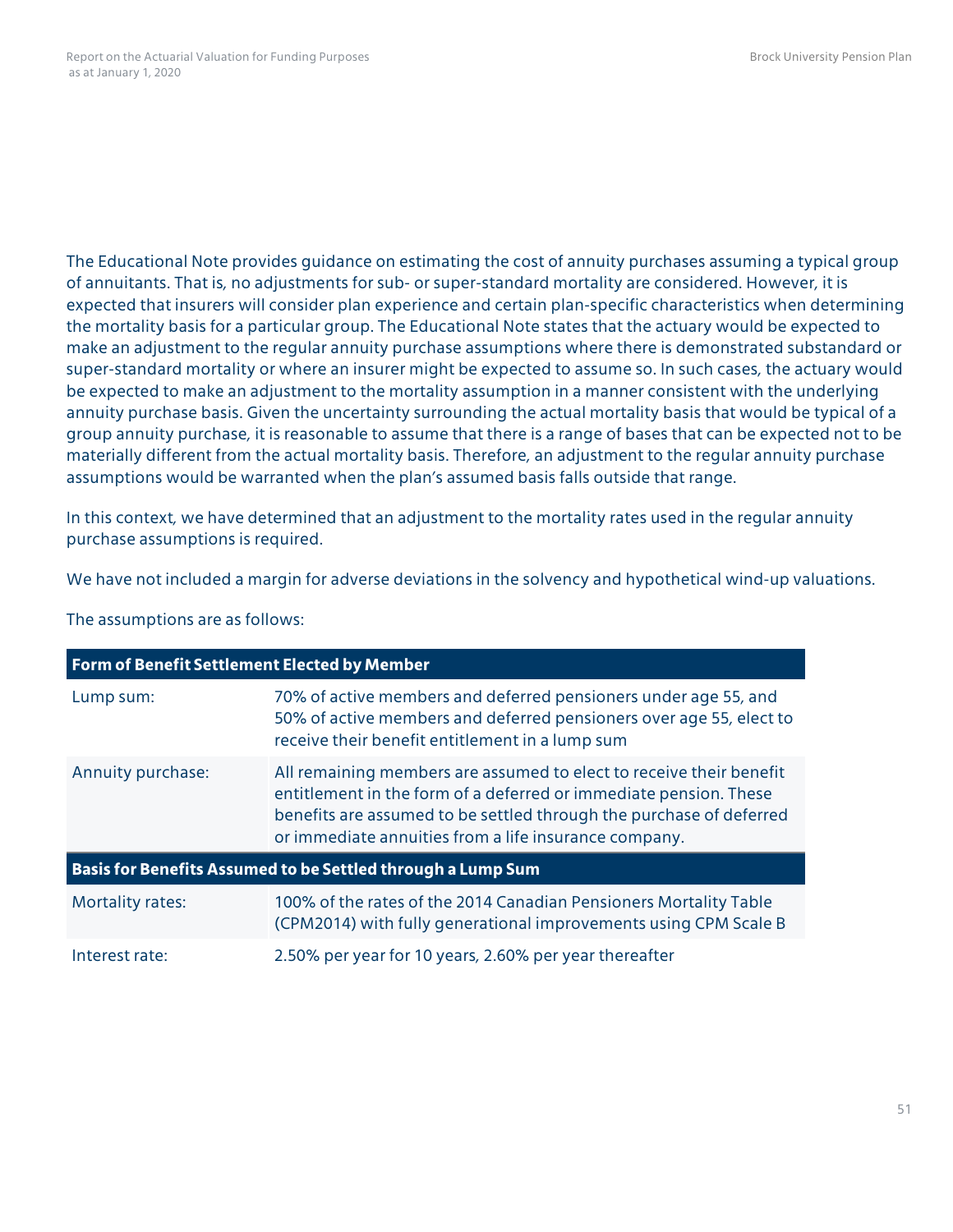|                                            | Basis for Benefits Assumed to be Settled through the Purchase of an Annuity                                                                                                                                   |
|--------------------------------------------|---------------------------------------------------------------------------------------------------------------------------------------------------------------------------------------------------------------|
| <b>Mortality rates:</b>                    | 100% of the rates of the 2014 Canadian Pensioners Mortality Table<br>(CPM2014) with fully generational improvements using CPM Scale B                                                                         |
| Adjustment to mortality<br>rates:          | Above mortality rates reduced by 95% to reflect super-standard<br>mortality                                                                                                                                   |
| Interest rate:                             | 2.96% per year based on a duration of 13.7 years determined for the<br>liabilities assumed to be settled through the purchase of an annuity.                                                                  |
| <b>Retirement Age</b>                      |                                                                                                                                                                                                               |
| Maximum value:                             | Members are assumed to retire at the age that maximizes the value of<br>their entitlement from the Plan, based on the eligibility requirements<br>that have been met at the valuation date                    |
| Grow-in:                                   | The benefit entitlement and assumed retirement age of Ontario<br>members whose age plus service equals at least 55 at the valuation<br>date reflect their entitlement to grow into early retirement subsidies |
|                                            |                                                                                                                                                                                                               |
| Post retirement pension increases          |                                                                                                                                                                                                               |
| Minimum guarantee<br>pension <sup>23</sup> | 2.00% per year                                                                                                                                                                                                |
| Money purchase<br>pension <sup>24</sup>    | (3.50%) per year for 10 years, (3.40%) per year thereafter<br>for lump sum transfers                                                                                                                          |
|                                            | (3.04%) per year for annuity purchases                                                                                                                                                                        |
| <b>Other Assumptions</b>                   |                                                                                                                                                                                                               |
| Special payments:                          | Discounted at the average interest rate of 2.89% per year                                                                                                                                                     |
| Final average earnings:                    | Based on actual pensionable earnings over the averaging period                                                                                                                                                |
| Family composition:                        | Same as for going concern valuation                                                                                                                                                                           |
| Maximum pension limit:                     | \$3,092.22 per year                                                                                                                                                                                           |

<span id="page-54-0"></span><sup>23</sup> Excluded from solvency liabilities

<span id="page-54-1"></span><sup>24</sup> Excluded from solvency liabilities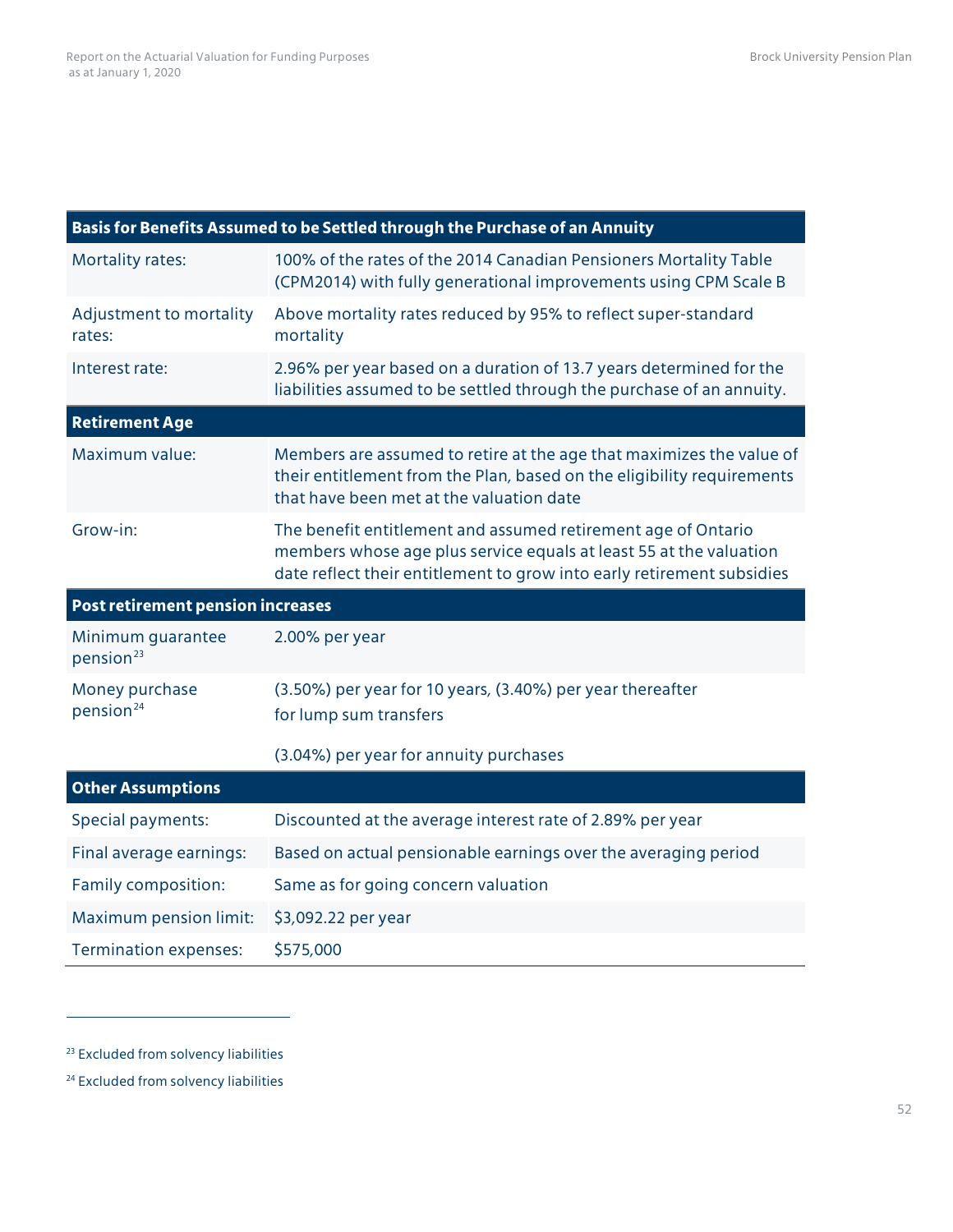For solvency and wind-up valuation purposes, we have assumed that, for active members, the annuity conversion basis used at the time of their ultimate pension commencement will be the conversion basis used to value the supplementary benefits for funding purposes.

To determine the hypothetical wind-up position of the Plan, a provision has been made for estimated termination expenses payable from the Plan's assets in respect of actuarial and administration expenses that may reasonably be expected to be incurred in terminating the Plan and to be charged to the Plan.

Because the settlement of all benefits on wind-up is assumed to occur on the valuation date and is assumed to be uncontested, the provision for termination expenses does not include custodial, investment management, auditing, consulting, and legal expenses that would be incurred between the wind-up date and the settlement date or due to the terms of a wind-up being contested.

Expenses associated with the distribution of any surplus assets that might arise on an actual wind-up are also not included in the estimated termination expense provisions.

In determining the provision for termination expenses payable from the Plan's assets, we have assumed that the plan sponsor would be solvent on the wind-up date. We have also assumed, without analysis, that the Plan's terms as well as applicable legislation and court decisions would permit the relevant expenses to be paid from the Plan.

Although the termination expense assumption is a best estimate, actual fees incurred on an actual plan wind-up may differ materially from the estimates disclosed in this report.

## **Incremental Cost**

In order to determine the incremental cost, we estimate the hypothetical wind-up liabilities at the next valuation date. We have assumed that the cost of settling benefits by way of a lump sum or purchasing annuities remains consistent with the assumptions described above. Since the projected hypothetical wind-up liabilities will depend on the membership in the Plan at the next valuation date, we must make assumptions about how the Plan membership will evolve over the period until the next valuation.

We have assumed that the Plan membership will evolve in a manner consistent with the going concern assumptions as follows:

- Members terminate, retire, and die consistent with the termination, retirement, and mortality rates used for the going concern valuation.
- Pensionable earnings, money purchase account, the Income Tax Act pension limit, and the Year's Maximum Pensionable Earnings increase in accordance with the related going concern assumptions.
- Active members accrue pensionable service in accordance with the terms of the Plan.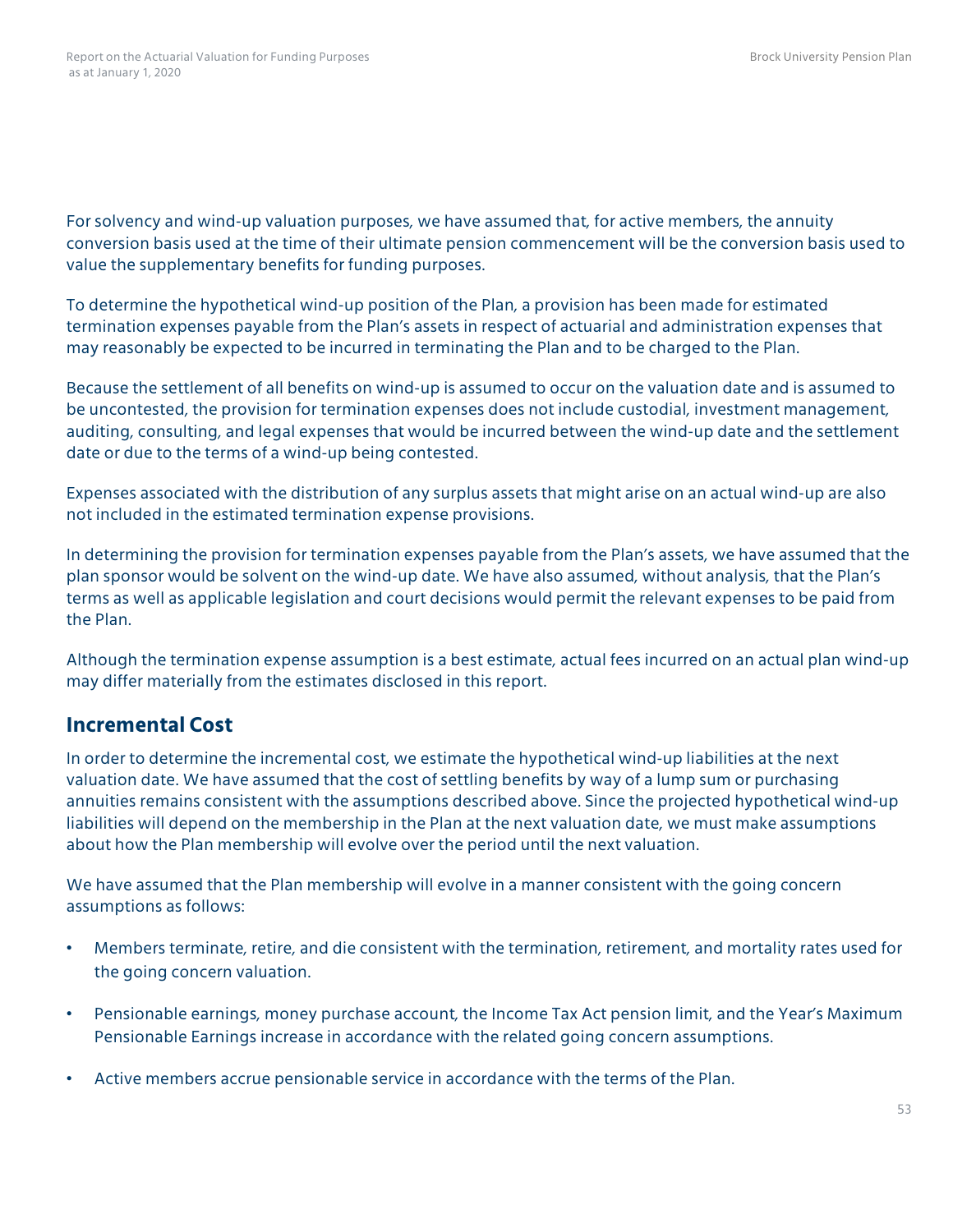• Cost of living adjustments are consistent with the inflation assumption used for the going concern valuation.

### **Solvency Basis**

In determining the financial position of the Plan on the solvency basis, we have used the same assumptions and methodology as were used for determining the financial position of the Plan on the hypothetical wind-up basis with the exception that we have excluded post-retirement indexing.

The solvency position is determined in accordance with the requirements of the Act.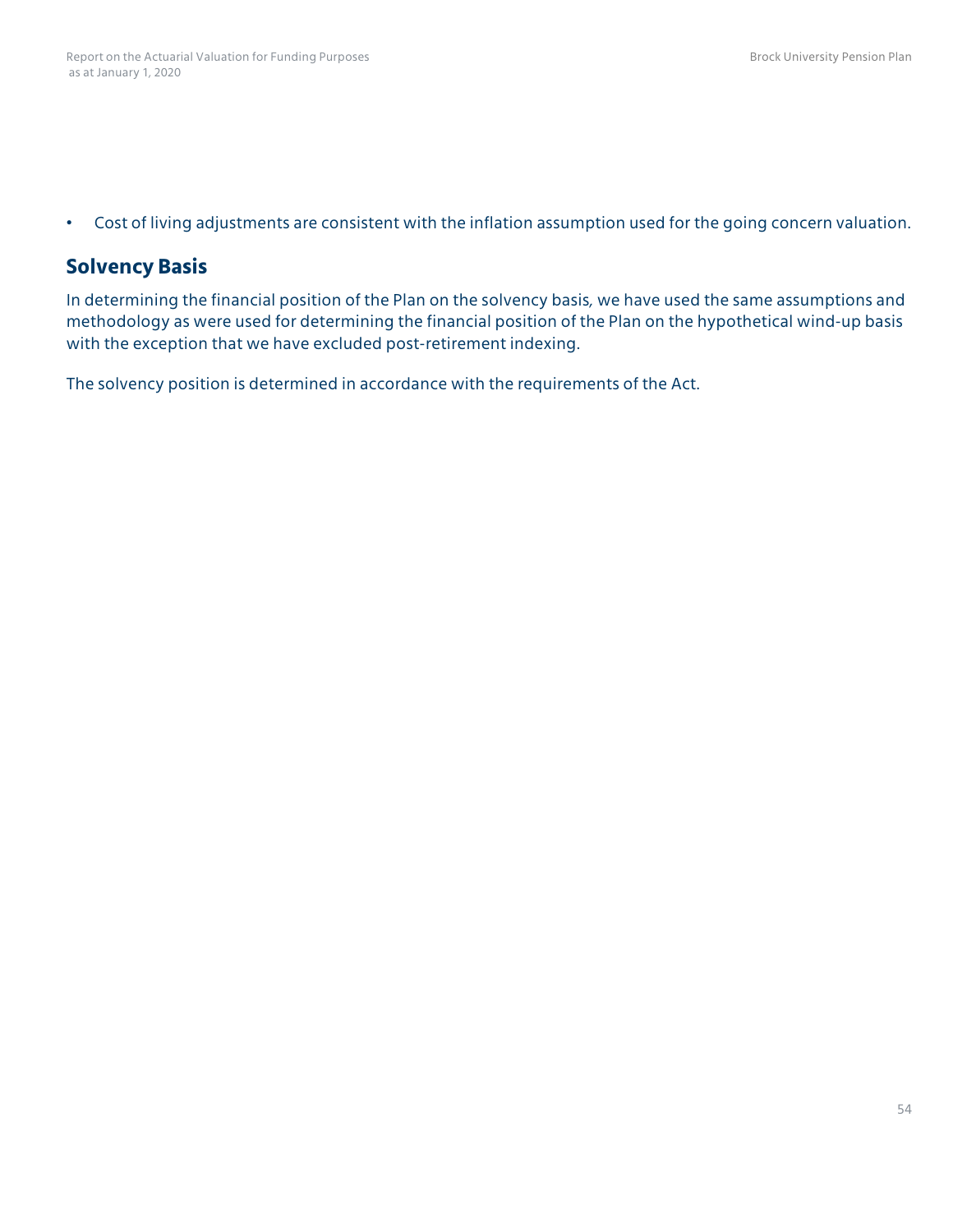## Appendix E **Membership Data**

## **Analysis of Membership Data**

The actuarial valuation is based on membership data as at January 1, 2020, provided by the University.

We have applied tests for internal consistency, as well as for consistency with the data used for the previous valuation. These tests were applied to membership reconciliation, basic information (date of birth, date of hire, date of membership, gender, etc.), pensionable earnings, credited service, contributions accumulated with interest, and pensions to retirees and other members entitled to a deferred pension. Contributions, lump sum payments, and pensions to retirees were compared with corresponding amounts reported in financial statements. The results of these tests were satisfactory.

If the data supplied are not sufficient and reliable for its intended purpose, the results of our calculation may differ significantly from the results that would be obtained with such data. Although Mercer has reviewed the suitability of the data for its intended use in accordance with accepted actuarial practice in Canada, Mercer has not verified or audited any of the data or information provided.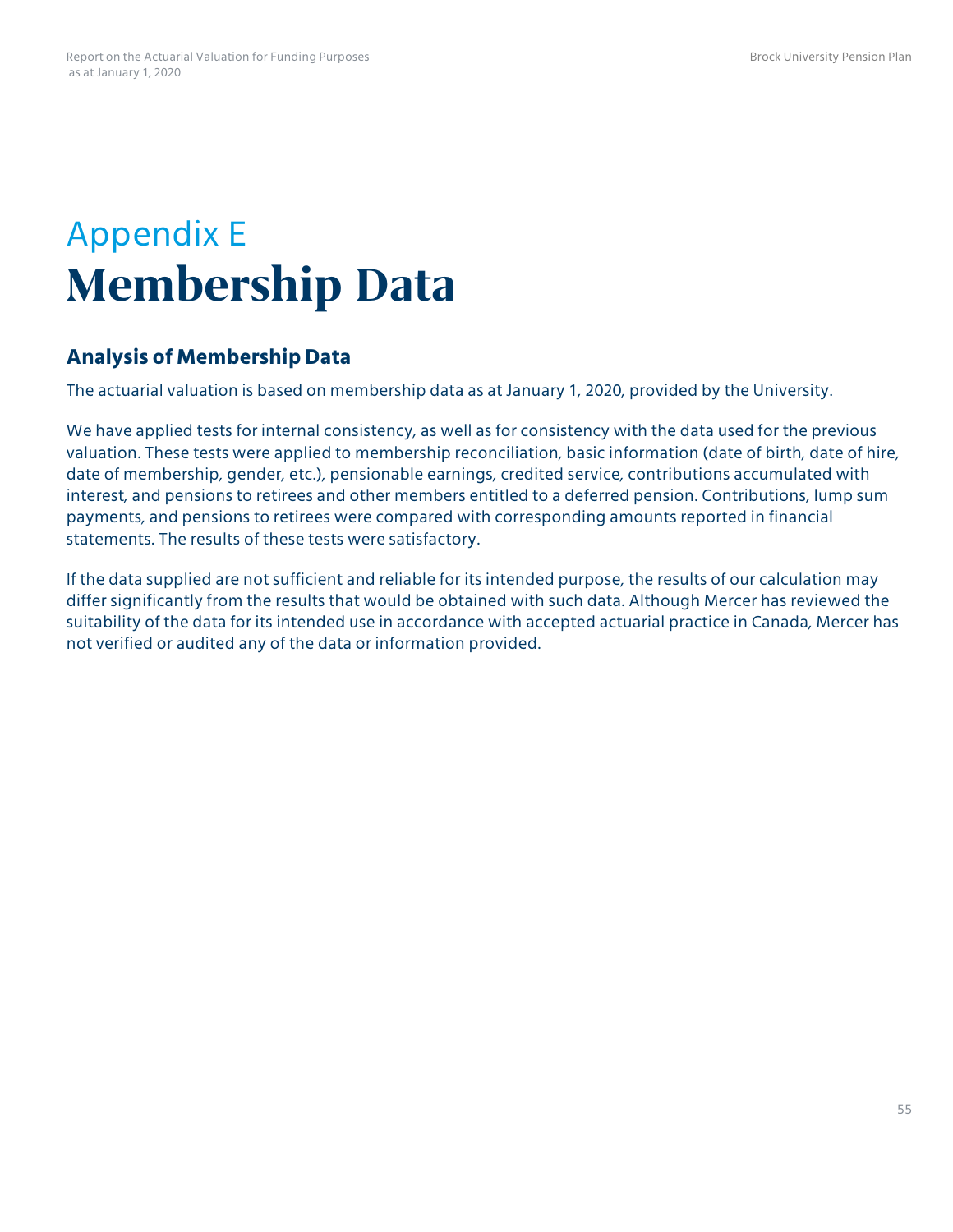Plan membership data are summarized below. For comparison, we have also summarized corresponding data from the previous valuation.

|                                                        | 01.01.2020    | 01.07.2017    |
|--------------------------------------------------------|---------------|---------------|
| <b>Active Members</b>                                  |               |               |
| <b>Number</b>                                          | 1,692         | 1,600         |
| Total pensionable earnings for the following year      | \$162,793,906 | \$150,946,771 |
| Average pensionable earnings for the following<br>year | \$96,214      | \$94,342      |
| Average years of pensionable service                   | 10.6 years    | 11.0 years    |
| Average age                                            | 48.2 years    | 49.0 years    |
| Accumulated contributions with interest                |               |               |
| Money Purchase Component                               | \$336,123,281 | \$296,670,564 |
| <b>Short Term Account</b><br>$\bullet$                 | \$13,420,374  | \$4,314,709   |
| <b>Additional Voluntary Contributions</b><br>$\bullet$ | \$1,135,340   | \$854,308     |
| <b>Special Transferred Contributions</b><br>٠          | \$7,711,759   | \$6,510,757   |
| <b>Total Contributions</b>                             | \$358,390,754 | \$308,350,338 |
| <b>Deferred Pensioners</b>                             |               |               |
| Number                                                 | 339           | 319           |
| Average age                                            | 49.1 years    | 49.0 years    |
| Accumulated contributions with interest                |               |               |
| <b>Money Purchase Component</b><br>$\bullet$           | \$30,823,259  | \$25,089,690  |
| <b>Short Term Account</b><br>$\bullet$                 | \$0           | \$0           |
| <b>Additional Voluntary Contributions</b>              | \$0           | \$0           |
| <b>Special Transferred Contributions</b><br>٠          | \$0           | \$0           |
| <b>Total Contributions</b>                             | \$30,823,259  | \$25,089,690  |
| <b>Pensioners and Survivors</b>                        |               |               |
| Number                                                 | 465           | 394           |
| Total annual lifetime pension                          | \$14,363,336  | \$11,312,206  |
| Average annual lifetime pension                        | \$30,889      | \$28,711      |
| Average age                                            | 74.0 years    | 73.6 years    |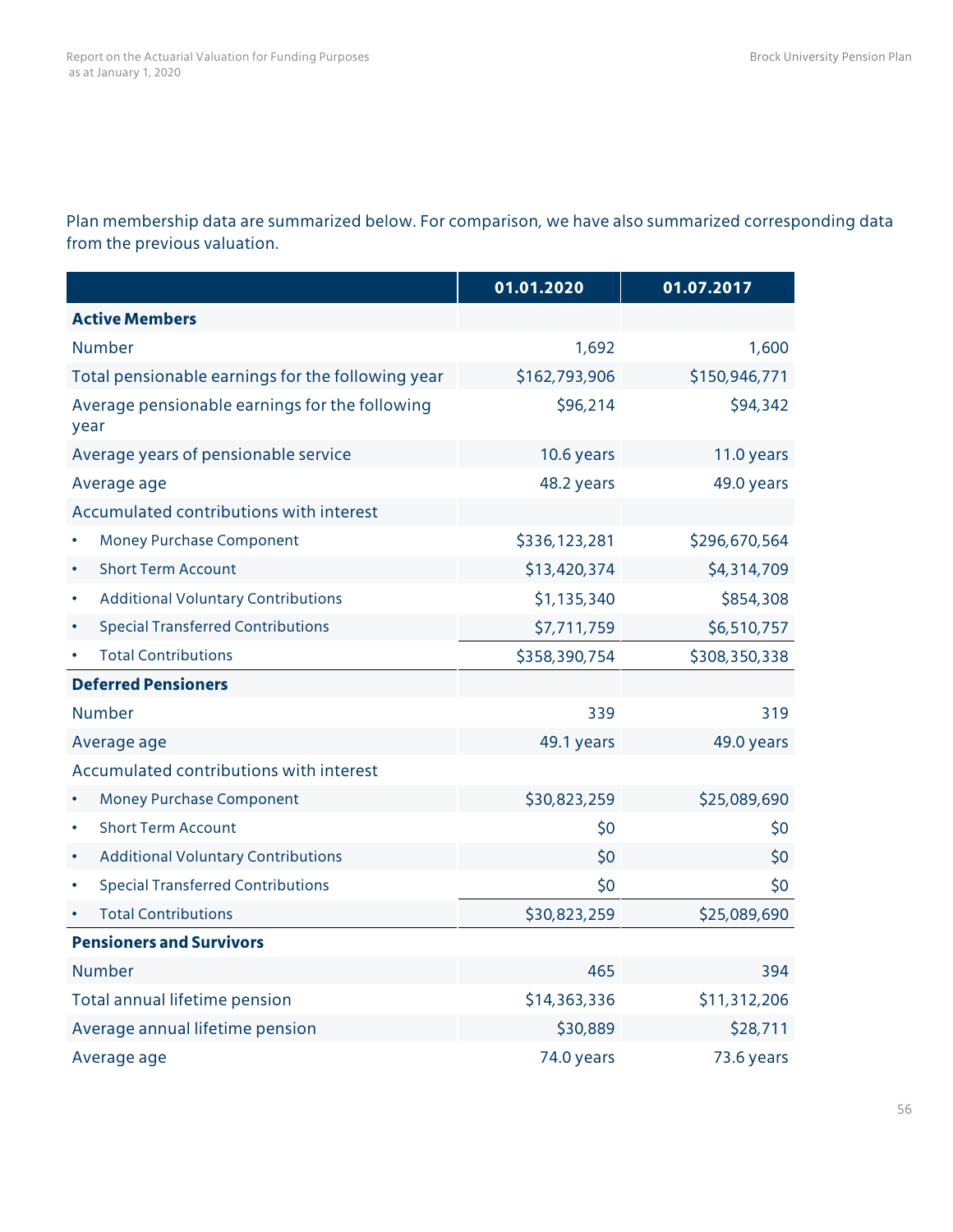|                                  | <b>Actives</b> | <b>Deferred</b><br><b>Pensioners</b> | <b>Pensioners and</b><br><b>survivors</b> | <b>Total</b>   |
|----------------------------------|----------------|--------------------------------------|-------------------------------------------|----------------|
| Total at July 1, 2017            | 1,600          | 319                                  | 394                                       | 2,313          |
| New entrants                     | 387            |                                      |                                           | 387            |
| Terminations:                    |                |                                      |                                           |                |
| Transfers/lump sums<br>$\bullet$ | (131)          | (50)                                 |                                           | (181)          |
| Deferred pensions<br>$\bullet$   | (80)           | 80                                   |                                           | $\overline{0}$ |
| <b>Deaths</b>                    | (5)            | (2)                                  | (24)                                      | (31)           |
| <b>Retirements</b>               | (79)           | (8)                                  | 87                                        | $\mathbf 0$    |
| <b>Beneficiaries</b>             |                |                                      | 8                                         | 8              |
| <b>Total at January 1, 2020</b>  | 1,692          | 339                                  | 465                                       | 2,496          |

### The membership movement for all categories of membership since the previous actuarial valuation is as follows:

The distribution of the active members by age and pensionable service as at the valuation date is summarized as follows:

|                           | <b>Years of Pensionable Service</b> |       |                |                |                |                |                |              |
|---------------------------|-------------------------------------|-------|----------------|----------------|----------------|----------------|----------------|--------------|
| $\overline{\mathbf{Age}}$ | $0 - 4$                             | $5-9$ | $10 - 14$      | $15 - 19$      | $20 - 24$      | $25 - 29$      | $30 +$         | <b>Total</b> |
| Under 25                  | 17                                  |       |                |                |                |                |                | 17           |
| 25 to 29                  | 97                                  | 3     |                |                |                |                |                | 100          |
| 30 to 34                  | 101                                 | 34    | $\overline{2}$ |                |                |                |                | 137          |
| 35 to 39                  | 113                                 | 53    | 26             | $\overline{4}$ |                |                |                | 196          |
| 40 to 44                  | 76                                  | 65    | 49             | 18             | $\overline{2}$ |                |                | 210          |
| 45 to 49                  | 50                                  | 51    | 66             | 61             | $\overline{7}$ | 1              |                | 236          |
| 50 to 54                  | 54                                  | 44    | 50             | 65             | 17             | $\overline{7}$ | 1              | 238          |
| 55 to 59                  | 46                                  | 43    | 48             | 68             | 26             | 33             | 9              | 273          |
| 60 to 64                  | 20                                  | 17    | 37             | 51             | 21             | 17             | 26             | 189          |
| $65 +$                    | 19                                  | 8     | 18             | 11             | 11             | 27             | $\overline{2}$ | 96           |
| <b>Total</b>              | 593                                 | 318   | 296            | 278            | 84             | 85             | 38             | 1,692        |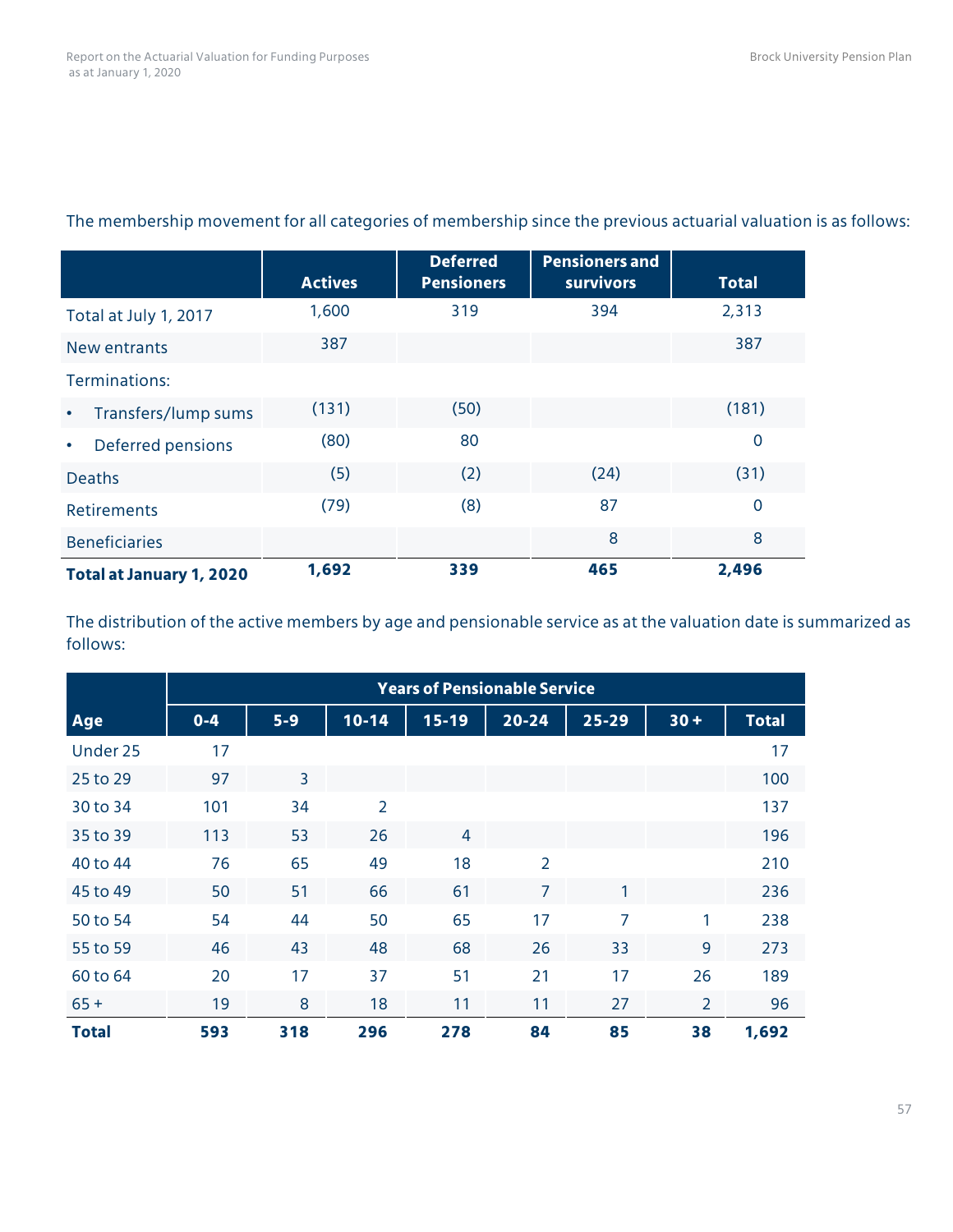|            | <b>Deferred Pensioners</b> |                                                                                         |                                                                                    |  |  |
|------------|----------------------------|-----------------------------------------------------------------------------------------|------------------------------------------------------------------------------------|--|--|
| <b>Age</b> | <b>Number</b>              | <b>Average</b><br><b>Annual Minimum</b><br><b>Guarantee</b><br><b>Pension at Age 65</b> | <b>Average Money</b><br><b>Purchase Account</b><br><b>Balance at</b><br>01.01.2020 |  |  |
| To 30      | 15                         | \$787                                                                                   | \$12,032                                                                           |  |  |
| $30 - 34$  | 22                         | \$1,484                                                                                 | \$26,618                                                                           |  |  |
| $35 - 39$  | 41                         | \$2,159                                                                                 | \$41,290                                                                           |  |  |
| $40 - 44$  | 44                         | \$2,152                                                                                 | \$48,193                                                                           |  |  |
| $45 - 49$  | 48                         | \$4,945                                                                                 | \$91,592                                                                           |  |  |
| $50 - 54$  | 57                         | \$6,347                                                                                 | \$123,709                                                                          |  |  |
| $55 - 59$  | 55                         | \$6,510                                                                                 | \$134,769                                                                          |  |  |
| $60 - 64$  | 41                         | \$4,727                                                                                 | \$131,116                                                                          |  |  |
| $65+$      | 16                         | \$4,932                                                                                 | \$125,496                                                                          |  |  |
| Total      | 339                        | \$4,300                                                                                 | \$90,924                                                                           |  |  |

### The distribution of the deferred vested members by age as at the valuation date is summarized as follows:

The distribution of the retired members by age as at the valuation date is summarized as follows:

|              | <b>Pensioners and Survivors</b> |                                                                                   |                                                                      |                                    |  |  |
|--------------|---------------------------------|-----------------------------------------------------------------------------------|----------------------------------------------------------------------|------------------------------------|--|--|
| Age          | <b>Number</b>                   | <b>Average</b><br><b>Annual Minimum</b><br><b>Guarantee</b><br><b>Pension (A)</b> | <b>Average Annual</b><br><b>Money Purchase</b><br><b>Pension (B)</b> | <b>Maximum of (A)</b><br>and $(B)$ |  |  |
| <b>To 54</b> | 1                               | \$7,058                                                                           | \$0                                                                  | \$7,058                            |  |  |
| 55-59        | 11                              | \$17,643                                                                          | \$29,284                                                             | \$29,284                           |  |  |
| $60 - 64$    | 38                              | \$12,870                                                                          | \$20,930                                                             | \$21,020                           |  |  |
| $65 - 69$    | 89                              | \$20,130                                                                          | \$27,753                                                             | \$28,216                           |  |  |
| $70 - 74$    | 134                             | \$27,461                                                                          | \$32,955                                                             | \$33,690                           |  |  |
| $75 - 79$    | 97                              | \$31,981                                                                          | \$38,378                                                             | \$38,641                           |  |  |
| $80 - 84$    | 49                              | \$26,135                                                                          | \$30,819                                                             | \$31,137                           |  |  |
| $85 - 89$    | 35                              | \$21,778                                                                          | \$21,469                                                             | \$22,903                           |  |  |
| $90 - 94$    | 8                               | \$15,185                                                                          | \$13,204                                                             | \$15,342                           |  |  |
| $95 +$       | 3                               | \$3,753                                                                           | \$3,487                                                              | \$3,807                            |  |  |
| <b>Total</b> | 465                             | \$24,601                                                                          | \$30,331                                                             | \$30,889                           |  |  |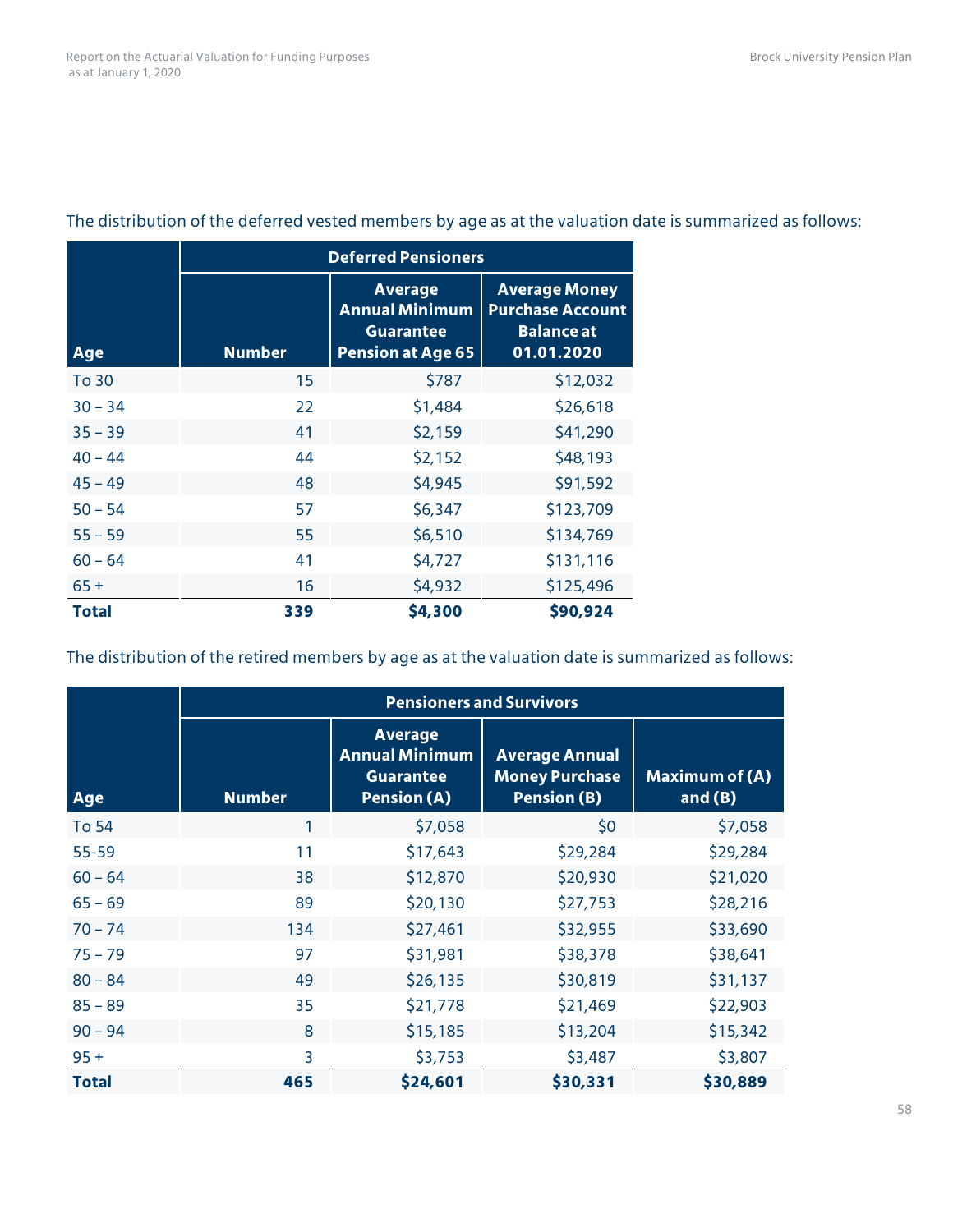## Appendix F **Summary of Plan Provisions**

Mercer has used and relied on the plan documents, including amendments and interpretations of plan provisions, supplied by the University. If any plan provisions supplied are not accurate and complete, the results of any calculation may differ significantly from the results that would be obtained with accurate and complete information. Moreover, plan documents may be susceptible to different interpretations, each of which could be reasonable, and the results of estimates under each of the different interpretations could vary.

This valuation is based on the plan provisions in effect on January 1, 2020. The Plan has been amended since the date of the previous valuation. Effective April 1, 2018, the Plan text amended for housekeeping changes that have no impact on the financial position of the Plan.

The following is a summary of the main provisions of the Plan in effect on January 1, 2020. This summary is not intended as a complete description of the Plan.

**Background** The Plan became effective July 1, 1964.

The Plan was restated, incorporating all amendments effective January 1, 1979. The Plan was further amended and restated effective January 1, 1988 to incorporate amendments and changes required under the Pension Benefits Act, 1987 (Ontario). Effective January 1, 1992, the Plan was amended and restated to incorporate the changes required under the Income Tax Act. Effective July 1, 2009 the Plan was amended and restated to incorporate all amendments to the Plan to date and to clarify Plan language.

The Plan is a hybrid pension plan that incorporates the characteristics of both defined benefit and defined contribution pension plans. In particular, the Plan provides benefits based on accumulated University and employee contributions while guaranteeing a minimum level of post retirement income based on member's earnings.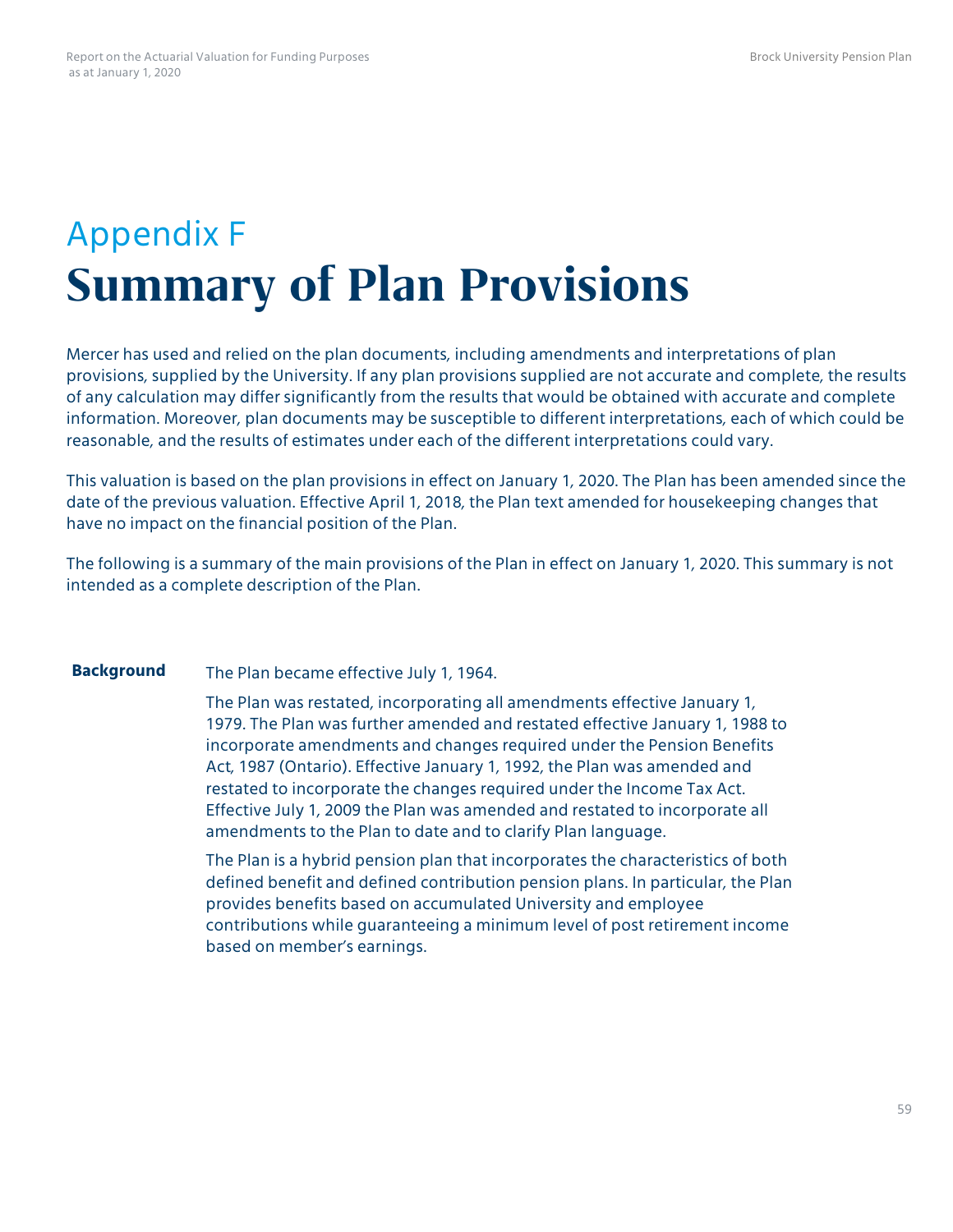| <b>Eligibility for</b><br><b>Membership</b> | Each full-time employee may elect to become a participant as of the date of<br>hire, or as of the first day of the month coincident with or next following the<br>completion of one year of continuous service but not later than age 30.                                                                                                                                                                                                                                                                                                                           |
|---------------------------------------------|---------------------------------------------------------------------------------------------------------------------------------------------------------------------------------------------------------------------------------------------------------------------------------------------------------------------------------------------------------------------------------------------------------------------------------------------------------------------------------------------------------------------------------------------------------------------|
|                                             | An employee who has attained age 30 on the date of appointment may elect<br>to become a participant as of the date of appointment and must participate<br>following completion of one year of continuous service.                                                                                                                                                                                                                                                                                                                                                   |
|                                             | Each part-time employee may elect to become a Member on the first day of<br>the month coincident with or next following the completion of 24 months of<br>continuous service, provided that he has earned at least 35% of the YMPE or<br>worked at least 700 hours in each of the 2 immediately preceding consecutive<br>calendar years.                                                                                                                                                                                                                            |
| <b>Pensionable</b><br><b>Service</b>        | The pensionable service is contributory service under the Plan since July 1,<br>1964. Pensionable Service includes periods while in receipt of income<br>continuance benefits and during leave of absence if discretionary<br>contributions are approved and made by the member.                                                                                                                                                                                                                                                                                    |
| <b>Contributions</b>                        | Effective July 1, 1988, each employee is required to contribute 4.4% of earnings<br>up to the Canada Pension Plan's Year's Maximum Pensionable Earnings<br>("YMPE") plus 6% of any excess earnings. No contributions are required if the<br>member is disabled and in receipt of income continuance benefits.                                                                                                                                                                                                                                                       |
|                                             | Additional Voluntary Contributions may be made up to the maximum<br>allowable under the Income Tax Act.                                                                                                                                                                                                                                                                                                                                                                                                                                                             |
|                                             | Before January 1, 1991, the University matched the employee contributions<br>and credited both the University and employee contributions to the Money<br>Purchase Component Account taking into account transfers from the<br>Minimum Guarantee Fund to the Money Purchase Component Account.<br>Effective January 1, 1991, the University contributes 7.4% of members'<br>earnings up to the Canada Pension Plan's YMPE plus 9% of any excess earnings<br>into the Money Purchase Component Account. The employee contribution<br>rates remain the same as before. |
|                                             | The University will pay the whole of the balance required to provide the<br>supplemental benefits under the Plan.                                                                                                                                                                                                                                                                                                                                                                                                                                                   |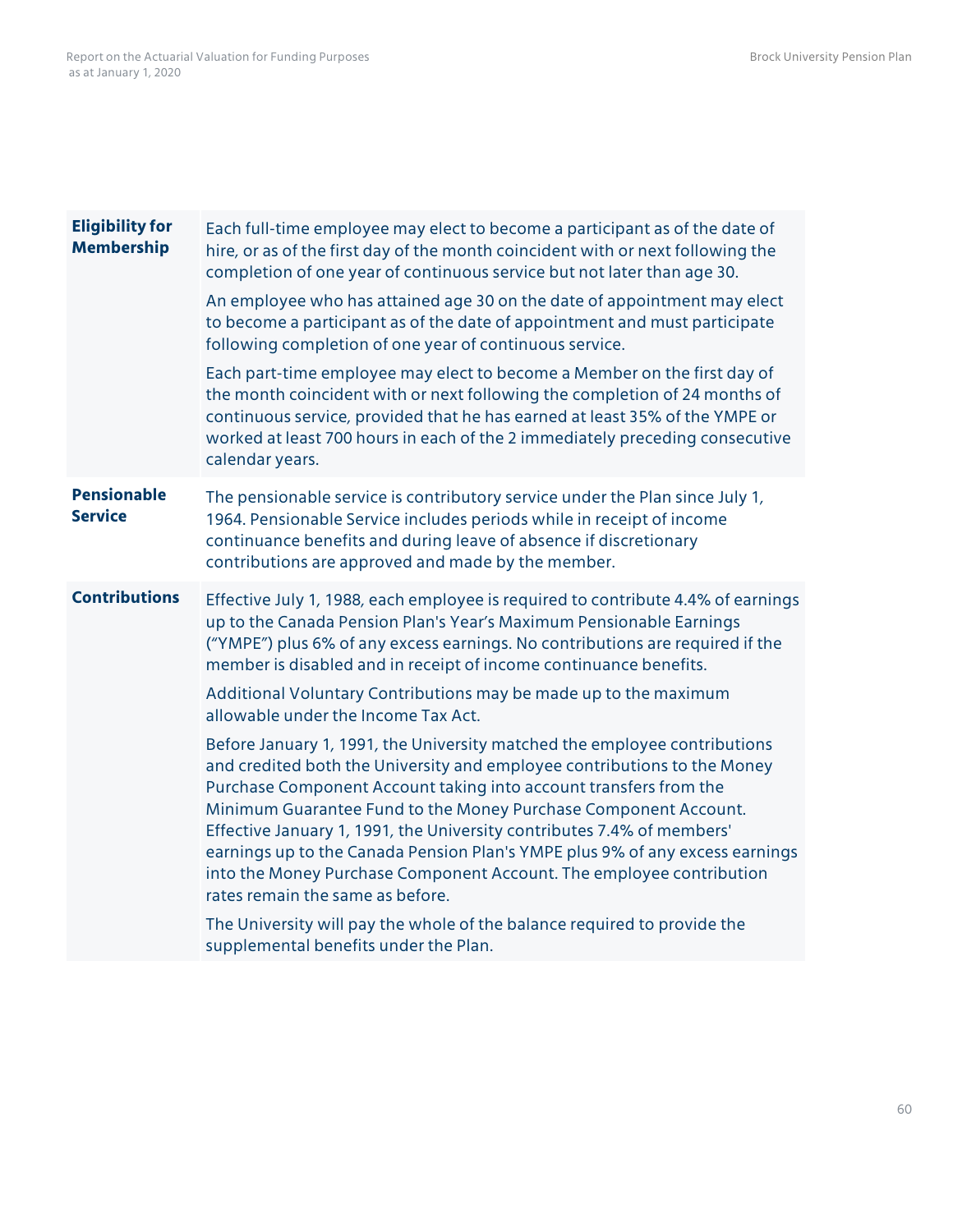| <b>Retirement</b> | <b>Normal Retirement Date</b>                                                                                                                                                                                                                                                                                                                                                                                                                                                                                                                                                                                                                                                       |
|-------------------|-------------------------------------------------------------------------------------------------------------------------------------------------------------------------------------------------------------------------------------------------------------------------------------------------------------------------------------------------------------------------------------------------------------------------------------------------------------------------------------------------------------------------------------------------------------------------------------------------------------------------------------------------------------------------------------|
| <b>Dates</b>      | The normal retirement date is the first day of the month coincident with or<br>next following the member's 65 <sup>th</sup> birthday.                                                                                                                                                                                                                                                                                                                                                                                                                                                                                                                                               |
|                   | <b>Early Retirement Date</b>                                                                                                                                                                                                                                                                                                                                                                                                                                                                                                                                                                                                                                                        |
|                   | If a member has been in the Plan for at least two years, the member may<br>$\bullet$<br>choose to retire as early as age 55.                                                                                                                                                                                                                                                                                                                                                                                                                                                                                                                                                        |
|                   | <b>Postponed Retirement Date</b>                                                                                                                                                                                                                                                                                                                                                                                                                                                                                                                                                                                                                                                    |
|                   | A member may postpone retirement beyond age 65.<br>٠                                                                                                                                                                                                                                                                                                                                                                                                                                                                                                                                                                                                                                |
| <b>Retirement</b> | <b>Variable Annuity</b>                                                                                                                                                                                                                                                                                                                                                                                                                                                                                                                                                                                                                                                             |
| <b>Benefits</b>   | The basic pension will be a Variable Annuity according to a unisex basis which<br>can be provided by the member's Money Purchase Component account at<br>retirement (i.e., the University's and members' total required contributions<br>with interest credited at a rate based on the experience of the fund taking into<br>account not only interest and dividends but also realised and unrealised<br>capital gains or losses).                                                                                                                                                                                                                                                  |
|                   | This pension will remain constant during the pension year but will vary from<br>one year to the next depending upon the experience of the fund during the<br>preceding year.                                                                                                                                                                                                                                                                                                                                                                                                                                                                                                        |
|                   | <b>Supplementary Pension</b>                                                                                                                                                                                                                                                                                                                                                                                                                                                                                                                                                                                                                                                        |
|                   | In addition, each member who retires on his or her normal retirement date will<br>receive such amount of Supplementary Pension from the Minimum Guarantee<br>Fund as may be required in any year to provide a total pension during such<br>pension year equal to the minimum guaranteed benefit to which such<br>member is entitled during that year. This guarantee will be equal to 1.7% of<br>the member's Best Five Year's Average Earnings, multiplied by years of<br>Pensionable Service, reduced by 1/35th of the member's annual Canada<br>Pension Plan benefit for each year of Pensionable Service after January 1, 1966.<br>The maximum pensionable service is 35 years. |
|                   | The minimum final earnings guarantee will be adjusted for changes in the cost<br>of living index up to a maximum increase of 2% per year accumulating from<br>date of retirement.                                                                                                                                                                                                                                                                                                                                                                                                                                                                                                   |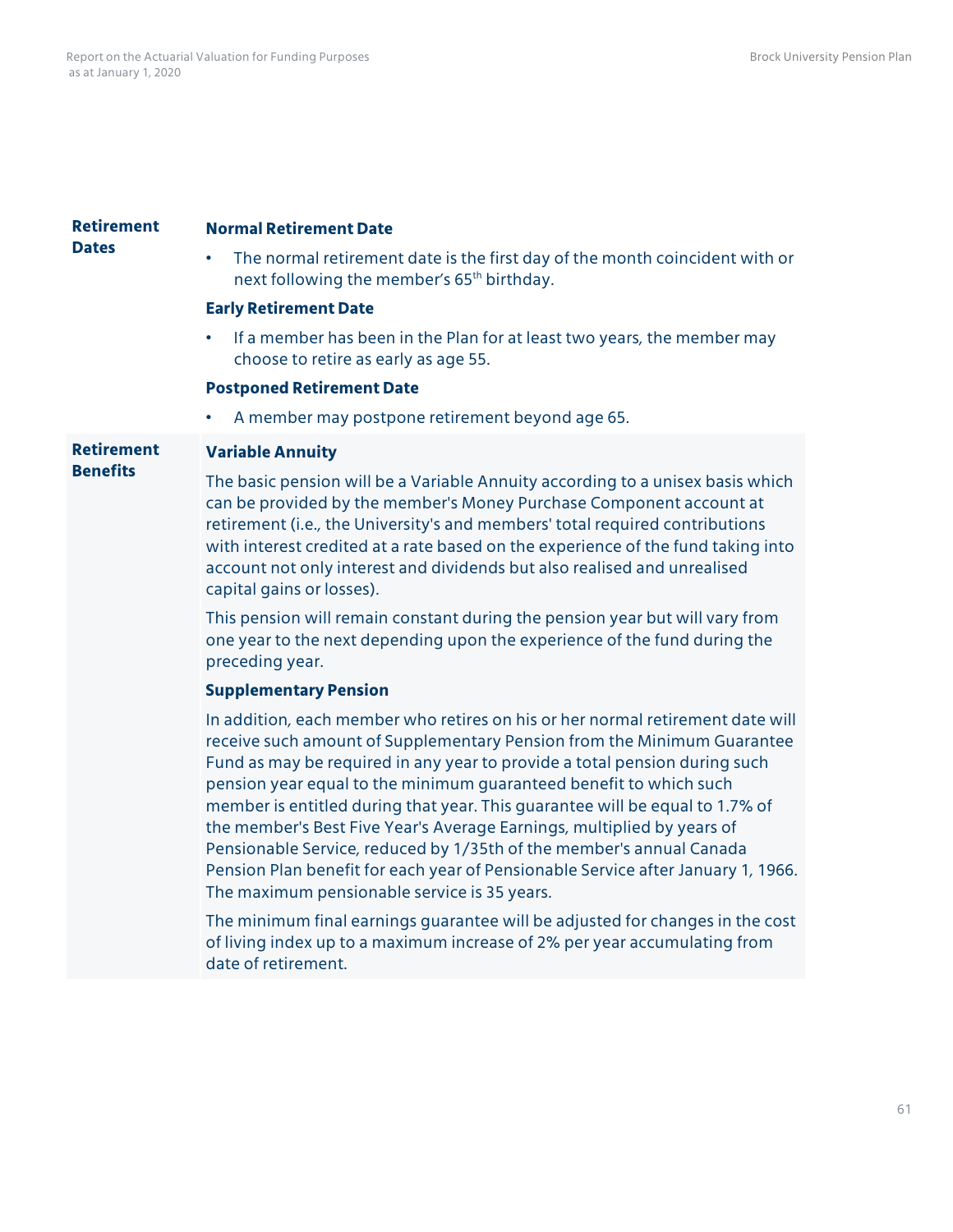#### **Maximum Pension**

The Minimum Guarantee Pension payable in the normal form from the Plan upon retirement, death, termination of employment or termination of the Plan cannot exceed the lesser of:

- 2% of the average of the best three consecutive years of total compensation paid to the member by the University, multiplied by total credited service; and
- \$3,092.22 or such other maximum permitted under the Income Tax Act, multiplied by the member's total credited service.

Notwithstanding the foregoing, there is no limit on the amount of the pension that the member can purchase from the funds accumulated in the Money Purchase Account.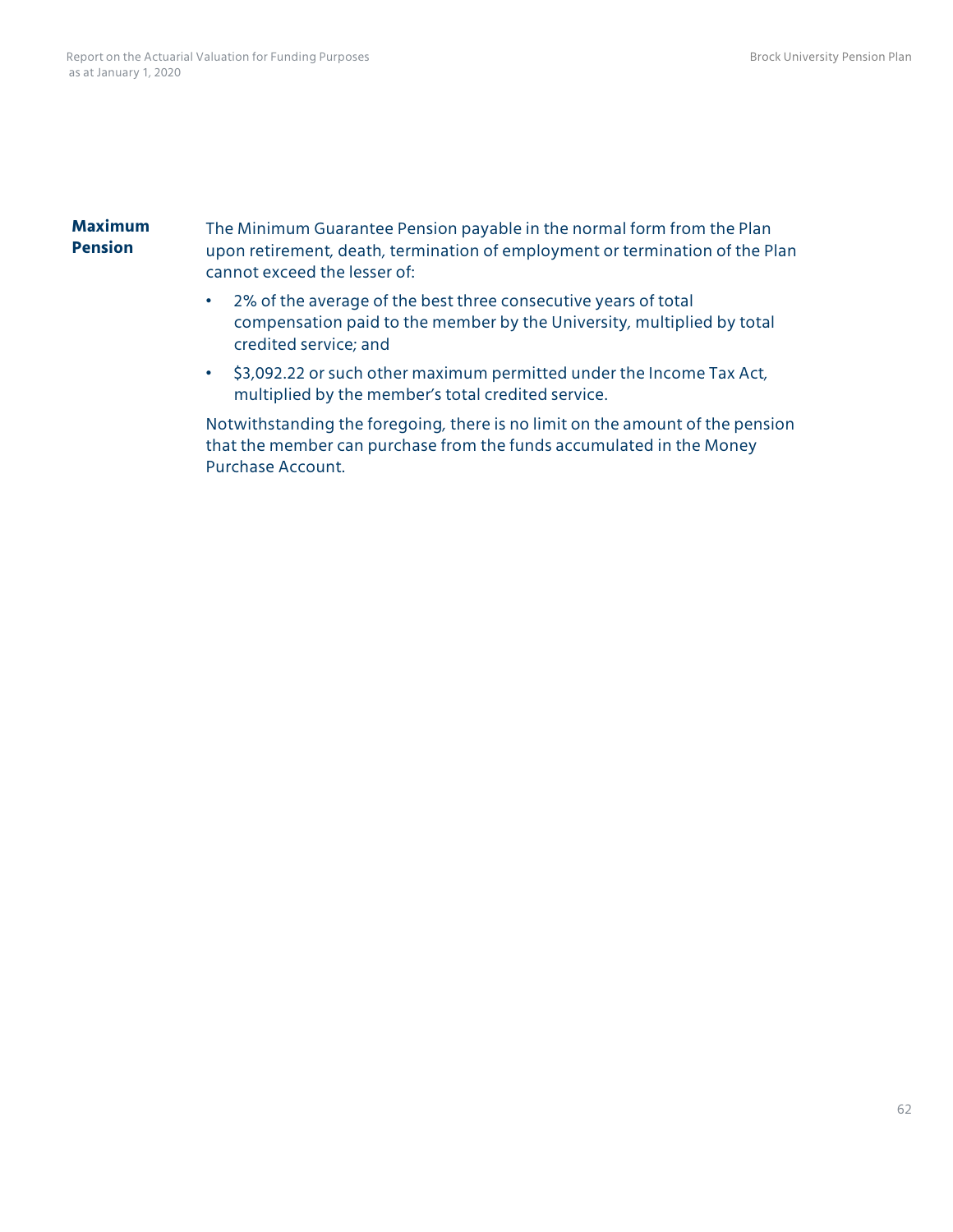#### **Death benefits Pre-retirement:**

In the event of the death of a member of the Plan while in the employ of the University, the value of the benefit entitlement shall be payable to the member's beneficiary. This benefit is paid in the form of a variable annuity.

If the member is survived by a spouse the surviving spouse can, in lieu of the above benefit, receive a spouse's benefit in an amount equal to 50% of the pension accrued to the deceased member based on his/her Best Year's Earnings and pensionable service prior to death, but ignoring any actuarial reduction based on the member's age at death. This pension is subject to a minimum of the lesser of the YMPE in the year of death and 10% of the deceased member's Best Year's Earnings. If the spouse was more than 10 years younger than the deceased member, the spouse's benefit will be adjusted to the Actuarial Equivalent of the above benefit as if only 10 years had separated their lives.

The excess, if any, of the lump sum amount which would have been payable to the designated beneficiary over the total payments paid to the spouse, is payable as a residual payment after termination of payment of the spouse's benefit.

For benefits earned after 1986, the value of the death benefits shall be at least equal to the commuted value of the Minimum Guaranteed Benefit accrued on and after January 1, 1987.

#### **Post retirement:**

The normal form of payment is a lifetime pension guaranteed for five years. If the member has a spouse, an actuarially equivalent retirement option, such that the death benefit is a spousal pension of at least 60% of the retirement income which was payable during the member's lifetime, must be provided unless the member's spouse waives his or her right to such spousal pension. In that case, or if the member does not have a spouse, other optional retirement income forms are available.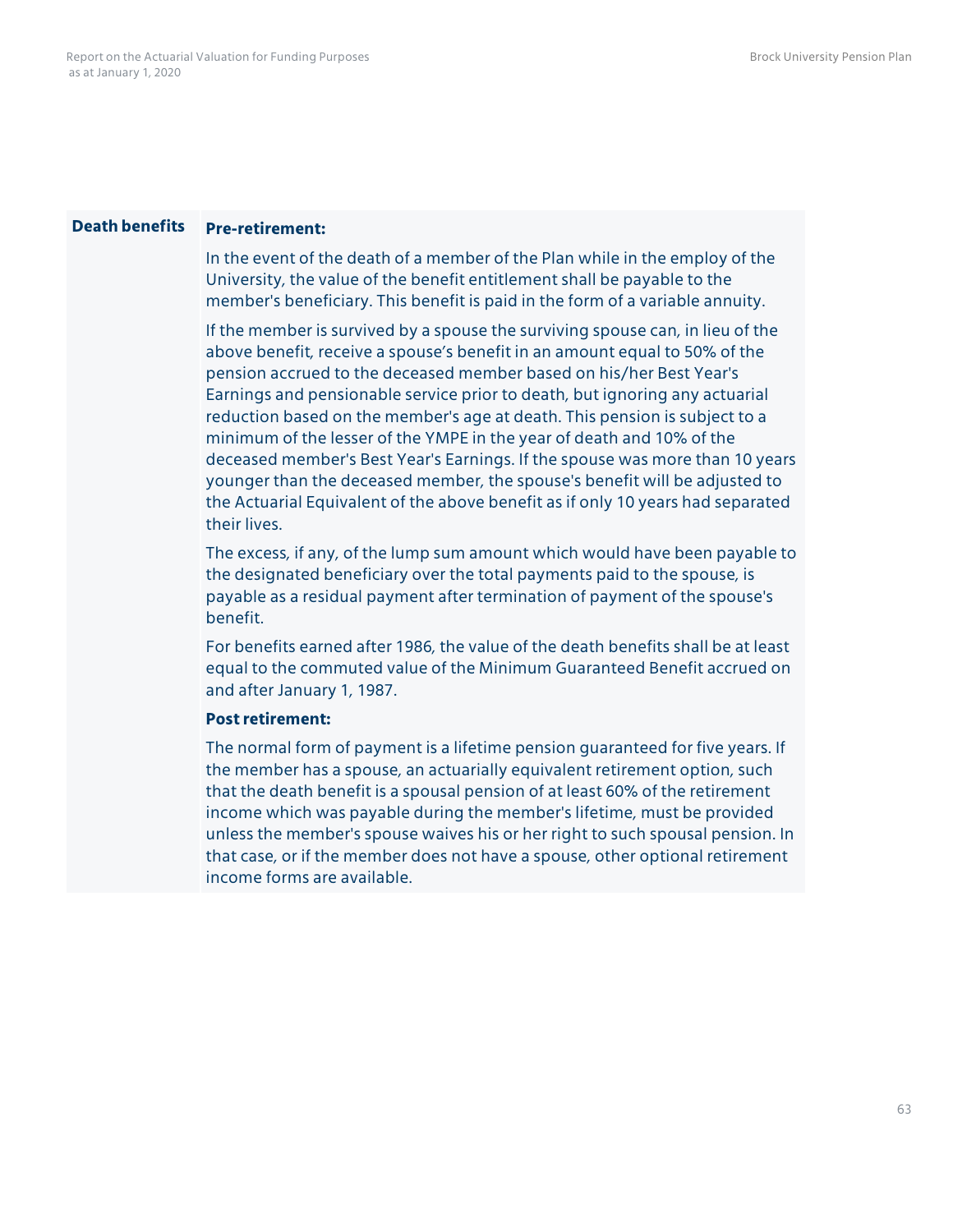#### **Termination Benefits** A member who terminates employment with the University prior to his retirement may:

- Leave his or her Money Purchase Component Account balance on deposit in the Brock University Pension Fund and receive the pension which can be provided by such amount in the form of a variable annuity at retirement and receive in addition the formula supplementary pension from the Minimum Guarantee Fund which is based on the member's earnings and service at termination; or
- Have the value of the benefit entitlement transferred to the registered pension fund of a subsequent employer provided such employer enters into an agreement with the University that such contributions be retained for the provision of pension benefits at retirement; or
- Have the value of the benefit entitlement transferred to a locked-in Registered Retirement Savings Plan; or,

Receive the value of the benefit entitlement as a cash refund or non-locked-in transfer if not locked-in.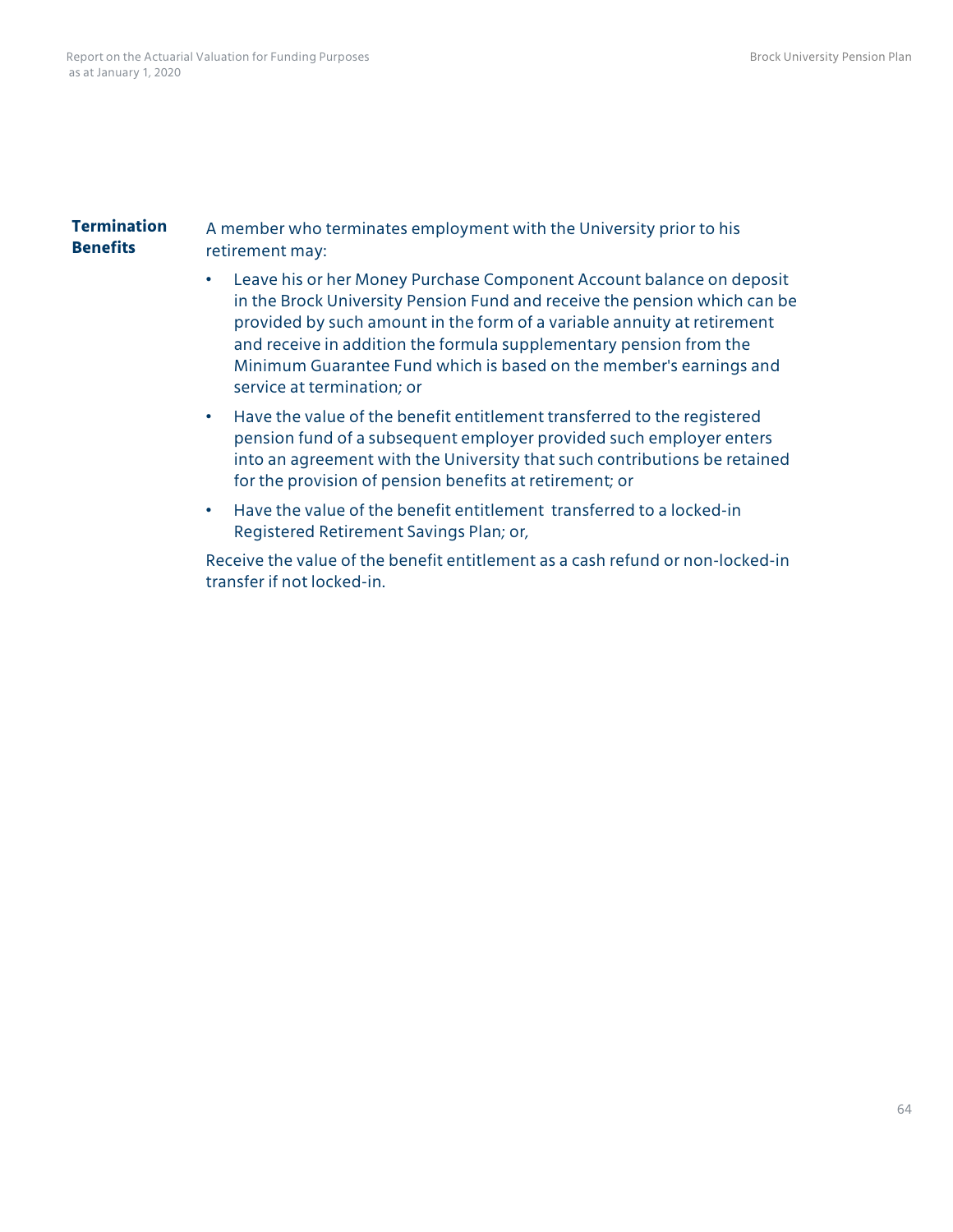## Appendix G **Plausible Adverse Scenarios**

In this Appendix, the financial impact on the Plan's going concern results (i.e., going concern financial position at the valuation date and current service cost from the valuation date to the next valuation date), on the Plan's hypothetical wind-up and solvency financial positions at the valuation date and on the special payments of plausible adverse scenarios that would pose threats to the Plan's future financial condition is illustrated for the following risks:

- Interest rate risk, the potential that interest rates will be lower than expected;
- Deterioration of asset values; and
- Longevity risk, the potential that pension plan members will live longer than expected.

The following tables summarize the funding valuation results, where we assumed for:

- Interest rate risk, an immediate parallel decrease in market interest rates of 100 basis points,
- Deterioration of asset values, an immediate decrease of 10% in the market value of non-fixed income assets; and
- Longevity risk, that life expectancy from the valuation date at age 65 for a male and a female would increase by 1.4 years and 1.3 years, respectively.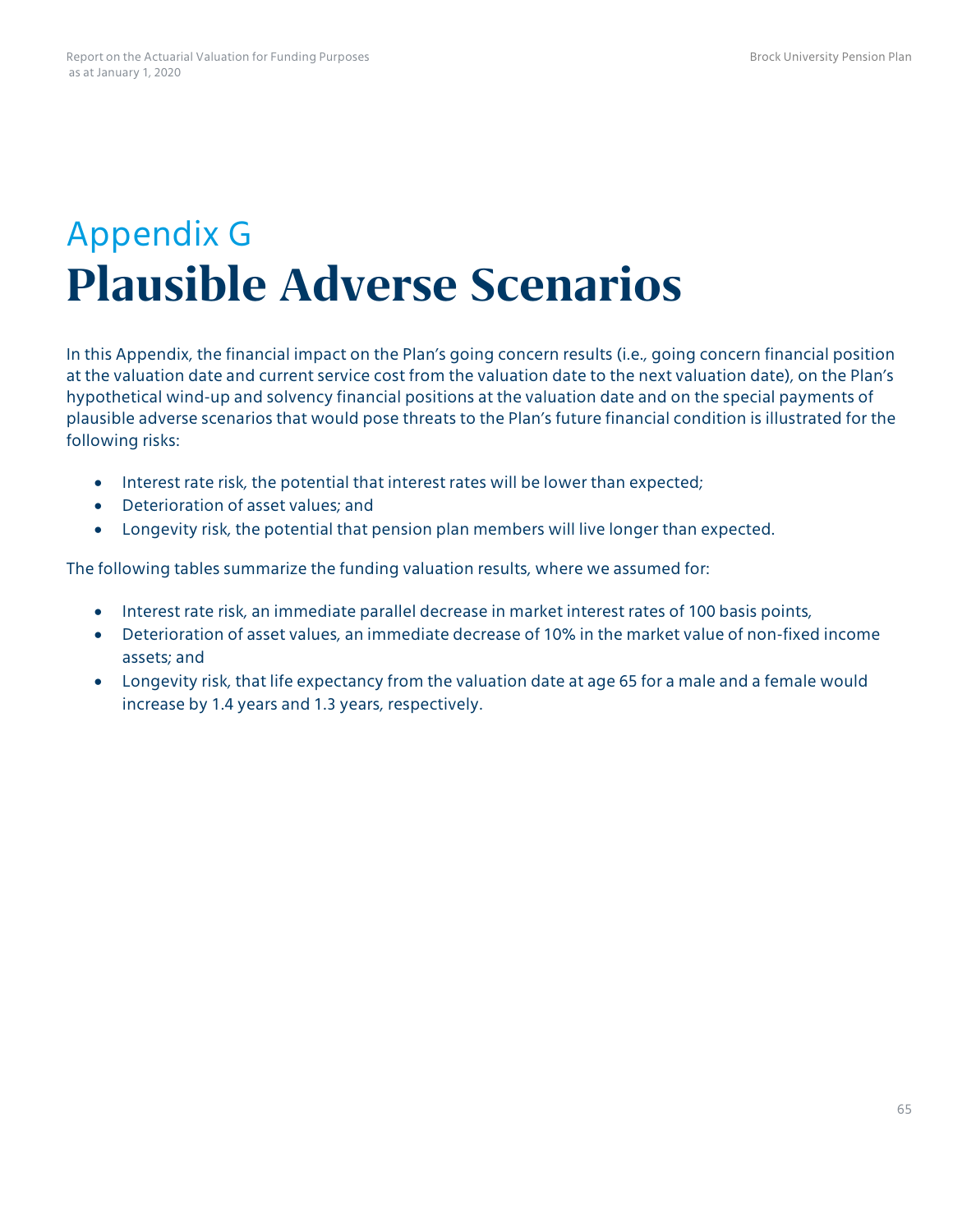| <b>Excluding Money Purchase</b><br><b>Component</b>                                                                                            | <b>GOING</b><br><b>CONCERN</b>                         | PLAUSIBLE ADVERSE SCENARIO RESULTS AS AT<br>01.01.2020 |                                                |                       |
|------------------------------------------------------------------------------------------------------------------------------------------------|--------------------------------------------------------|--------------------------------------------------------|------------------------------------------------|-----------------------|
| (All figures in \$000's)                                                                                                                       | <b>VALUATION</b><br><b>RESULTS AS AT</b><br>01.01.2020 | <b>INTEREST RATE RISK</b>                              | <b>DETERIORATION OF</b><br><b>ASSET VALUES</b> | <b>LONGEVITY RISK</b> |
| <b>Going Concern Financial Status</b>                                                                                                          |                                                        |                                                        |                                                |                       |
| Market value of assets                                                                                                                         | \$37,650                                               | \$38,554                                               | \$35,015                                       | \$37,650              |
| Going concern funding target                                                                                                                   | \$50,092                                               | \$73,130                                               | \$65,456                                       | \$56,292              |
| <b>Provision for Adverse Deviation</b>                                                                                                         | \$269                                                  | \$336                                                  | \$524                                          | \$275                 |
| Funding excess (shortfall)                                                                                                                     | (512, 711)                                             | (534, 912)                                             | (530,065)                                      | (518, 917)            |
| <b>Estimated University's Current</b><br><b>Service Cost for supplemental</b><br>benefits, including Provision for<br><b>Adverse Deviation</b> |                                                        |                                                        |                                                |                       |
| <b>January 1, 2020</b>                                                                                                                         | \$1,769                                                | \$3,112                                                | \$2,329                                        | \$2,063               |
| <b>January 1, 2021</b>                                                                                                                         | \$1,819                                                | \$3,199                                                | \$2,394                                        | \$2,121               |
| January 1, 2022                                                                                                                                | \$1,870                                                | \$3,289                                                | \$2,461                                        | \$2,180               |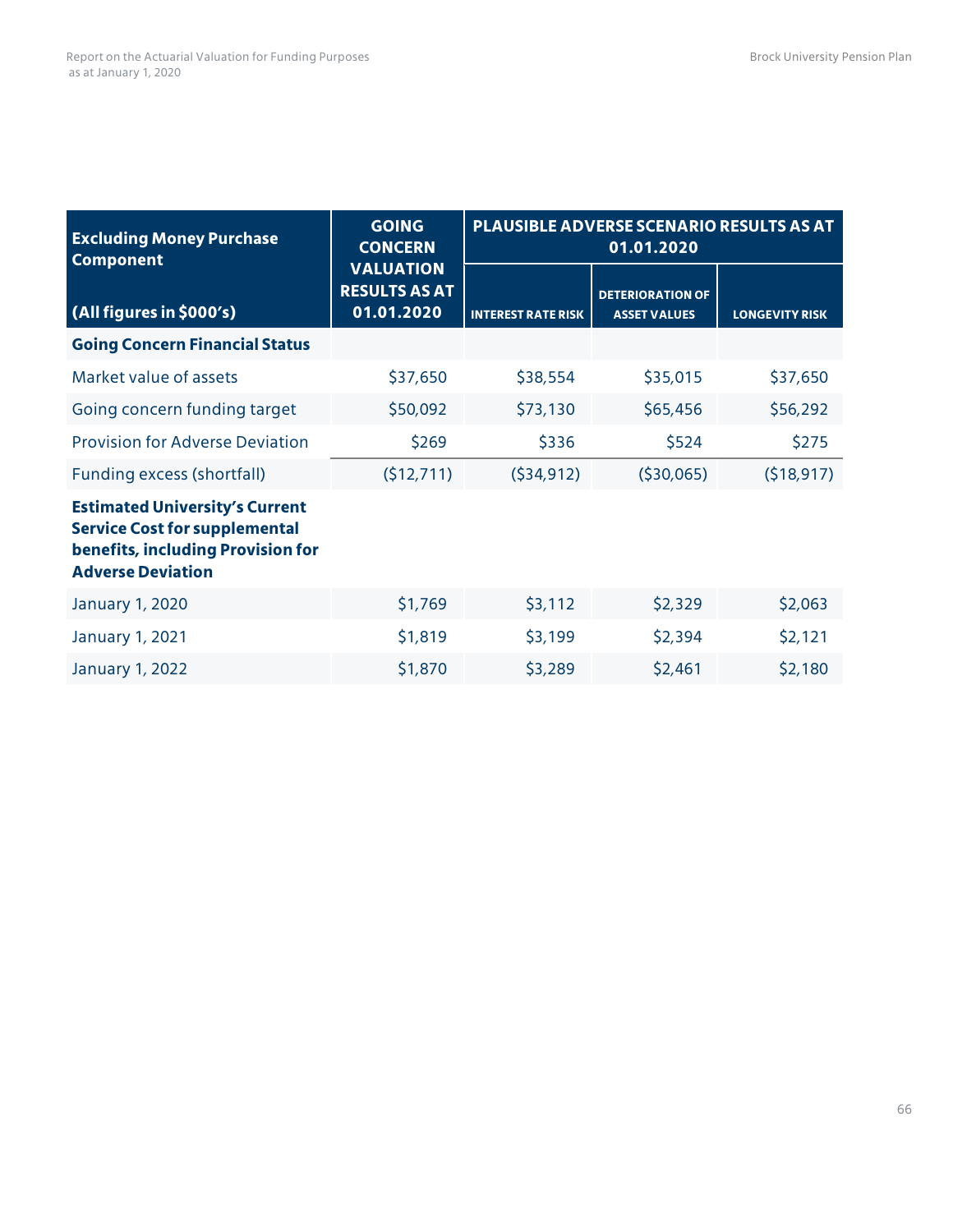| <b>Excluding Money Purchase</b><br><b>Component</b>                                                                    | <b>HYPOTHETICAL</b><br><b>WIND-UP AND</b>              | <b>PLAUSIBLE ADVERSE SCENARIO RESULTS AS AT</b><br>01.01.2020 |                                                |                       |
|------------------------------------------------------------------------------------------------------------------------|--------------------------------------------------------|---------------------------------------------------------------|------------------------------------------------|-----------------------|
| (All figures in \$000's)                                                                                               | <b>SOLVENCY</b><br><b>POSITION AS</b><br>AT 01.01.2020 | <b>INTEREST RATE RISK</b>                                     | <b>DETERIORATION OF</b><br><b>ASSET VALUES</b> | <b>LONGEVITY RISK</b> |
| <b>Hypothetical Wind-up Financial</b><br><b>Position</b>                                                               |                                                        |                                                               |                                                |                       |
| Market value of assets                                                                                                 | \$37,650                                               | \$38,554                                                      | \$35,015                                       | \$37,650              |
| Termination expense provision                                                                                          | (5575)                                                 | (5575)                                                        | (5575)                                         | (5575)                |
| Wind-up assets                                                                                                         | \$37,075                                               | \$37,979                                                      | \$34,440                                       | \$37,075              |
| Wind-up liabilities                                                                                                    | \$168,029                                              | \$283,317                                                     | \$188,183                                      | \$182,049             |
| Wind-up excess (shortfall)                                                                                             | (\$130,954)                                            | (5245, 338)                                                   | (5153, 743)                                    | (5144, 974)           |
| <b>Solvency Financial Position</b>                                                                                     |                                                        |                                                               |                                                |                       |
| Reduction in wind-up liabilities<br>due to difference in<br>circumstances of assumed wind-<br>up and excluded benefits | (5163, 418)                                            | (5275, 772)                                                   | (5179,019)                                     | (5177, 293)           |
| Surplus excess (shortfall)                                                                                             | \$32,464                                               | \$30,434                                                      | \$25,276                                       | \$32,319              |
| Solvency ratio                                                                                                         | 817%                                                   | 511%                                                          | 382%                                           | 792%                  |
| <b>Transfer ratio</b>                                                                                                  | 22%                                                    | 14%                                                           | 19%                                            | 21%                   |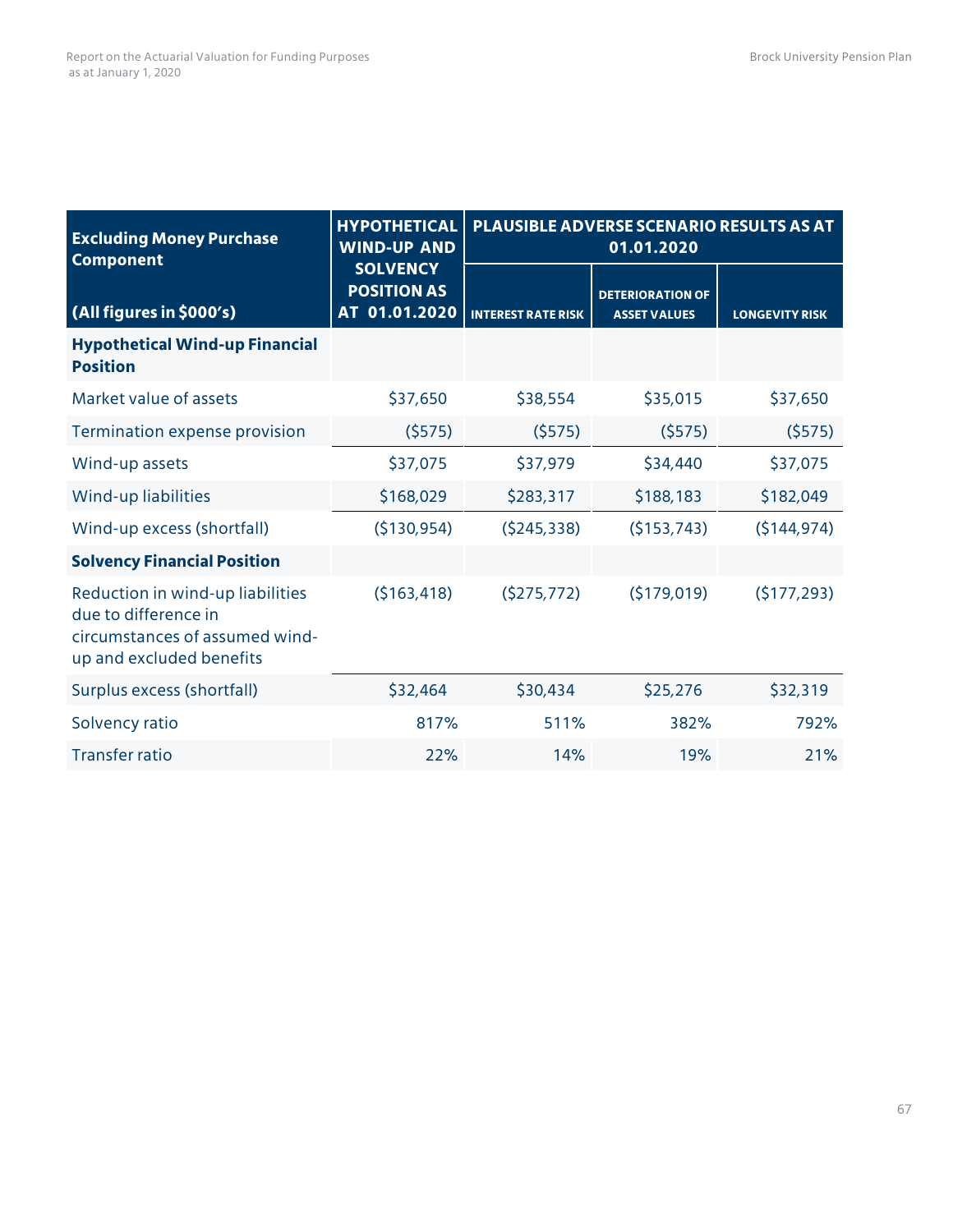| <b>Excluding Money Purchase</b><br><b>Component</b> | <b>MINIMUM ANNUAL</b><br><b>SPECIAL PAYMENTS</b> | <b>PLAUSIBLE ADVERSE SCENARIO RESULTS AS</b><br>AT 01.01.2020 |                                                |                       |
|-----------------------------------------------------|--------------------------------------------------|---------------------------------------------------------------|------------------------------------------------|-----------------------|
| (All figures in \$000's)                            | <b>AS AT</b><br>01.01.2020 <sup>25</sup>         | <b>INTEREST RATE</b><br><b>RISK</b>                           | <b>DETERIORATION</b><br><b>OF ASSET VALUES</b> | <b>LONGEVITY RISK</b> |
| <b>January 1, 2020</b>                              | \$1,939                                          | \$1,939                                                       | \$1,939                                        | \$1,939               |
| January 1, 2021                                     | \$1,463                                          | \$4,391                                                       | \$3,929                                        | \$2,301               |
| <b>January 1, 2022</b>                              | \$1,463                                          | \$4,391                                                       | \$3,929                                        | \$2,301               |

If the University sponsoring the Plan became insolvent and unable to continue making contributions to meet the minimum funding requirements described in the report, the Plan would likely be wound up. The impact of this adverse scenario, as measured at January 1, 2020, would be a shortfall in the Plan of \$130,954,000.

The balance of this Appendix provides details of the plausible adverse scenarios selected and the determination of the impact on the funding valuation results.

### **Interest Rate Risk**

 $\overline{a}$ 

The purpose of this scenario is to illustrate the sensitivity of the Plan's valuation results to the potential that interest rates will be lower than expected. For this purpose, we have assumed an immediate parallel decrease in market interest rates underlying fixed income investments, where fixed income investments are as shown in the investment policy summarized in Appendix B.

Using a methodology consistent with the one used to determine the going concern discount rate, we have determined that a parallel decrease in market interest rates of 100 basis points would have a non-trivial probability (between 1 in 10 and 1 in 20) of occurring within the year following the valuation date. For purpose of this scenario, we have assumed that such a decrease in market interest rates would occur immediately on the valuation date and would have the following impact on the value of assets and going concern assumptions:

<span id="page-70-0"></span> $25$  A new special payment is assumed to start 1 year have the valuation date.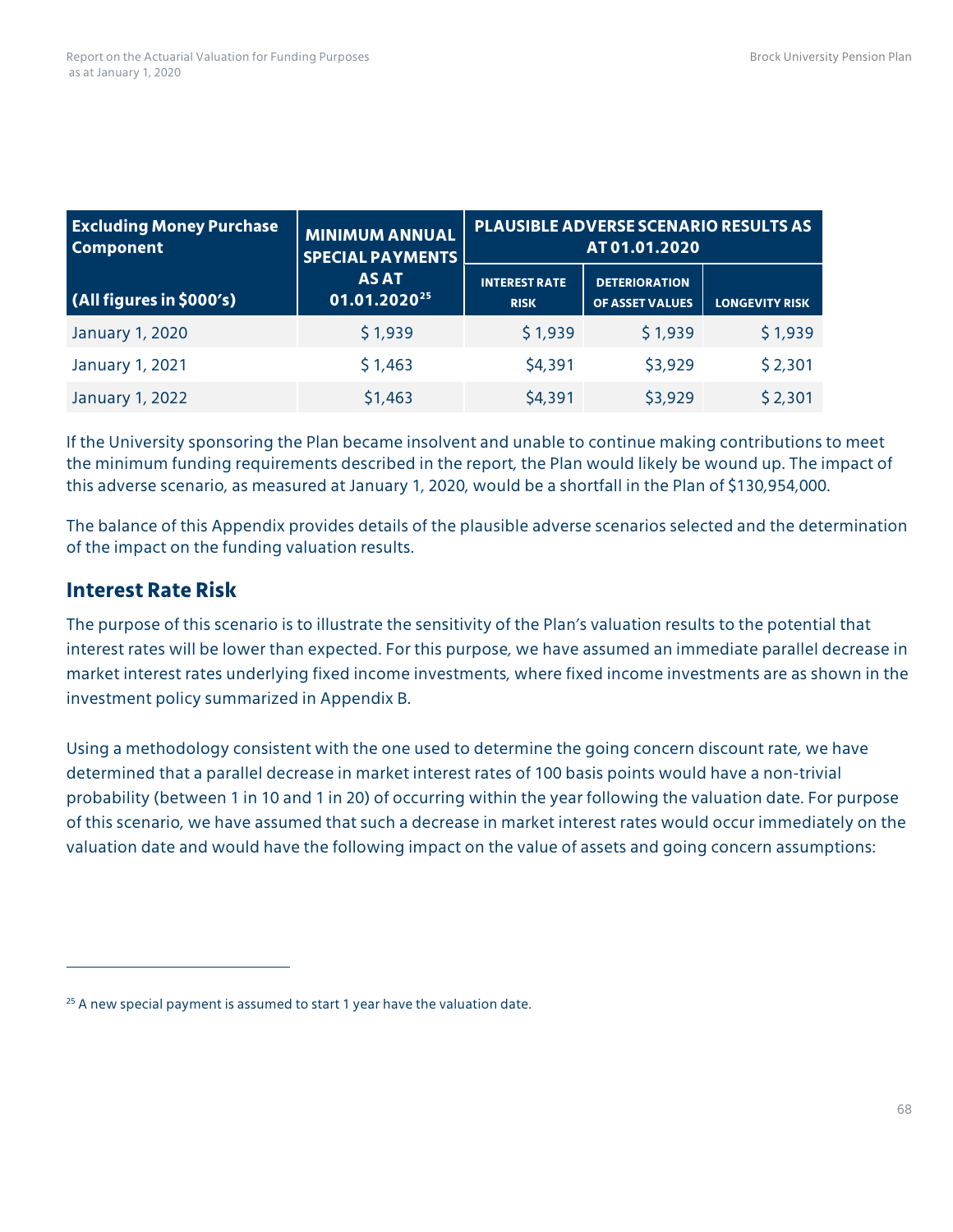| <b>Defined Term</b>                                        | <b>Description</b>                                                                                                                                                                                                                                                                                                                                                                                                              |
|------------------------------------------------------------|---------------------------------------------------------------------------------------------------------------------------------------------------------------------------------------------------------------------------------------------------------------------------------------------------------------------------------------------------------------------------------------------------------------------------------|
| Market value of<br>assets & Money<br>Purchase<br>Component | The decrease in market interest rates has been assumed to affect only the<br>market value of the fixed income investments. The decrease to assets and<br>Money Purchase Component benefits is assumed to have occurred<br>immediately on the valuation date.                                                                                                                                                                    |
| Discount rate<br>assumption                                | <b>Going concern:</b> It was assumed that the decrease in market interest rates<br>affects only the expected return on assets for the fixed income portion of<br>assets. The discount rate assumption (including interest on Money Purchase<br>Account balance) was therefore decreased from 5.30% to 5.00%.<br>Hypothetical wind-up and Solvency: The interest rates used in the valuation<br>were reduced by 100 basis points |
| Post retirement<br>money purchase<br>pension increases     | Going concern: The post retirement money purchase pension increases<br>assumption decreased by 30 basis points.<br>Hypothetical wind-up and Solvency: The post retirement money purchase<br>pension increases assumption decreased by 100 basis points.                                                                                                                                                                         |
| Other assumptions                                          | Except as mentioned above, all assumptions used were the same as those<br>used for this valuation. In particular, the discount rate used to value benefits<br>assumed to be settled through a lump sum was not changed.                                                                                                                                                                                                         |
| <b>Provision for</b><br><b>Adverse Deviations</b>          | The above changes would not affect the calculation of the Provision for<br><b>Adverse Deviations</b>                                                                                                                                                                                                                                                                                                                            |

## **Deterioration of Asset Values**

The purpose of this scenario is to illustrate the sensitivity of the Plan's valuation results to a deterioration of asset values. For this purpose, we assumed an immediate reduction in the market value of the Plan's non-fixed income assets, where non-fixed income investments are as shown in the investment policy summarized in Appendix B.

Using a methodology consistent with the one used to determine the going concern discount rate, we have determined that a decrease of 10% in the market value of value of non-fixed income assets would have a nontrivial probability (between 1 in 10 and 1 in 20) of occurring within the year following the valuation date. For purpose of this scenario, we have assumed that such a decrease would occur immediately on the valuation date and would have the following impact on the value of assets and going concern assumptions: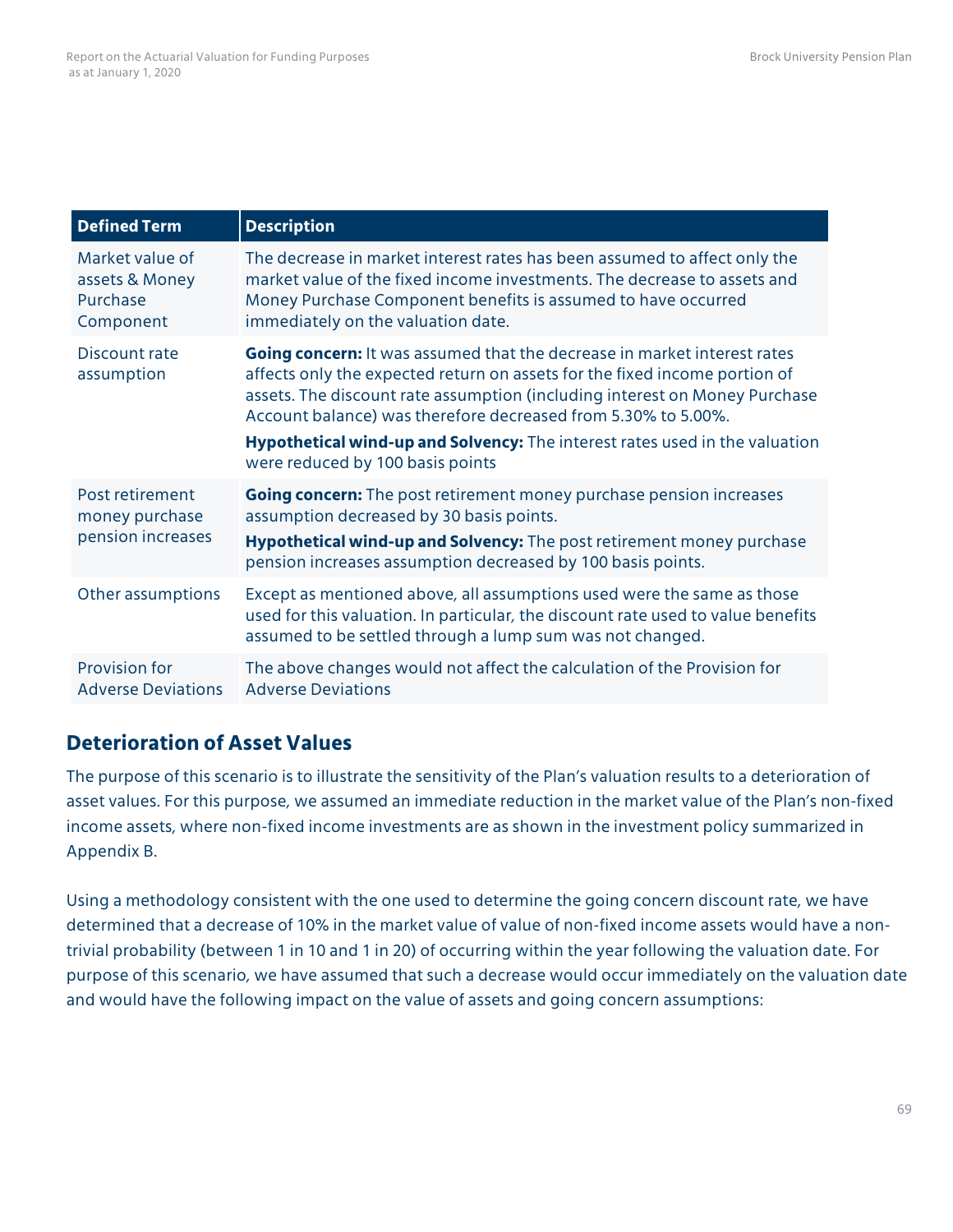| <b>Defined Term</b>                                        | <b>Description</b>                                                                                                                                                                                |
|------------------------------------------------------------|---------------------------------------------------------------------------------------------------------------------------------------------------------------------------------------------------|
| Market value of<br>assets & Money<br>Purchase<br>Component | The decrease in the market value of the non-fixed income portion of assets,<br>together with Money Purchase Component benefits, is assumed to have<br>occurred immediately on the valuation date. |
| Going concern                                              | This scenario is assumed to have no impact on the assumptions used for this                                                                                                                       |
| assumptions                                                | valuation.                                                                                                                                                                                        |
| Wind-up & solvency                                         | This scenario is assumed to have no impact on the assumptions used for this                                                                                                                       |
| assumptions                                                | valuation.                                                                                                                                                                                        |

## **Longevity Risk**

 $\overline{a}$ 

The purpose of this scenario is to illustrate the sensitivity of the Plan's going concern results to the potential that pension plan members will live longer than expected. For this purpose, we have determined that a plausible adverse scenario would be to assume that future mortality improvements<sup>[26](#page-72-0)</sup> will be in line with the average improvements experienced by the Canadian population over the most recent 15-year period available, with uniform improvement rates for all future years but varying by age $^{27}$  $^{27}$  $^{27}$  and gender.

The table below summarizes the improvement rates under the plausible adverse scenario compared to those currently assumed under the CPM-B scale and is based on Canadian population experience from the Human Mortality Database (HMD) from 2002 to 2016.

<span id="page-72-0"></span><sup>&</sup>lt;sup>26</sup> i.e. starting one year after the valuation in this context

<span id="page-72-1"></span><sup>&</sup>lt;sup>27</sup> improvement rates below age 45 are set to those at age 45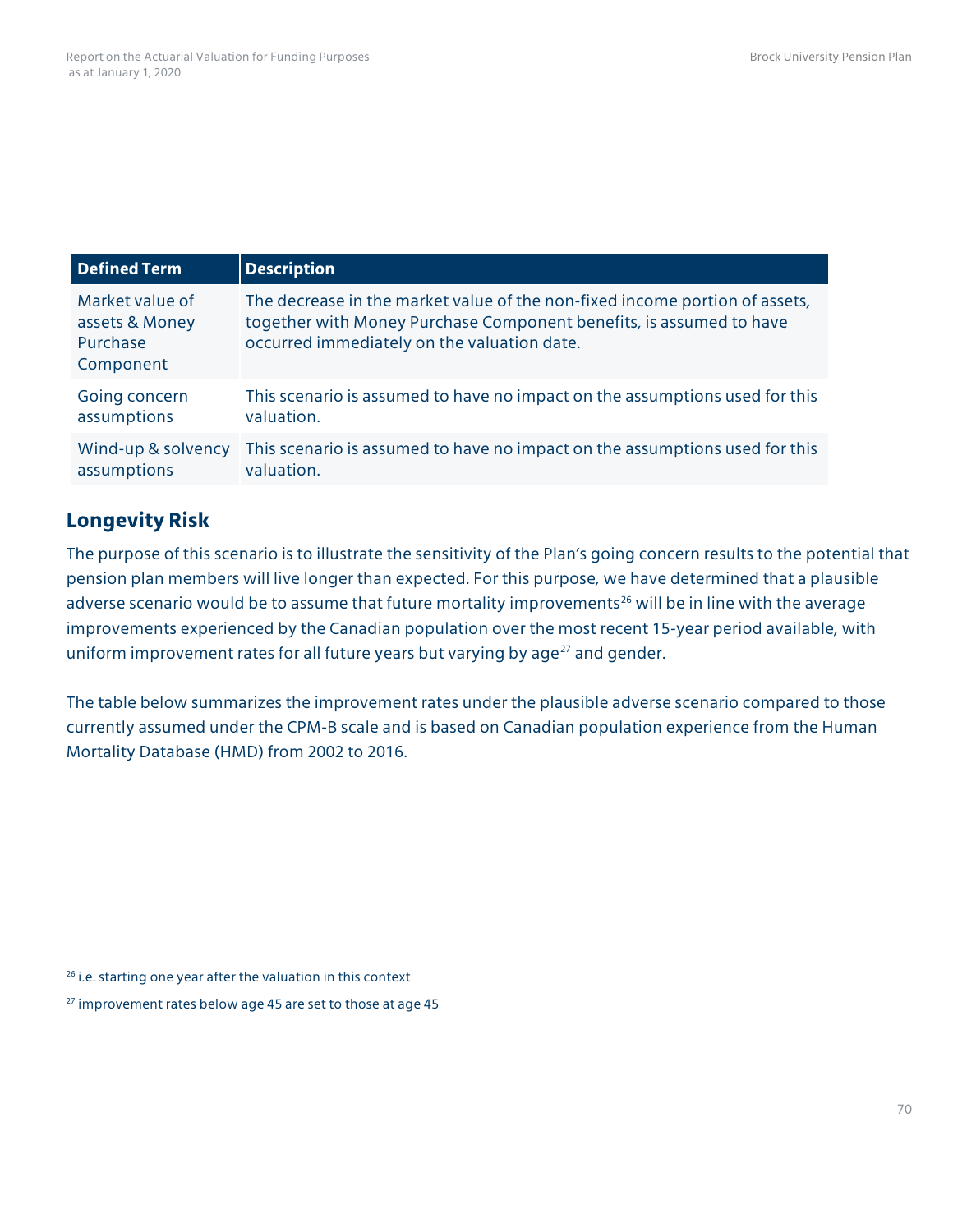|     | males        |       |       |                 | females      |       |       |                 |
|-----|--------------|-------|-------|-----------------|--------------|-------|-------|-----------------|
|     | <b>CPM-B</b> |       |       | <b>Adverse</b>  | <b>CPM-B</b> |       |       | <b>Adverse</b>  |
| Age | 2020         | 2025  | 2030+ | <b>Scenario</b> | 2020         | 2025  | 2030+ | <b>Scenario</b> |
| 20  | 1.59%        | 1.20% | 0.80% | 1.68%           | 0.98%        | 0.89% | 0.80% | 1.47%           |
| 30  | 1.88%        | 1.34% | 0.80% | 1.68%           | 0.98%        | 0.89% | 0.80% | 1.47%           |
| 40  | 1.80%        | 1.30% | 0.80% | 1.68%           | 1.17%        | 0.98% | 0.80% | 1.47%           |
| 50  | 1.17%        | 0.98% | 0.80% | 1.76%           | 0.98%        | 0.89% | 0.80% | 1.34%           |
| 55  | 1.47%        | 1.13% | 0.80% | 1.67%           | 1.11%        | 0.96% | 0.80% | 1.14%           |
| 60  | 1.77%        | 1.28% | 0.80% | 1.75%           | 1.24%        | 1.02% | 0.80% | 1.34%           |
| 65  | 2.06%        | 1.43% | 0.80% | 2.11%           | 1.36%        | 1.08% | 0.80% | 1.65%           |
| 70  | 2.06%        | 1.43% | 0.80% | 2.48%           | 1.36%        | 1.08% | 0.80% | 1.77%           |
| 75  | 2.01%        | 1.41% | 0.80% | 2.66%           | 1.36%        | 1.08% | 0.80% | 1.93%           |
| 80  | 1.96%        | 1.38% | 0.80% | 2.63%           | 1.36%        | 1.08% | 0.80% | 2.03%           |
| 85  | 1.38%        | 1.03% | 0.68% | 2.32%           | 1.31%        | 0.99% | 0.68% | 1.98%           |
| 90  | 0.75%        | 0.62% | 0.48% | 1.68%           | 0.75%        | 0.62% | 0.48% | 1.60%           |
| 95  | 0.16%        | 0.25% | 0.34% | 1.04%           | 0.16%        | 0.25% | 0.34% | 1.12%           |
| 100 | 0.14%        | 0.22% | 0.30% | 0.64%           | 0.14%        | 0.22% | 0.30% | 0.80%           |
| 105 | 0.14%        | 0.22% | 0.30% | 0.38%           | 0.14%        | 0.22% | 0.30% | 0.55%           |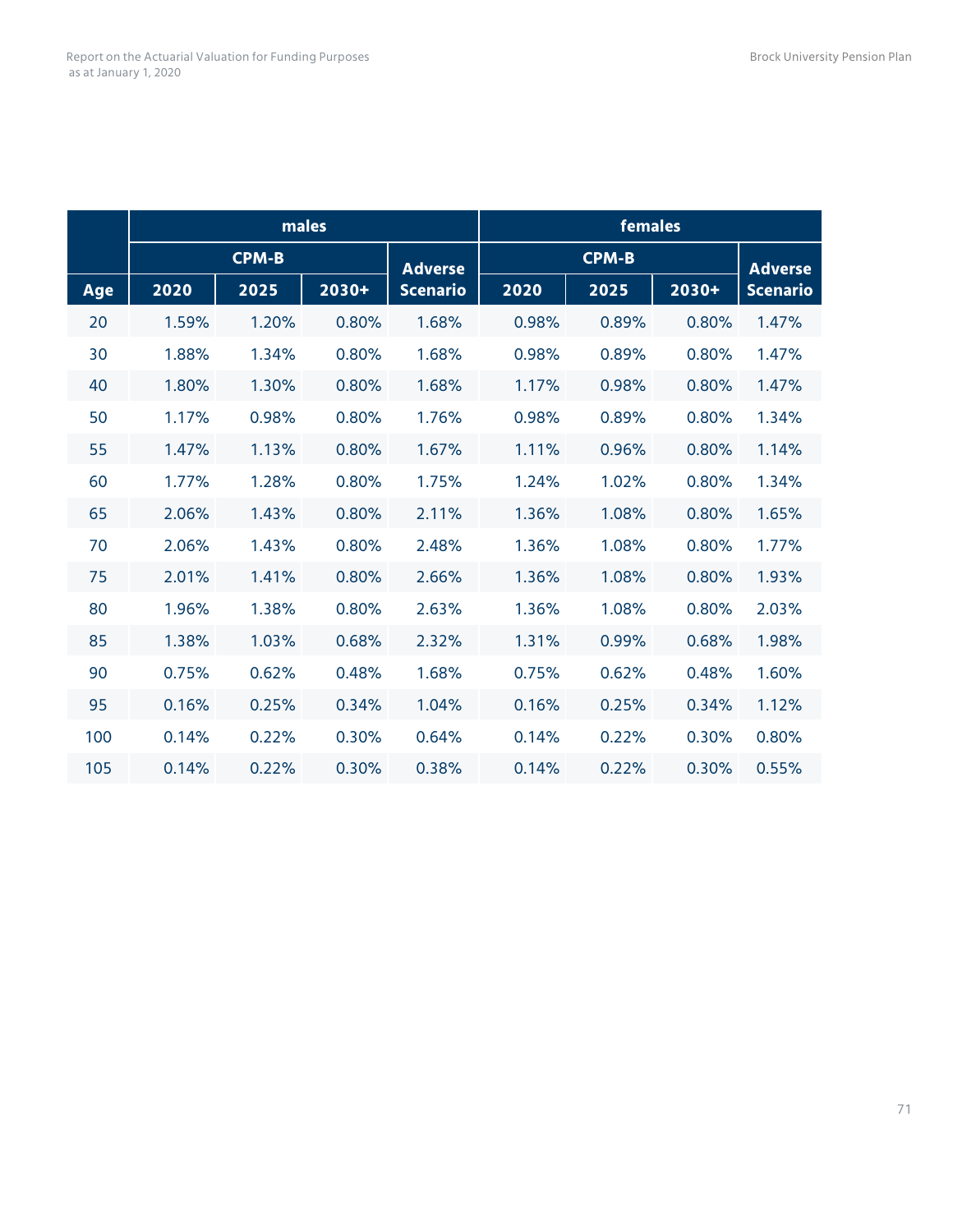## Appendix H **University Certification**

With respect to the Report on the Actuarial Valuation for Funding Purposes as at January 1, 2020 of the Brock University Pension Plan, I hereby certify that, to the best of my knowledge and belief:

- The valuation reflects the terms of the University's engagement with the actuary described in Section 2 of this report, particularly the requirement to not reflect a margin for adverse deviations in the going concern valuation in excess of the provision for adverse deviation prescribed by the Act and the University's decisions in regards to determining the going concern and solvency funding requirements.
- A copy of the official plan documents and of all amendments made up to January 1, 2020 was provided to the actuary and is reflected appropriately in the summary of plan provisions contained herein.
- The asset information summarized in Appendix B is reflective of the Plan's assets.
- The membership data provided to the actuary included a complete and accurate description of every person who is entitled to benefits under the terms of the Plan for service up to January 1, 2020.
- All events subsequent to January 1, 2020 that may have an impact on the Plan have been communicated to the actuary.

December 15, 2020

Date

Signed

Jennifer Guarasci, Associate Vice-President Human Resources, Brock University **Name**